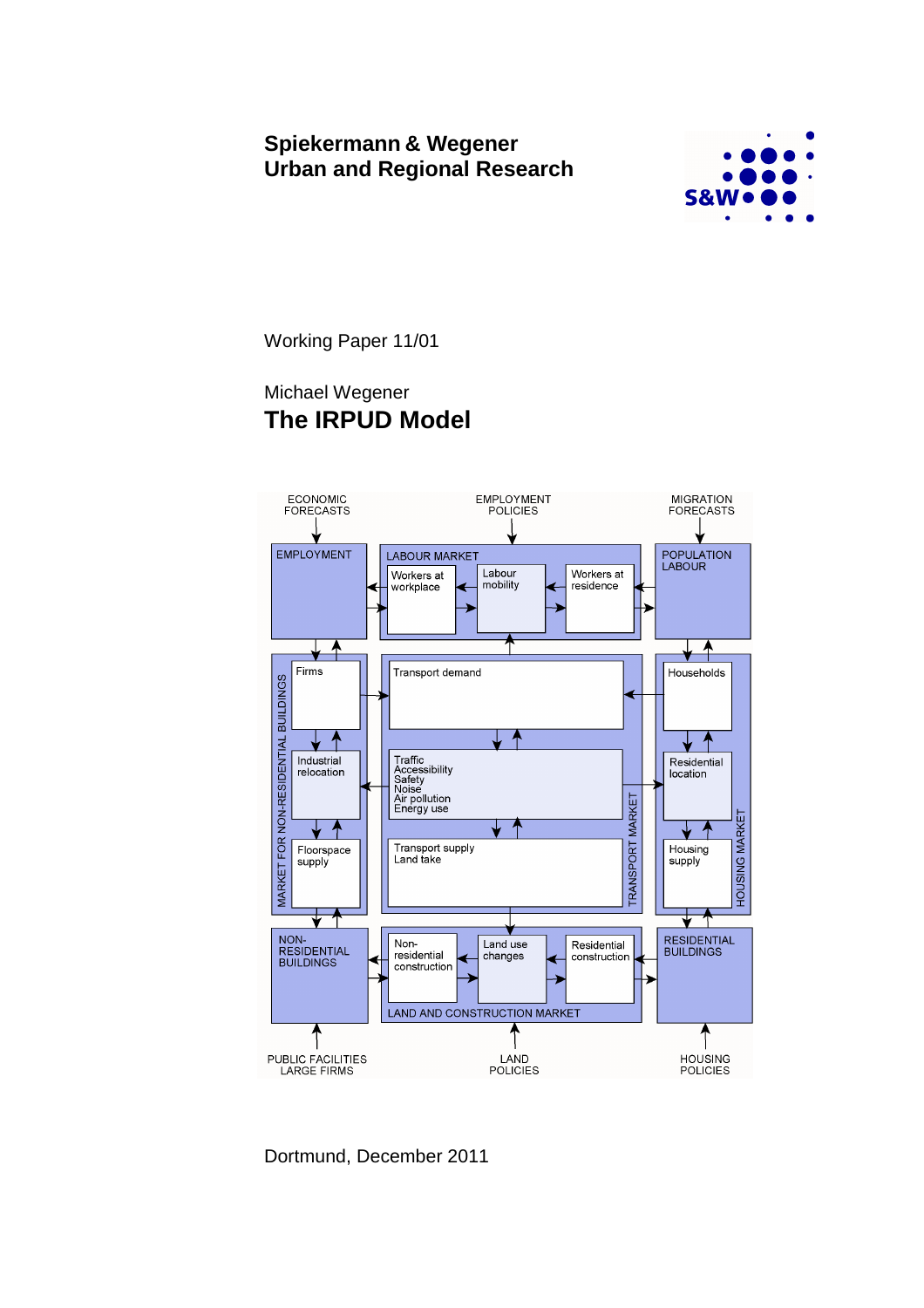Spiekermann & Wegener Urban and Regional Research (S&W)

Lindemannstrasse 10 D-44137 Dortmund E-mail: suw@spiekermann-wegener.de http://www.spiekermann-wegener.de/en

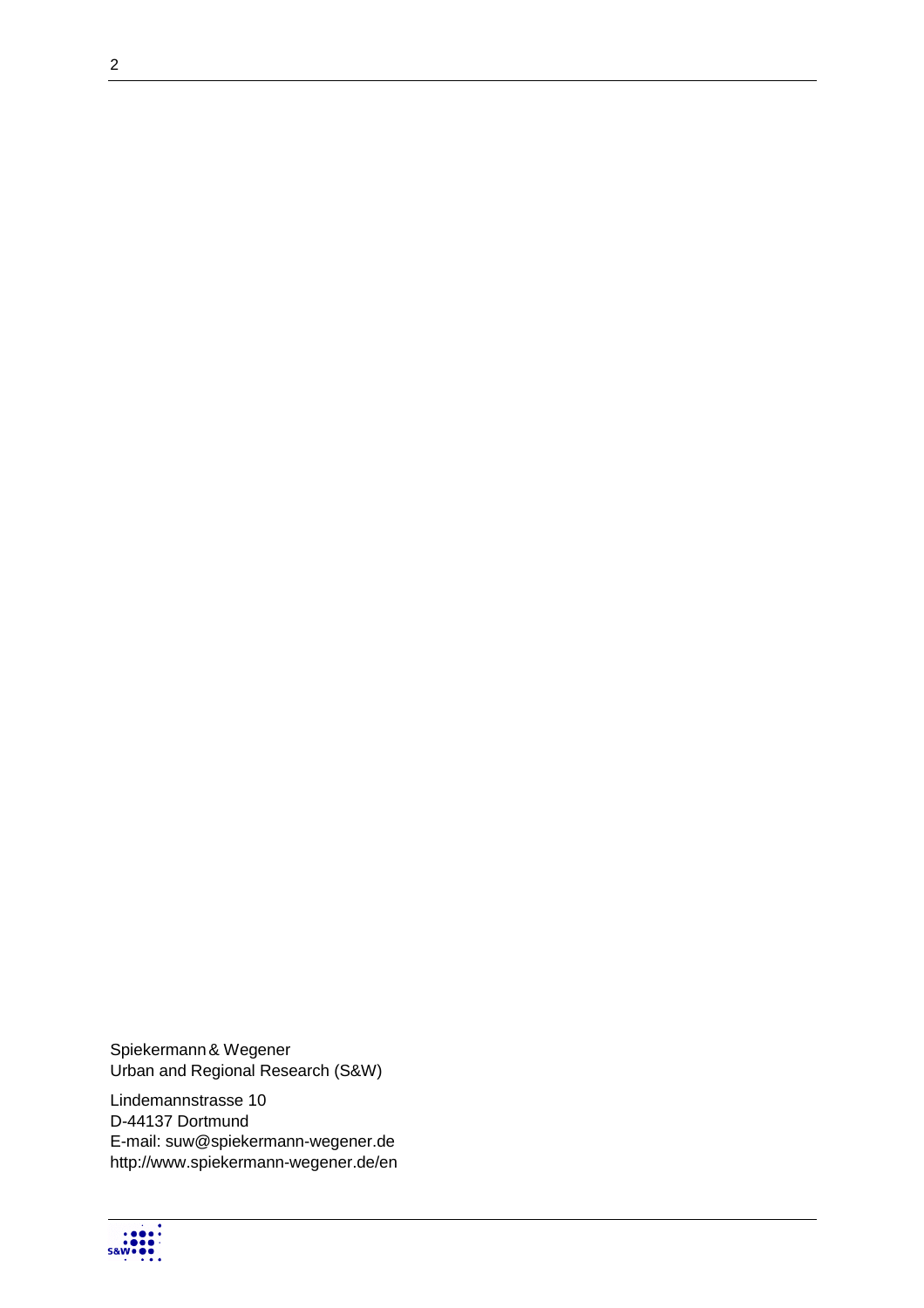# **Table of Contents**

|     | $\overline{4}$             |
|-----|----------------------------|
| 1.  | 5<br>5<br>6                |
| 2.  | 8<br>8<br>9<br>9<br>9      |
| 3.  | 12<br>12<br>14<br>16       |
| 4.  | 23<br>23<br>24<br>25       |
| 5.  | 30<br>30<br>30<br>31       |
| 6.  | 32<br>32<br>34<br>34<br>36 |
| 7.  | 37<br>37<br>37<br>39       |
| 8.  | 40<br>43<br>44             |
| 9.  | 45                         |
| 10. | 48                         |
|     | 50                         |
|     | 55                         |



 $\mathbf{3}$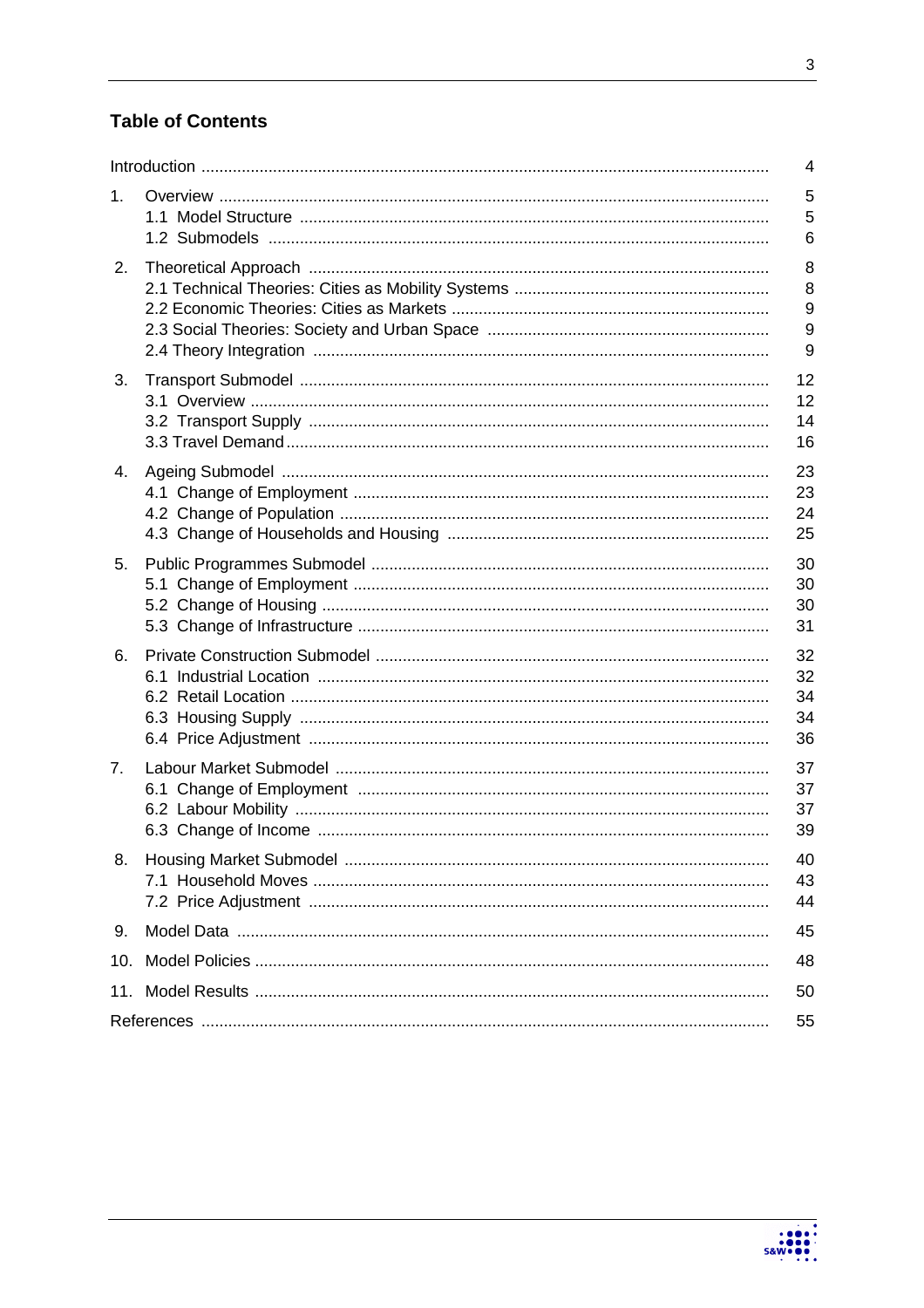# **Introduction**

The IRPUD model is one of the few models of urban land use and transport developed in Germany (Wegener, 2004). It was initially designed and implemented since 1977 at the Institute of Spatial Planning of the University of Dortmund (IRPUD) and has been applied in several projects funded by the German Research Council, the European Commission and national authorities:

- The projects "Intraregional Location and Mobility" and "Long-Range Agglomeration and Deglomeration Processes in the Eastern Ruhr Region" funded by the German Research Council aimed at analysing the long-term spatial development in the eastern part of the Ruhr agglomeration in Germany since its first urbanisation phase until its present suburbanisation phase and to forecast its likely future development with an integrated, newly developed mathematical model (Schönebeck et al., 1978; Gnad et al., 1983).
- The International Study Group on Land-Use Transport Interaction (ISGLUTI) aimed at investigating long-term effects of changes in the cost of public and private travel, the provision of major transport infrastructure and regulations and legislation affecting the location and density of activities on travel patterns, residential and industrial location, transport costs, efficiency pf the transport system, equity and energy use. In the study nine urban models were applied to a common set of policy scenarios for nine urban regions (Webster et al., 1988).
- The project PROPOLIS (Planning and Research of Policies for Land Use and Transport for Increasing Urban Sustainability) aimed at further developing theories on the interaction between transport and spatial development and the identification of measures to improve the sustainability of urban regions. For this three existing land use and transport models were further developed and used to forecast and evaluate the impacts of different policies on the sustainability of spatial development in seven urban regions in Europe (Lautso et al., 2004).
- The project "Spatial Scenarios for the Eastern Ruhr Area" was part of the project "Analysis of Central Constraints, Instruments and Goal Criteria for State Transport Planning in North-Rhine Westphalia" conducted by the Institut für Landes- und Stadtentwicklungsforschung und Bauwesen (ILS) for the Ministry for Transport, Energy and Regional Planning of the state of North-Rhine Westphalia. In the project the IRPUD model was used to simulate the impacts of different policy scenarios on land use and transport development (Spiekermann and Wegener, 2005).
- The project STEPs (Scenarios for the Transport System and Energy Supply and their Potential Effects) aimed at developing, comparing and assessing scenarios for the transport system and energy supply of the future in terms of security of energy supply, effects on the environment, the economy and technology and the impacts of measures to internalise external costs and the interactions between transport and spatial development. In STEPs five integrated models of spatial development for Europe and five urban regions were applied (Fiorello et al., 2006).
- The project "Criteria for Adequate Service of Public Transport in North-Rhine Westphalia", a cooperation with the universities of Wuppertal and Münster for the Ministry for Building and Transport of North-Rhine Westphalia, assessed the impacts of alternative rules for the allocation of public transport subsidies in North-Rhine Westphalia on mobility, accessibility and the environment for different types of regions. The IRPUD model was used to forecast their regional impacts in the eastern Ruhr Area (Brosch et al., 2007).

In each of these projects the IRPUD model was further developed and extended. The present model development efforts aim at extending the database of the model to the whole Ruhr Area, to add a building energy module and to better integrate the existing environmental submodels. These changes are not yet contained in this documentation.



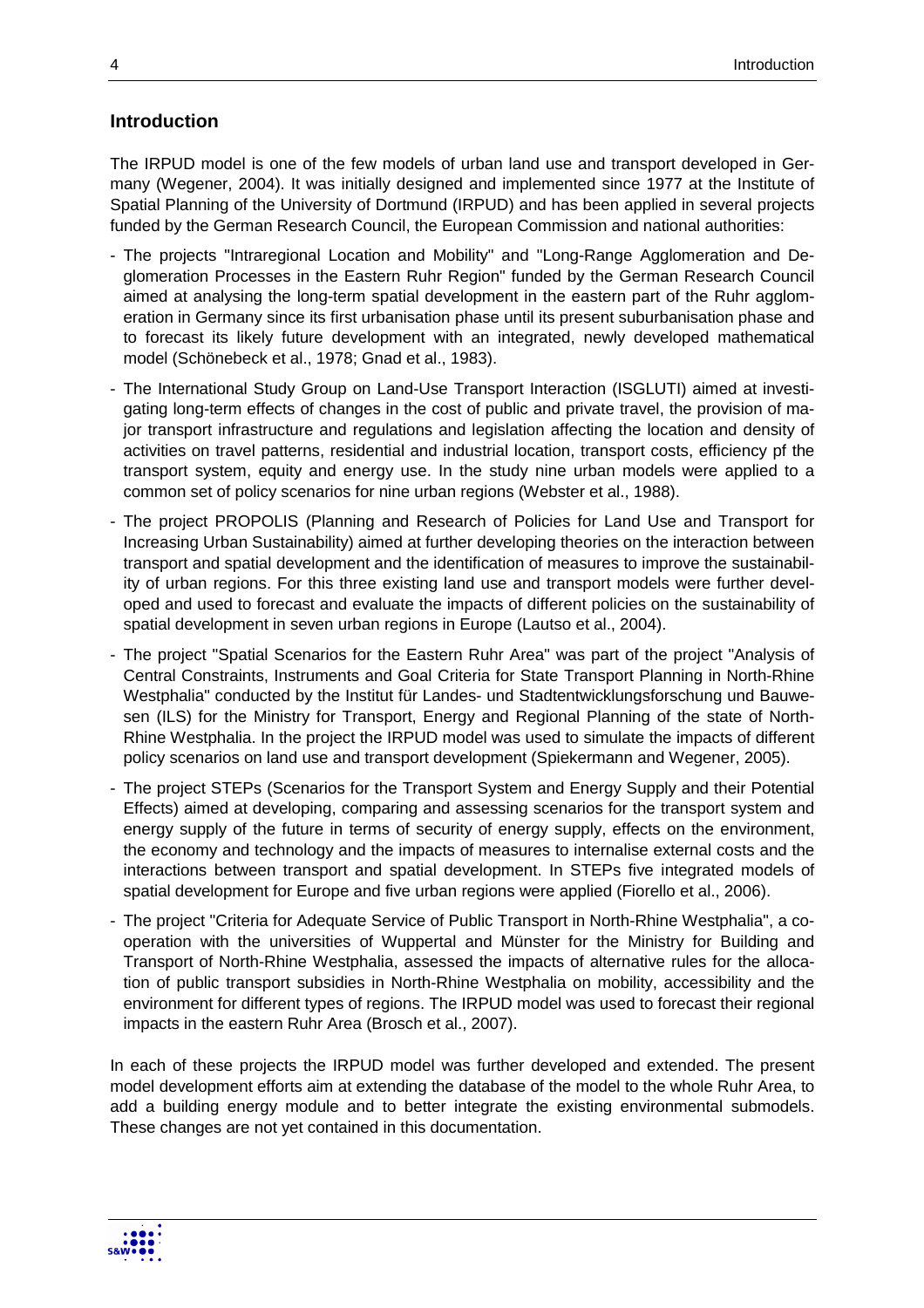# **1. Overview**

The IRPUD model is a simulation model of intraregional location and mobility decisions in a metropolitan area (Wegener, 1982; 1983; 1985; 1086, 1994; 1996, 1999; Wegener und Spiekermann, 1996). It receives its spatial dimension by the subdivision of the study area into zones connected with each other by transport networks containing the most important links of the public transport and road networks coded as an integrated, multimodal network including all past and future network changes. It receives its temporal dimension by the subdivision of time into periods of one or more years' duration.

# **1.1 Model Structure**

The model predicts for each simulation period intraregional location decisions of industry, residential developers and households, the resulting *migration* and *travel* patterns, *construction* activity and *land use* development and the impacts of *public policies* in the fields of industrial development, housing, public facilities and transport.

Figure 1.1 is a schematic diagram of the major subsystems considered in the model and their interactions and of the most important policy instruments.



Figure 1.1. The IRPUD model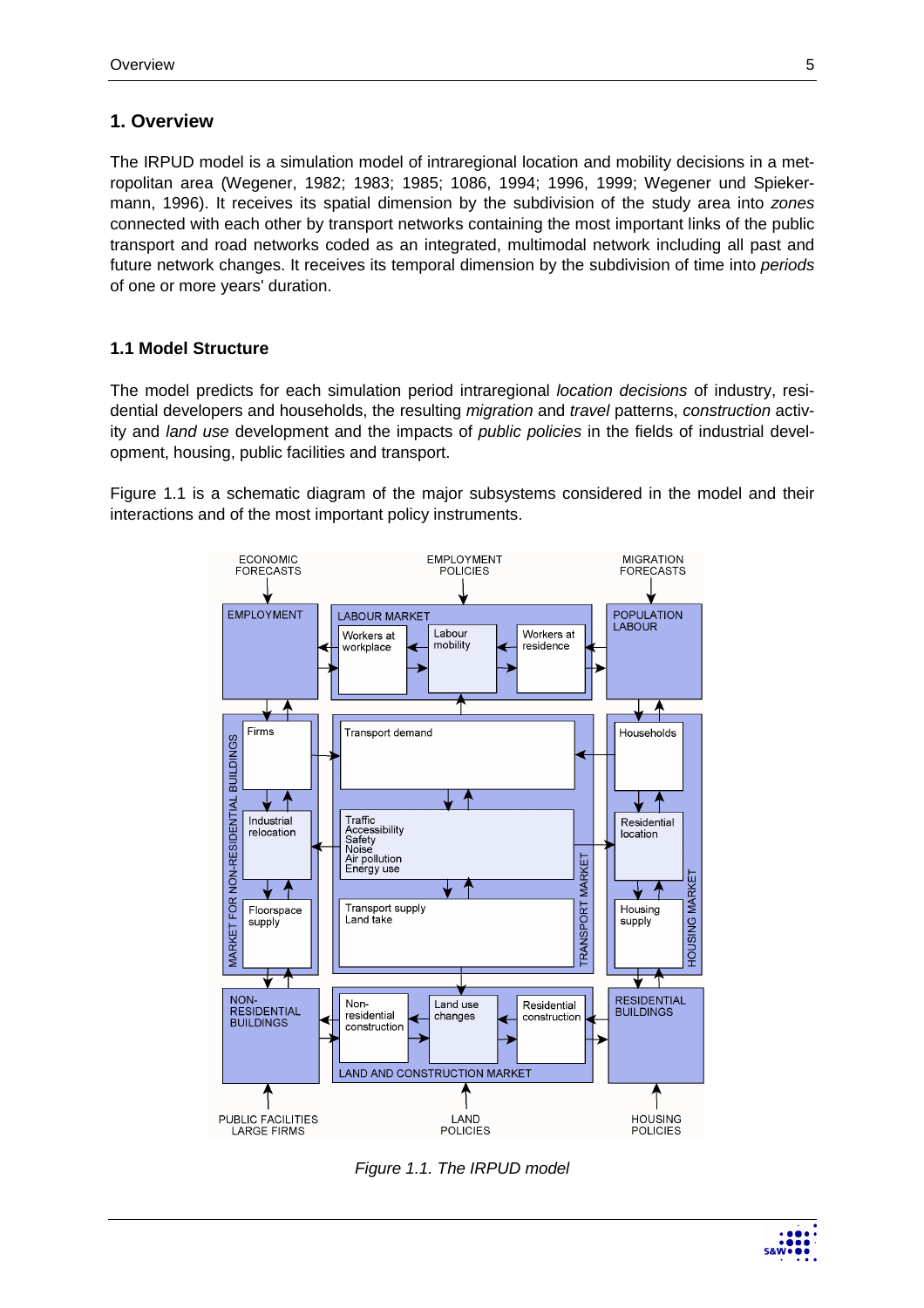The four square boxes in the corners of the diagram show the major stock variables of the model: population, employment, residential buildings (housing) and non-residential buildings (industrial and commercial workplaces and public facilities). The actors representing these stocks are individuals or households, workers, housing investors and firms.

These actors interact on five submarkets of urban development. The five submarkets treated in the model and the market transactions occurring on them are:

- labour market: new jobs and redundancies,
- the market for non-residential buildings: new firms and firm relocations,
- the *housing market*: immigration, outmigration, new households and moves,
- the land and construction market: changes of land use through new construction, modernisation or demolition,
- the *transport market*: trips.

For each submarket, the diagram shows supply and demand and the resulting market transactions. Choice in the submarkets is constrained by supply (jobs, vacant housing, vacant land, vacant industrial or commercial floorspace) and guided by attractiveness, which in general terms is an actor-specific aggregate of neighbourhood quality, accessibility and price.

The large arrows in the diagram indicate exogenous inputs: these are either forecasts of regional employment and population subject to long-term economic and demographic trends or *policies* in the fields of industrial development, housing, public facilities and transport.

### **1.2 Submodels**

The IRPUD model has a modular structure and consists of six interlinked submodels operating in a recursive fashion on a common spatio-temporal database:

- (1) The Transport Submodel calculates work, shopping, services/social and education trips for four socioeconomic groups and three modes, walking/cycling, public transport and car. It determines a user-optimum set of flows where car ownership, trip rates and destination, mode and route choice are in equilibrium subject to congestion in the road network.
- (2) The Ageing Submodel computes all changes of the stock variables of the model which are assumed to result from biological, technological or long-term socioeconomic trends originating outside the model (i.e. which are not treated as decision-based). These changes are effected in the model by probabilistic ageing or updating models of the Markov type with dynamic transition rates. There are three such models, for employment, population and households/housing.
- (3) The Public Programmes Submodel processes a large variety of public programmes specified by the model user in the fields of employment, housing, health, welfare, education, recreation and transport.
- (4) The Private Construction Submodel considers investment and location decisions of private developers, i.e. of enterprises erecting new industrial or commercial buildings, and of residential developers who build flats or houses for sale or rent or for their own use. Thus the submodel is a model of the regional land and construction market.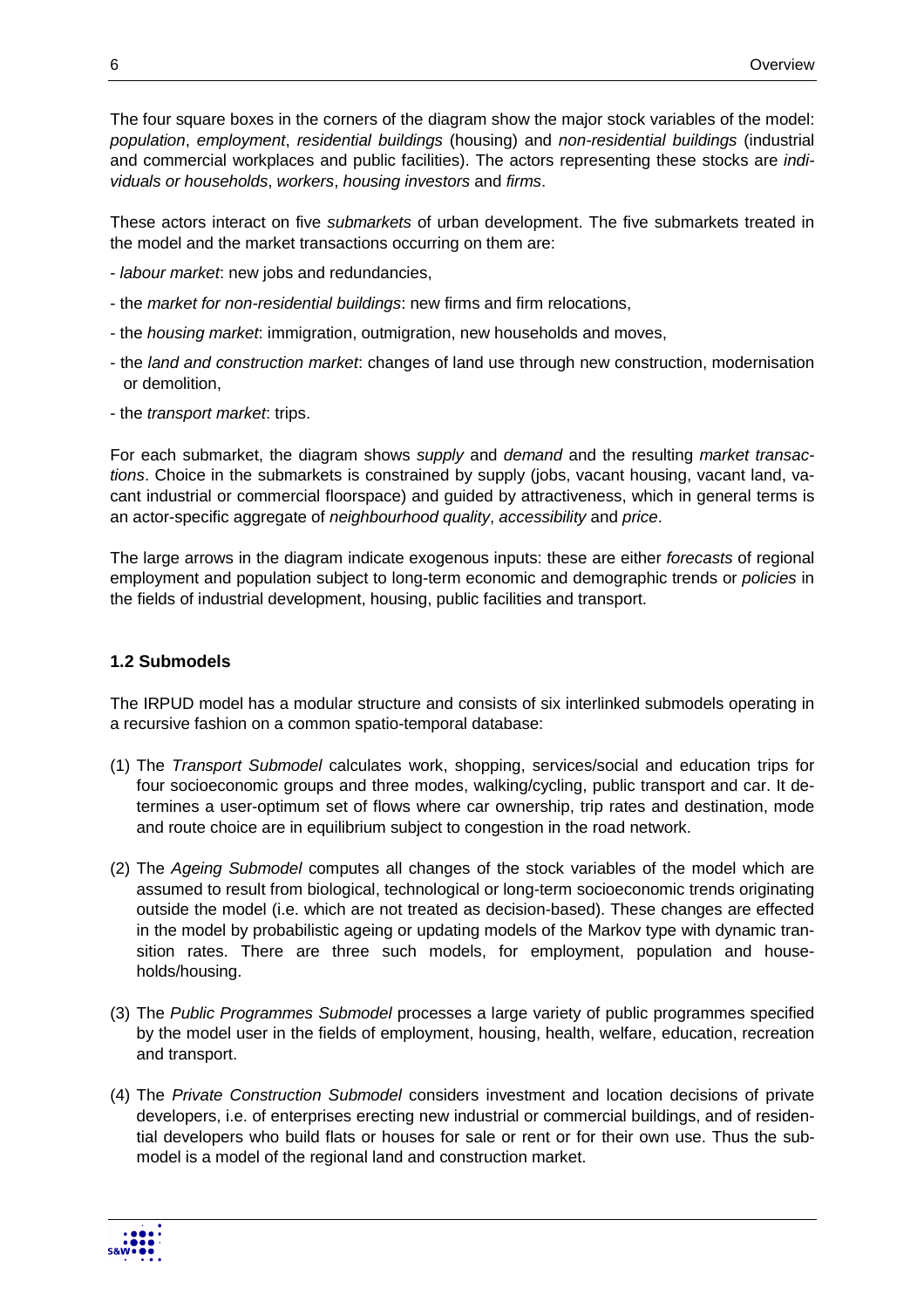- (5) The Labour Market Submodel models intraregional labour mobility as decisions of workers to change their job location in the regional labour market.
- (6) The Housing Market Submodel simulates intraregional migration decisions of households as search processes in the regional housing market. Housing search is modelled in a stochastic microsimulation framework. The results of the Housing Market Submodel are intraregional migration flows by household category between housing by category in the zones.

Figure 1.2 visualises the recursive processing of the six submodels. The Transport Submodel is an equilibrium model referring to a *point in time*. All other submodels are incremental and refer to a period of time. Submodels (2) to (6) are executed once in each simulation period, while the Transport Submodel (1) is processed at the beginning and the end of each simulation period. Each submodel passes information to the next submodel in the same period and to its own next iteration in the following period





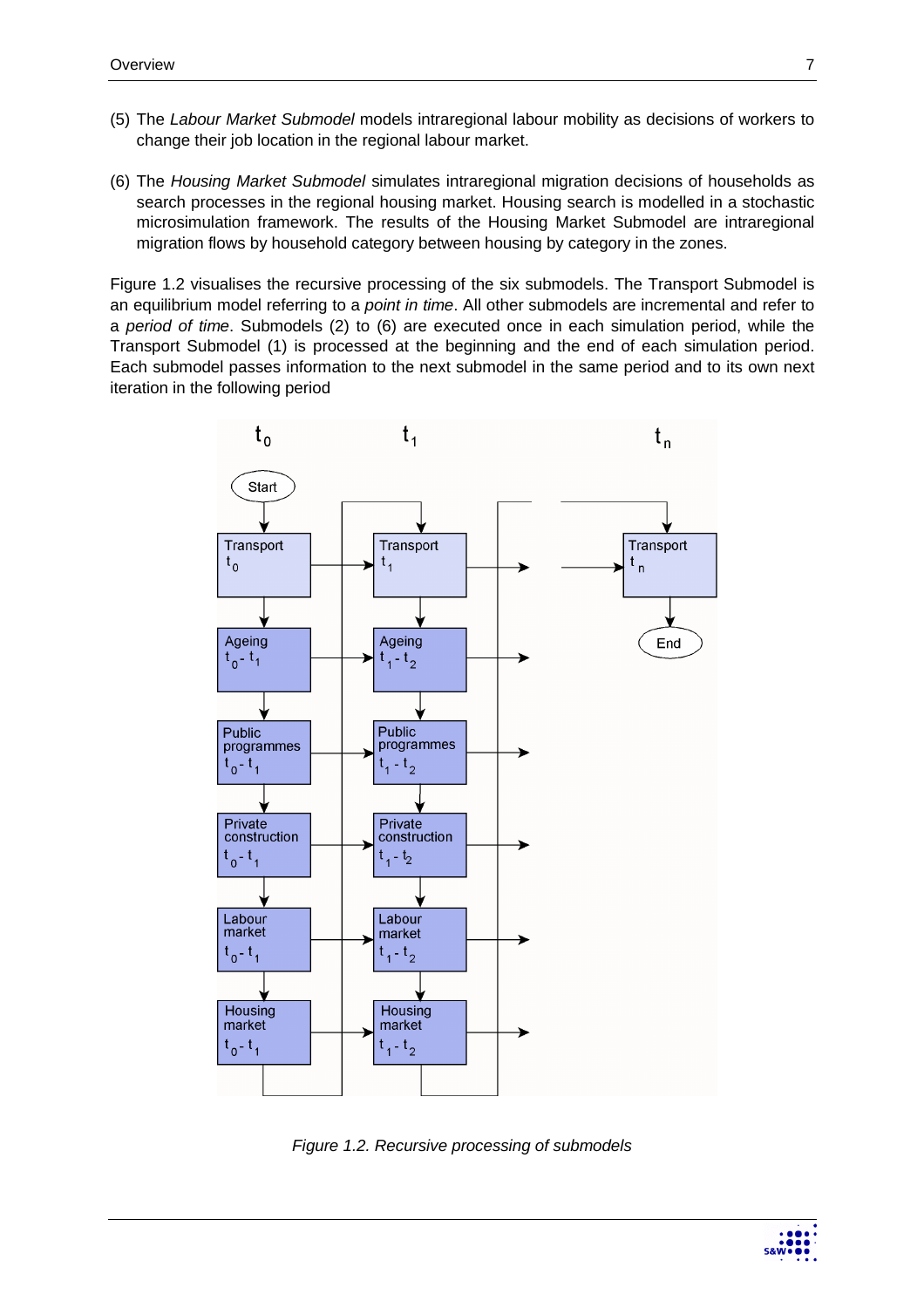# **2. Theoretical Approach**

The IRPUD model is an integration of *technical, economic and social* theories of urban development (Fürst and Wegener, 1999):

# **2.1 Technical Theories: Urban Mobility Systems**

Technical theories of urban development interpret cities as urban mobility systems. In the 1950s first efforts were made in the USA to study the interrelationship between transport and the spatial development of cities. Hansen (1959) was able to demonstrate for Washington, DC that locations with good accessibility had a higher chance of being developed, and at a higher density, than remote locations ("How accessibility shapes land use"). The recognition that trip and location decisions co-determine each other and that therefore transport and land use planning needed to be co-ordinated, quickly spread among American planners, and the 'land-use transport feedback cycle' became a commonplace in the American planning literature. (see Figure 2.3):



Figure 2.3. The land-use transport feedback cycle.

The set of relationships implied by the land-use transport feedback cycle can be briefly summarised as follows

- The distribution of land uses, such as residential, industrial or commercial, over the urban area determines the locations of human activities such as living, working, shopping, education or leisure.
- The distribution of human *activities* in space requires spatial interactions or trips in the *transport* system to overcome the distance between the locations of activities.
- The distribution of infrastructure in the *transport system* creates opportunities for spatial interactions and can be measured as accessibility.
- The distribution of *accessibility* in space co-determines location decisions and so results in changes of the land use system.

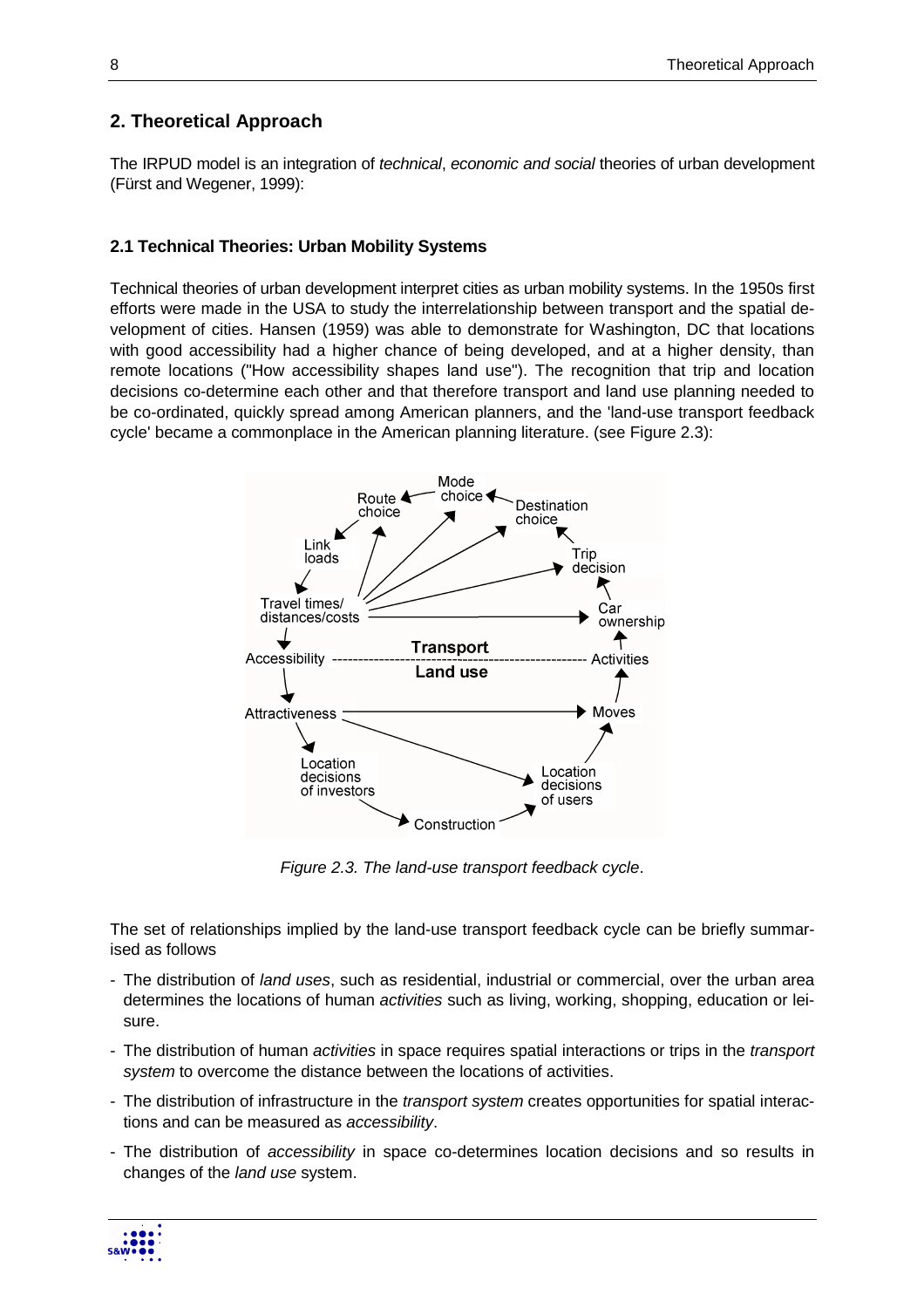### **2.2 Economic Theories: Cities as Markets**

A second set of theories focuses on the economic foundations of city growth. Following this paradigm, it is the market function that distinguishes the city from the countryside. A fundamental assumption of all spatial economic theories is that locations with good accessibility are more attractive and have a higher market value than peripheral locations. Probably the most influential example of the latter kind is the model of the urban land market by Alonso (1964). The basic assumption of the Alonso model is that firms and households choose that location at which their bid rent, i.e. the land price they are willing to pay, equals the asking rent of the landlord, so that the land market is in equilibrium. So it is not surprising that, say, jewellers are found in the centre, whereas trucking companies have their yards on the periphery. Alonso's model has been the point of departure for a multitude of urban economics model approaches. In more advanced variations of the model, restrictive assumptions such as perfect competition and complete information or the monocentric city have been relaxed.

In the past low energy prices, rising incomes, more working women, smaller households, more leisure time and changes in housing preferences have created a demand for more spacious living in attractive neighbourhoods, and this has been easier to realise on the urban periphery, preferably in the vicinity of small towns with attractive town centres and up-market shopping facilities. Retail and service facilities have continued to follow their clients to the suburbs, as the new 'clean' industries which depend on the highly skilled middle-class labour living in the suburbs.

From a social and environmental point of view the results of this deconcentration process are generally considered to be negative: longer journeys to work and shopping trips, more energy consumption, pollution and accidents, excessive land consumption and problems of public transport provision in low-density areas. A dispersed settlement structure relies on access to car travel as a prerequisite for taking advantage of employment and service opportunities, and thus contributes to social segmentation. Inner cities, except for the largest and most successful metropoles with a prosperous, 'international' central area, are victims of the exodus of people and jobs and can at best hope to survive as one among several regional centres. Inner-city housing areas become marginalised as the younger and more active segments of the population leave because of the run-down housing stock, traffic noise and lack of parking space, unless the total existing population is displaced by gentrification or tertiarisation – though these are themselves signs of economic prosperity and hence occur predominantly in successful cities.

However, there are tendencies potentially working into other directions. Teleworking and teleshopping are still in their infancy but may fundamentally change daily mobility patterns and hence location behaviour. There is a growing diversity of life styles and housing preferences which may challenge the dominance of suburban living as the ultimate manifestation of the 'good life'. There are signs of a re-appreciation of urban life and a trend to return to inner cities. On the other end of the spectrum, there are new ideas in urban and landscape design towards new forms of integration of housing and nature under ecological perspectives.

### **2.3 Social Theories: Society and Urban Space**

In social sciences theories of urban development the spatial development of cities is the result of individual or collective appropriation of space. Hägerstrand (1970) made these ideas operational by the introduction of 'time budgets', in which individuals, according to their social role, income and level of technology (e.g. car ownership) – subject to various types of constraints – command action spaces of different size and duration.

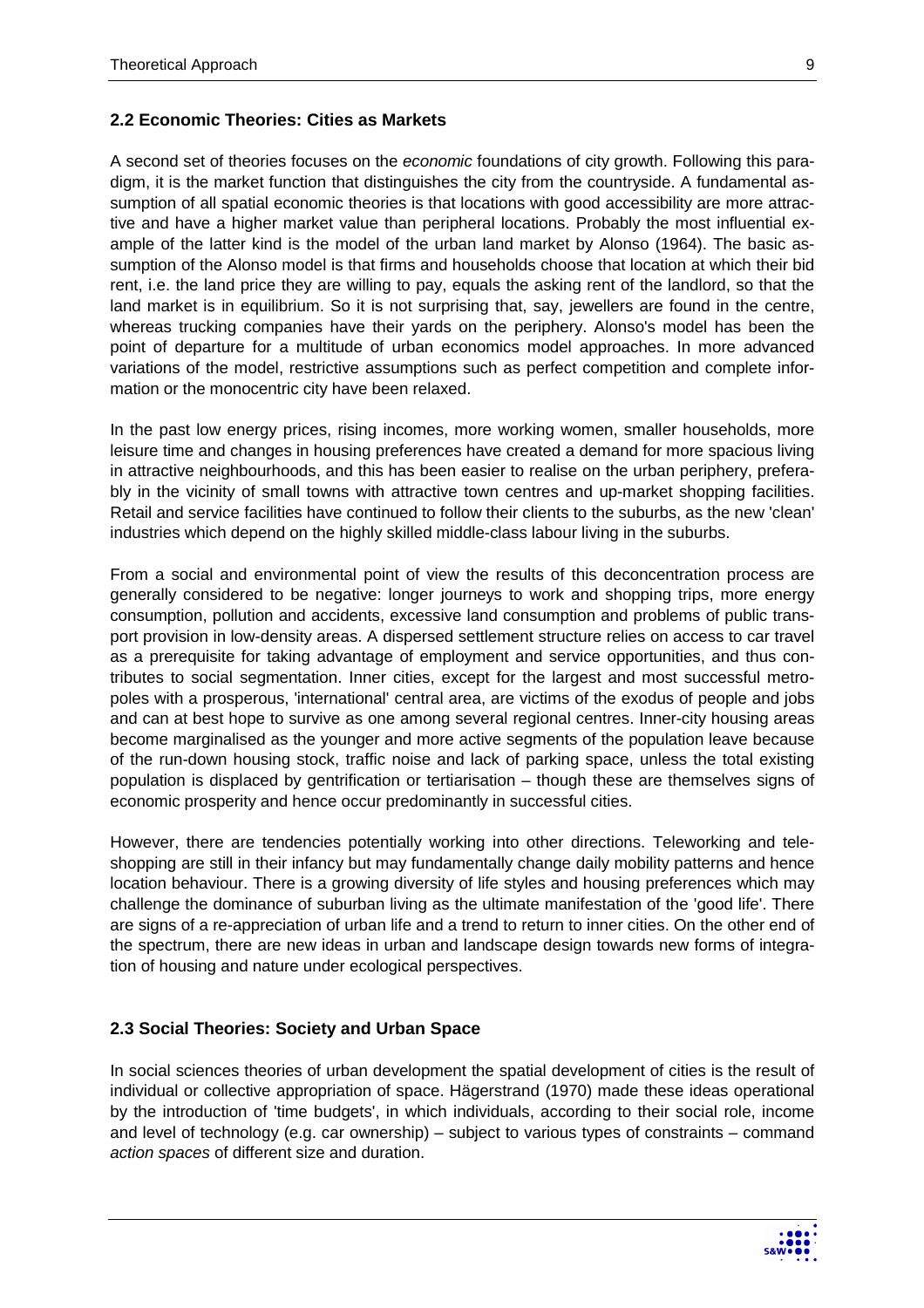Action spaces are limited by three types of constraints:

- capacity constraints: personal, non-spatial restrictions on mobility, such as monetary budget, time budget, availability of transport modes and ability to use them,
- coupling constraints: restrictions on the coupling of activities by location and time schedules of facilities and other individuals,
- institutional constraints: restrictions of access to facilities by public or private regulations such as property, opening hours, entrance fees or prices.

On the basis of action-space theory, Zahavi (1974) proposed the hypothesis that individuals in their daily mobility decisions do not, as the conventional theory of travel behaviour assumes, minimise travel time or travel cost needed to perform a given set of activities but instead maximise activities or opportunities that can be reached within their travel time and money budgets. He studied a large number of cities all over the world and found that the time and money budgets devoted to transport vary within urban regions as a function of age, income and residential location but show a remarkable stability over time when averaged across whole urban regions. The stability of time and money budgets for transport explain why in the past gains in travel speed have not been used for time savings (as is usually assumed in transport cost benefit analysis) but for more and longer trips.

It also explains why the fact that over the last forty years in most European countries until very recently petrol prices have declined by more than half in real terms has not led to a reduction in travel expenditure but to a vast expansion in automobile travel. Zahavi's theory finally explains why acceleration and cost reduction together permit more and more people to choose residential locations on the far periphery of urbanised areas, without increasing their time and money budgets for travel, and why shopping centres in sparsely populated peripheral locations are able to attract customers from larger and larger catchment areas. The theory of time and travel budgets permits to speculate what would happen if speed and cost of travel were significantly changed by environment-oriented planning policies. Acceleration and cost reduction in transport lead to more, faster and longer trips; speed limits and higher costs lead to less, slower and shorter trips. In the long run this has effects on the spatial structure.

# **2.4 Theory Integration**

The IRPUD model is an attempt to combine the above three families of theories in one integrated, dynamic modelling framework. By dynamic it is implied that the model does not assume that urban systems are in equilibrium but that various processes of different speed interact so that partial equilibria may be approached but in reality is rarely achieved. For this the model distinguishes between slow, medium-speed and fast processes:

| transport construction<br>non-residential construction<br>residential construction |
|------------------------------------------------------------------------------------|
| economic change<br>demographic change<br>technological change                      |
| labour mobility<br>residential mobility<br>daily mobility                          |
|                                                                                    |

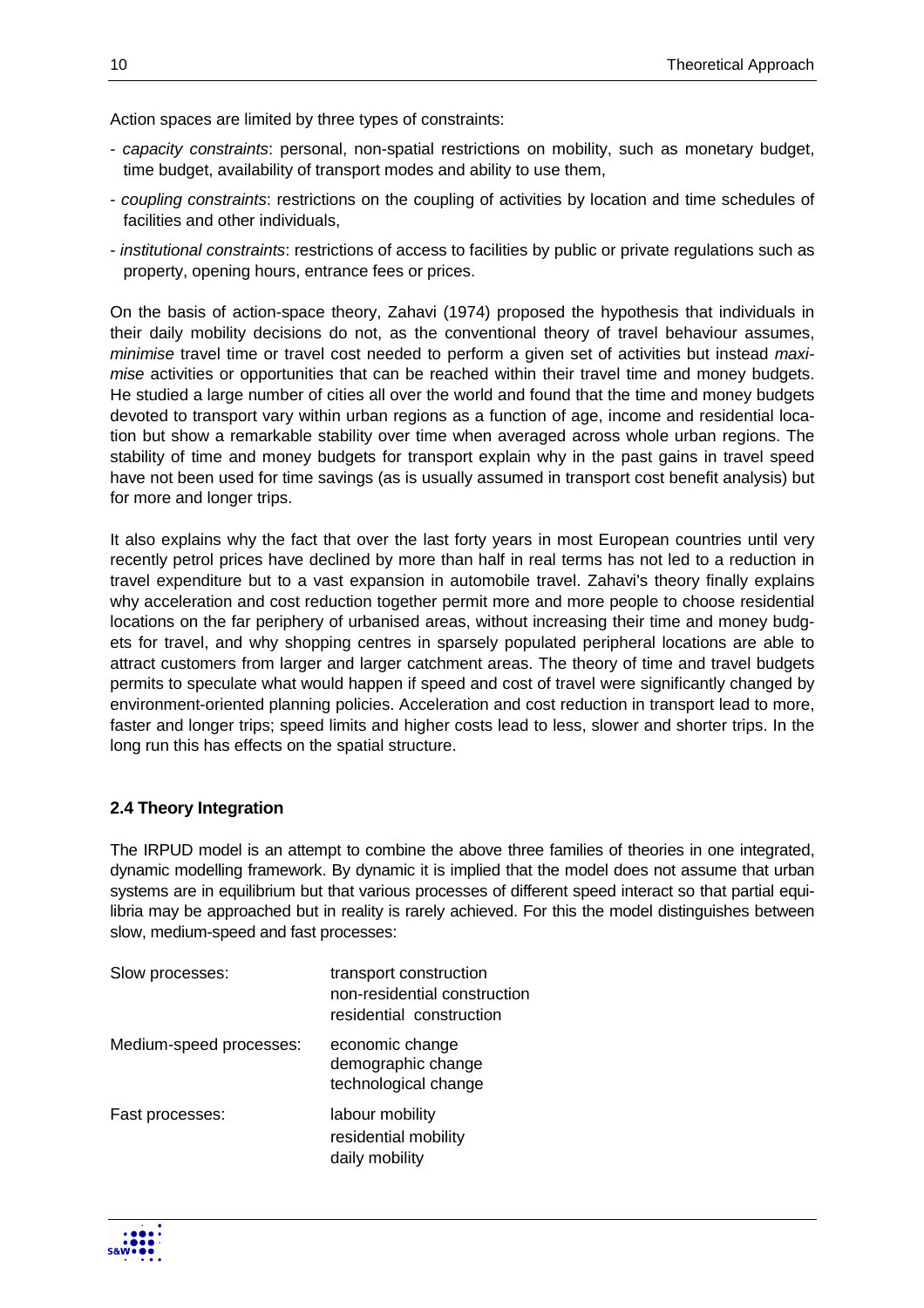The response time and duration of these processes vary between a few hours and a human lifetime or more. The differences in speed are taken account of in the model by inserting different delays between their stimulus and response.

In addition, urban change processes can be classified by causation and type of actors: Choice processes are the outcome of location or mobility decisions by private actors. Transition processes are changes from one state to another in the course of time. Policy processes are the result of regulatory or investment decisions by public authorities.

Public actors in urban development are governments and government agencies from the local to the national level. Public interventions constitute the *policy* component of urban development. Private actors in urban development are firms, households or individuals. Their decisions constitute the market component of urban development. In the model only market choices and time-dependent transitions are modelled endogenously; public policies are entered exogenously. However, 'large' decisions by private actors, such as a decision to build a new car assembly plant or to close an existing one are included under policies, even though they are not in the strict sense public decisions.

Accordingly, the model predicts primarily the behaviour of private actors. It is assumed that private actors attempt to act rationally, i.e. to perceive and accomplish their preferences, are subject to group-specific economic, institutional and informational constraints and act as 'satisficers', i.e. are content with suboptimum aspiration levels. These assumptions are modelled as follows:

The preferences of actors are modelled as multi-attribute utility functions. A multi-attribute utility function specifies how attributes of a choice alternative contribute to its attractiveness or utility relative to other alternatives in the choice set.

The constraints are modelled in a variety of ways:

- Economic constraints are usually expressed as monetary budgets such as the housing or travel budgets of households. Sometimes they are defined as thresholds. For instance, firms are assumed not to select a location if the land or building costs exceed a certain percentage of their turnover.
- Institutional constraints in general restrict the choice set. For instance, households above a certain income are not eligible to move into public housing. Those without a driving licence, such as children, cannot drive a car.
- Informational constraints also restrict the choice set. One example is that households looking for a dwelling inspect only a limited number of dwellings before making a choice. In other choice contexts, uncertainty and lack of information is implied in the choice model.

Preferences and constraints are different for each group of actors because of their different income, social status, position in the life cycle, education or occupation. Preferences and constraints are used to model *decision situations* in which actors choose among options under constraints. It is assumed that the choice pattern conforms to the principles of random utility maximisation. Random utility maximisation suggests that the utility of a choice alternative is composed of a deterministic and a random component. The deterministic component is the utility calculated in the attractiveness function. The random component takes account of factors preventing a completely rational choice such as uncertainty, lack of information or factors which are not specified in the attractiveness function or have to do with the dispersal of preferences among the individual actors in a group of actors. Choices can themselves be alternatives in a choice set, i.e. can be hierarchically nested.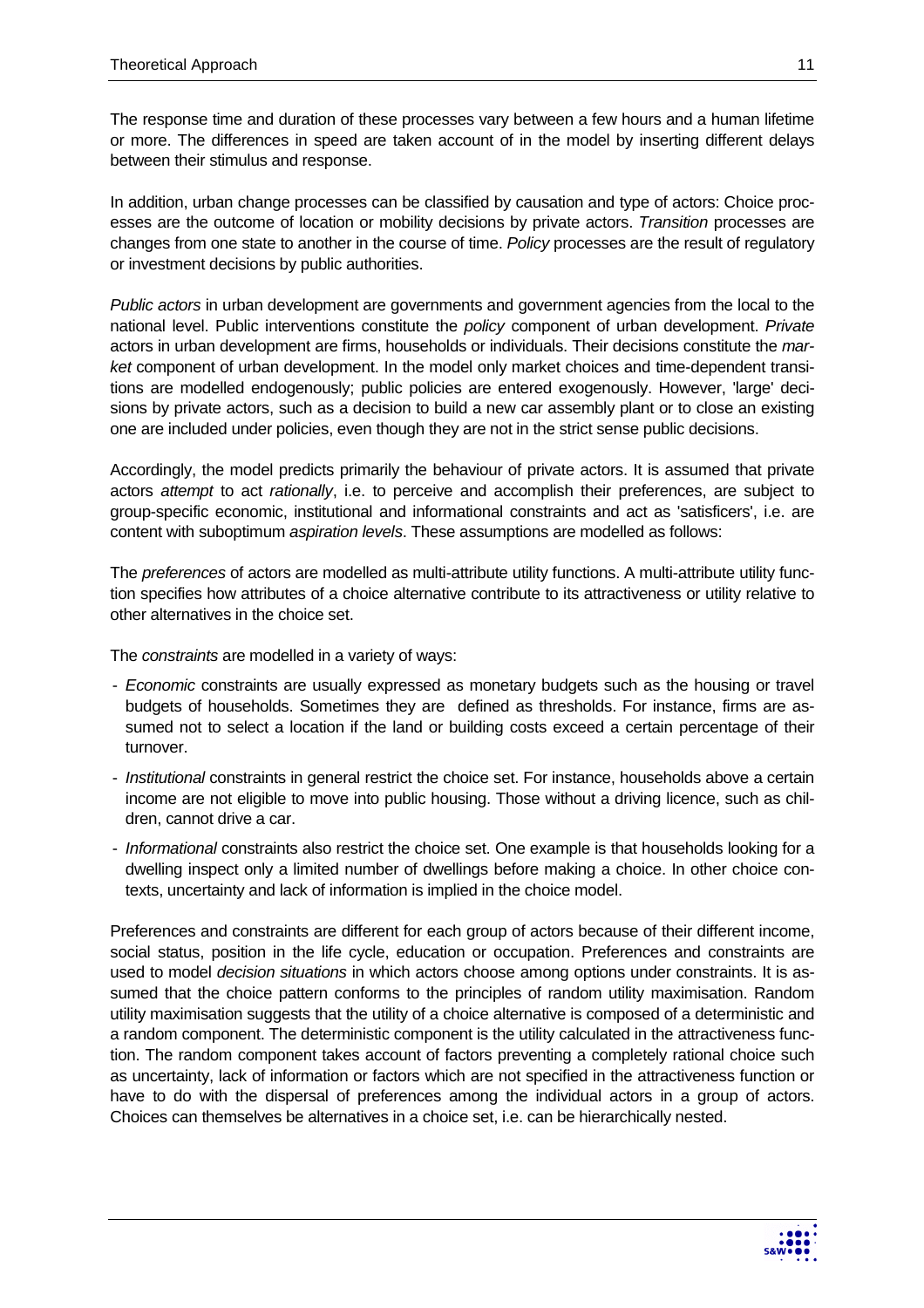# **3. Transport Submodel**

The Transport Submodel calculates work, shopping, services/social and education trips for four socio-economic groups and three modes: walking/cycling, public transport and car/motorcycle. The model seeks to determine a user-optimum set of flows where car ownership, trip rates and destination, mode and route choice are in equilibrium subject to congestion in the road network.

The Transport Submodel therefore serves to model the mobility pattern in the region. In addition it is important for the land use parts of the model as it provides accessibility indicators that are part of the attractiveness functions in both the Private Construction Submodel and the Housing Market Submodel.

### **3.1 Overview**

The transport submodel establishes congestion-sensitive, user-optimum network equilibrium by proceeding in eight steps:

- (1) In the trip generation step, trip origins and destinations are calculated as a function of origin and destination activities.
- (2) The car-ownership model estimates the number of cars owned in each zone by each socioeconomic group as a function of household travel budgets and expected travel expenses.
- (3) In the network analysis for each mode and pair of zones the shortest route through the appropriate network is determined. In the public transport network, transfers between lines are automatically effected taking account of access and waiting times.
- (4) For these optimum routes, trip utilities (total benefit less cost of each trip) are calculated for each household travel budget group.
- (5) In the trip distribution step traffic flows between zones by mode and purpose are estimated as a function of origins and destinations and trip utilities. The trip distribution model is doubly constrained for work and school trips, but singly constrained for shopping and service trips.
- (6) In the modal split step modal shares are calculated for each origin-destination relation and each household travel budget group based on the comparison of trip utilities. The model assumes that all available cars may potentially be used for work trips and that there are captive users for either public transport or walking.
- (7) In the trip assignment step trips are loaded on the links of the shortest routes determined for each mode.
- (8) The capacity-restraint step adjusts link travel times of congested road links using a speed-flow relationship.
- (9) Network capacity-flow equilibrium is approached by executing steps (2) to (8) several times and at each iteration adjusting car ownership, trip rates and destination, mode and route choice following a generalisation of the algorithm by Evans (1976).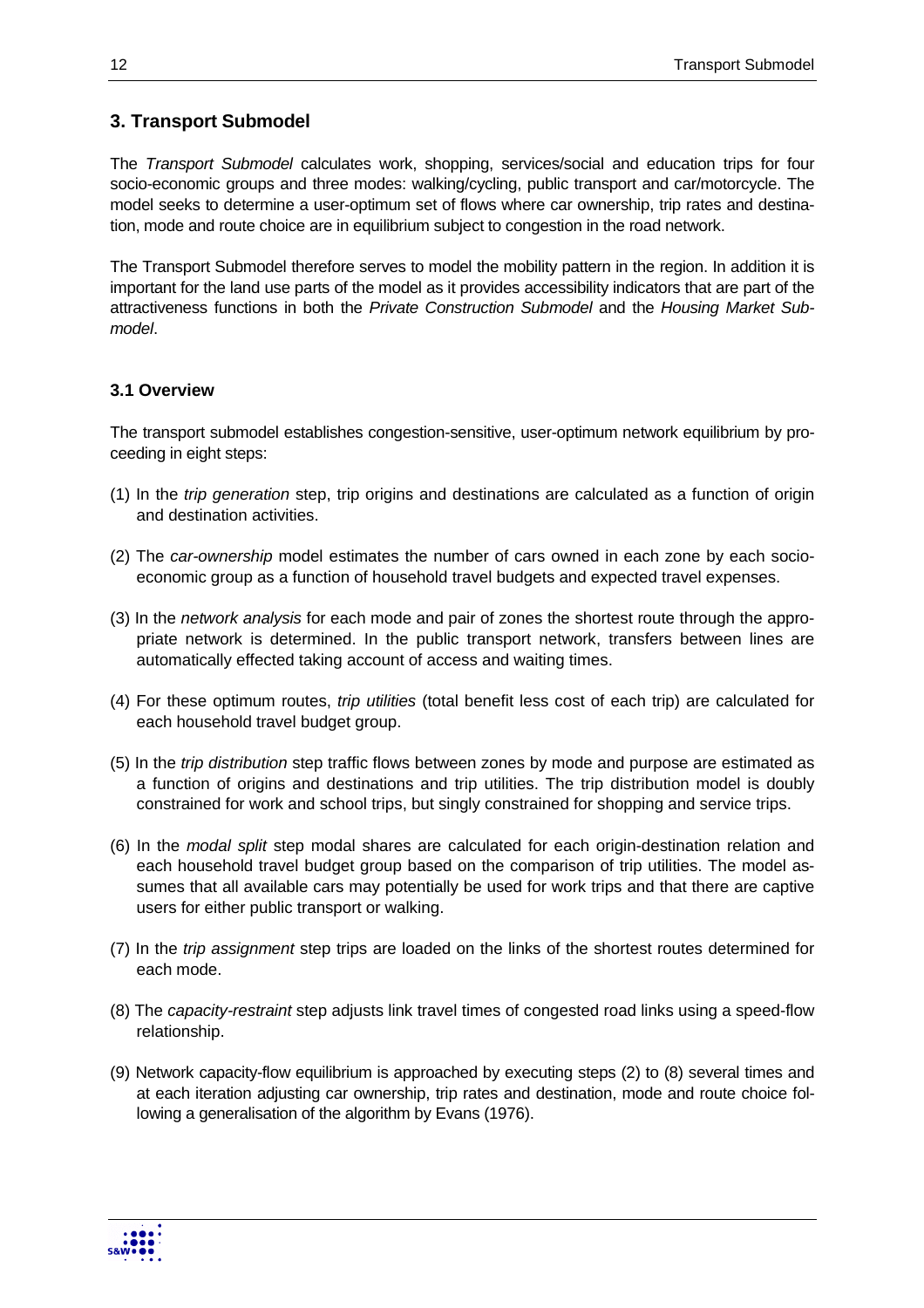After the last iteration, steps (3) and (4) are executed one more time to yield trip utilities of the loaded network. Figure 3.1 is a flow diagram of the Transport Submodel.



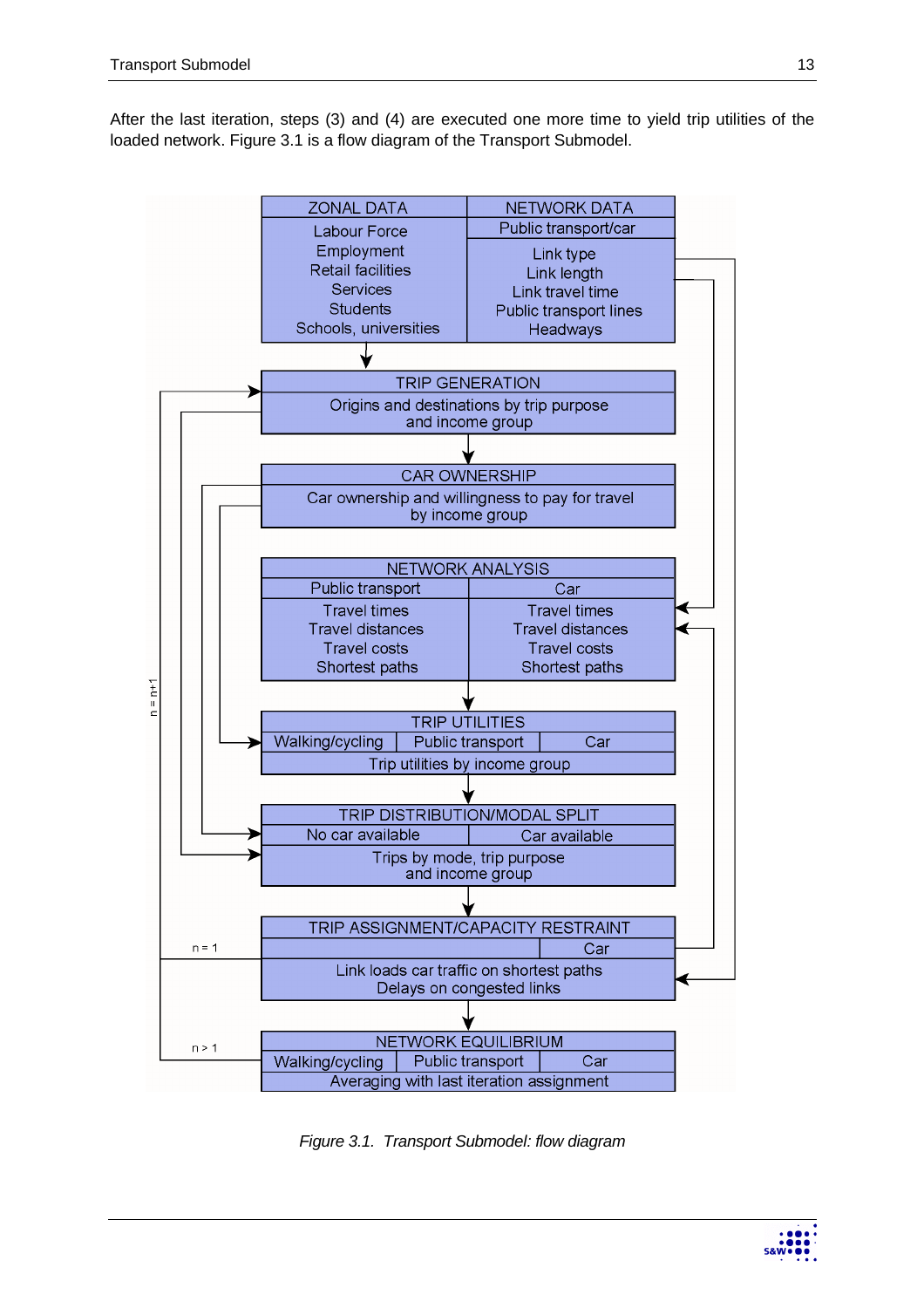# **3.2 Transport Supply**

Transport supply is represented in the model by two explicit transport networks, public transport and road, and one implicit network, walking and cycling.

### **Networks**

The public transport and road networks are coded as separate networks by link. Link data include the usual information such as link type, directions, length, travel time or travel speed, frequency of service and lines (public transport only). Each zone is connected with both networks by at least one access link.

The model currently can handle 5,000 two-way links (5,000 nodes) in the public transport network and 10,000 links (10,000 nodes) in the road network. Up to eight public transport lines can run on one link, altogether 5,000 line combinations can be stored. Both transport networks can be incrementally updated during a simulation by exogenously specifying time-sequenced network changes by link.

### Modes

The three transport modes represented in the model comprise the following link types:

### Walking/Cycling  $(m = 1)$

0 walking and cycling

### Public Transport  $(m = 2)$

- 0 access link, internal link
- 1 local train
- 2 S-Bahn (rapid transit)
- 3 U-Bahn (underground)
- 4 tramway
- 5 bus

### Car/Motorcycle (m = 3)

- 0 access link, internal link
- 1 Autobahn (motorway), six-lane
- 2 Autobahn (motorway), four-lane
- 3 urban motorway, four-lane
- 4 urban thoroughfare, four-lane
- 5 urban thoroughfare, two-lane
- 6 urban local road, two-lane
- 7 rural road, two-lane

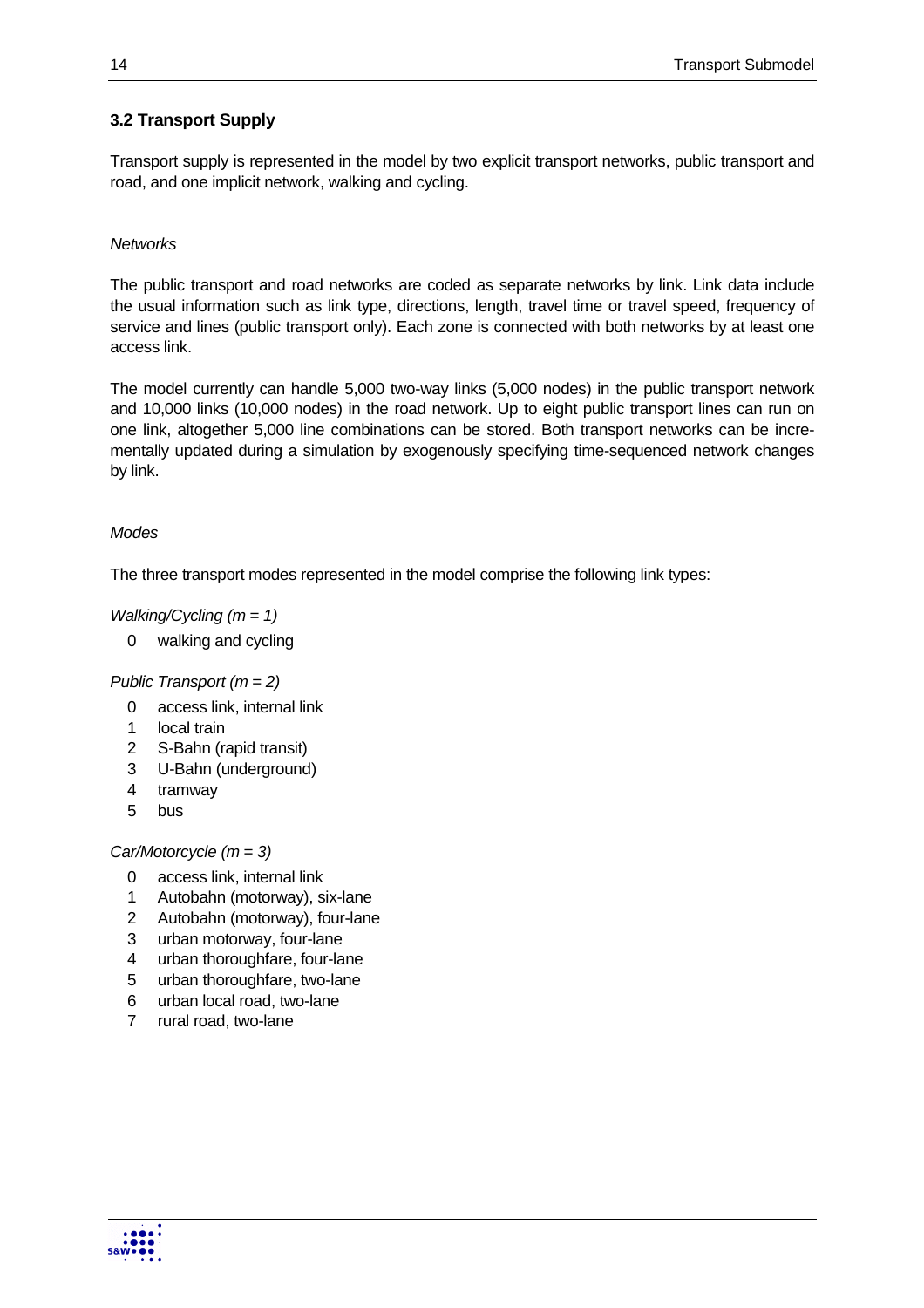#### Time of Day

The model simulates all outgoing home-based trips during a four-hour morning peak period. Return trips and non-home-based trips are not considered. The levels of service coded in the public transport network (train/bus frequencies) apply to the four-hour morning peak period. The link travel times coded in the road network refer to non-congested travel.

### Parking

Parking difficulties in high-density areas with limited parking facilities are taken account of by (a) a time and cost penalty for trips ending in such areas and (b) a monthly cost penalty for car owners living in such areas. The parking search time and parking costs of (a) are estimated as a function of parking supply v. parking demand, the latter being based on results of the car ownership model plus additional parking requirement standards for employment, shops, services and public facilities. The monthly costs of having a downtown garage of (b) is calculated as a fixed multiple of short-term parking costs.

#### Transport Costs

Travel time and travel costs are calculated differently for each of the three modes considered in the model:

#### Walking/Cycling  $(m = 1)$

Because there is no explicit network of walkways and bicycle lanes contained in the model, door-to-door walking/cycling time between two zones is inferred by taking the minimum of the travel distances of the two other modes (see below), reducing it by a detour factor (because walking/cycling trips are more direct than car or public transport trips), and converting it into time through division by walking/cycling speed. The costs of walk/bicycle trips are zero.

#### Public Transport  $(m = 2)$

Travel times on public transport are determined using a time-oriented minimum-path algorithm which adds boarding and transfer waiting time to in-vehicle travel time as a function of the service frequency of the connecting line. Door-to-door travel times produced by the algorithm include the following components: access time, waiting time before boarding, in-vehicle travel time, waiting time at transfer stops (if any), terminal time. Also the travel distances of the minimum-time routes are recorded. Intrazonal travel times and distances are exogenous inputs. Travel costs of public transport trips are calculated as a flat fare plus a distance-dependent fare increment for longer trips and are reduced by a discount factor reflecting savings made by buying monthly tickets. All fare components are inflated by an appropriate inflation rate. Public transport travel times and costs remain unchanged during the traffic assignment iterations.

#### Car/Motorcycle  $(m = 3)$

Travel times on the road network are determined using a time-oriented minimum-path algorithm. Door-to-door travel times produced by the algorithm include: access time, in-vehicle time and terminal time. Travel distances of minimum-time routes are also recorded. Intrazonal travel times and distances are exogenous inputs. Car travel costs are distance-dependent outof-pocket car operating costs divided by average car occupancy and are inflated by a rate reflecting inflation and the development of petrol prices. In a final step, car travel times and costs are incremented by parking search time and parking costs at trip ends. Car travel times and

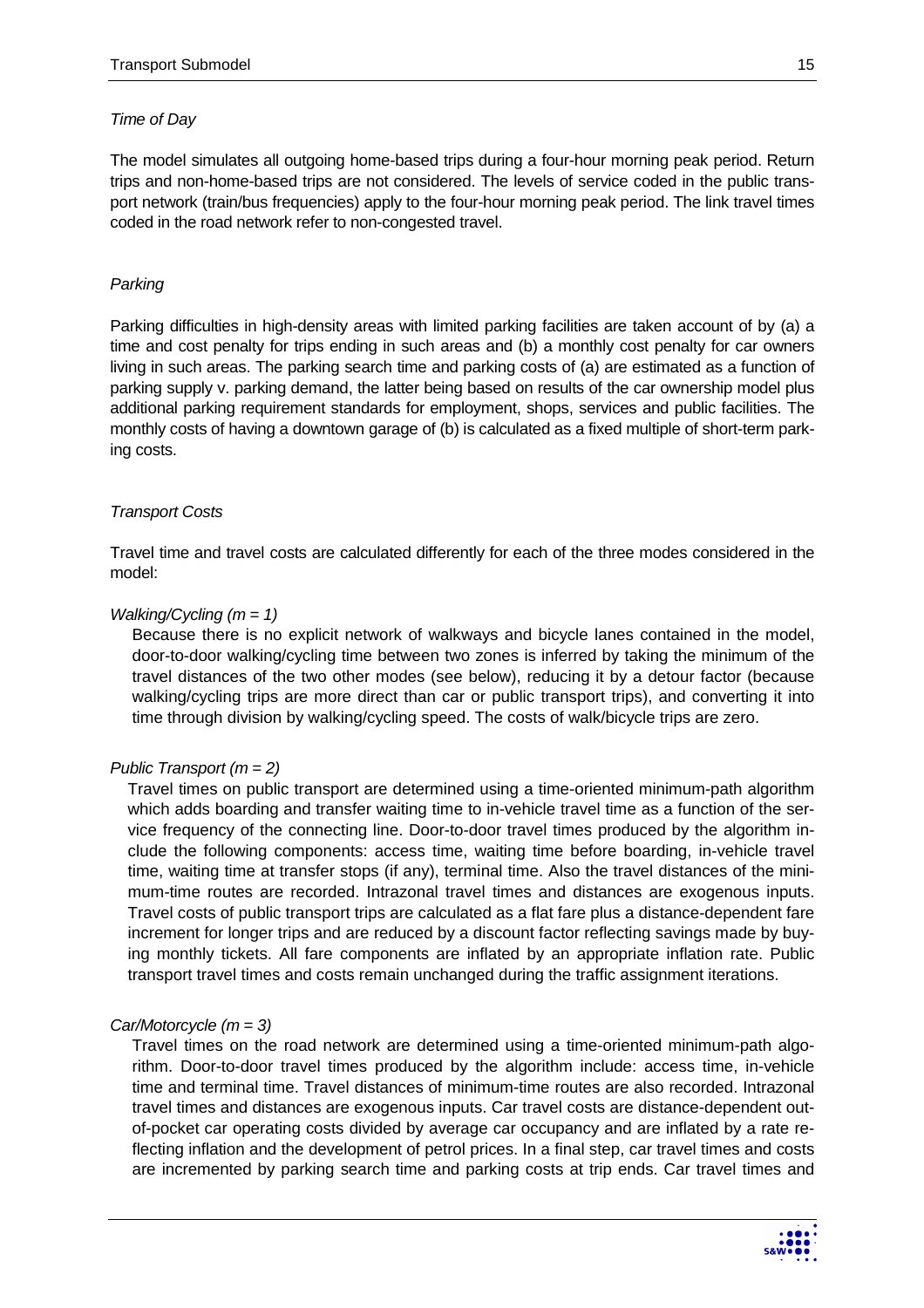costs, and thus the trip utilities of car trips, are recalculated several times during the traffic assignment process with different link loads and hence link travel times at each iteration.

#### Non-Monetary Characteristics of Transport

The most important non-monetary characteristic of transport supply considered in the model is travel time. Frequency of public transport service is integrated into travel time in the form of waiting time. Travel time is not converted to transport cost by value-of-time coefficients, but both, travel time and travel cost, are mapped into a common utility dimension by value functions. Differences between modes not captured by the dimensions time and money (e.g. comfort, physical effort, reliability, safety) are reflected in different value functions for the three modes.

### **3.3 Travel Demand**

The travel demand submodel is an aggregate spatial interaction model involving the following nine steps:

#### (1) Trip Generation

In a first step, initial estimates of trip origins and destinations are calculated as a function of zonal activity levels. Only home-based trips are considered. The model disaggregates trips by four trip purposes  $g$  and four household income groups/skill levels  $q$  (Table 3.1):

|   | Trip purpose g      | Income group/<br>skill level q | Origin activity                                  | Destination activity                 |
|---|---------------------|--------------------------------|--------------------------------------------------|--------------------------------------|
|   | Work                | 1<br>2<br>3<br>4               | Workers of<br>skill level q                      | Jobs of<br>skill level q             |
| 2 | Shopping            | 1<br>2<br>3<br>4               | Households of<br>income group q                  | Retail<br>employment                 |
| 3 | Services/<br>social | 2<br>3<br>4                    | Households of<br>income group q                  | Service<br>employment,<br>population |
| 4 | Education           | 2<br>3<br>4                    | Students of<br>households of<br>income group $q$ | Secondary<br>schools<br>(classes)    |

#### Table 3.1. Classification of trips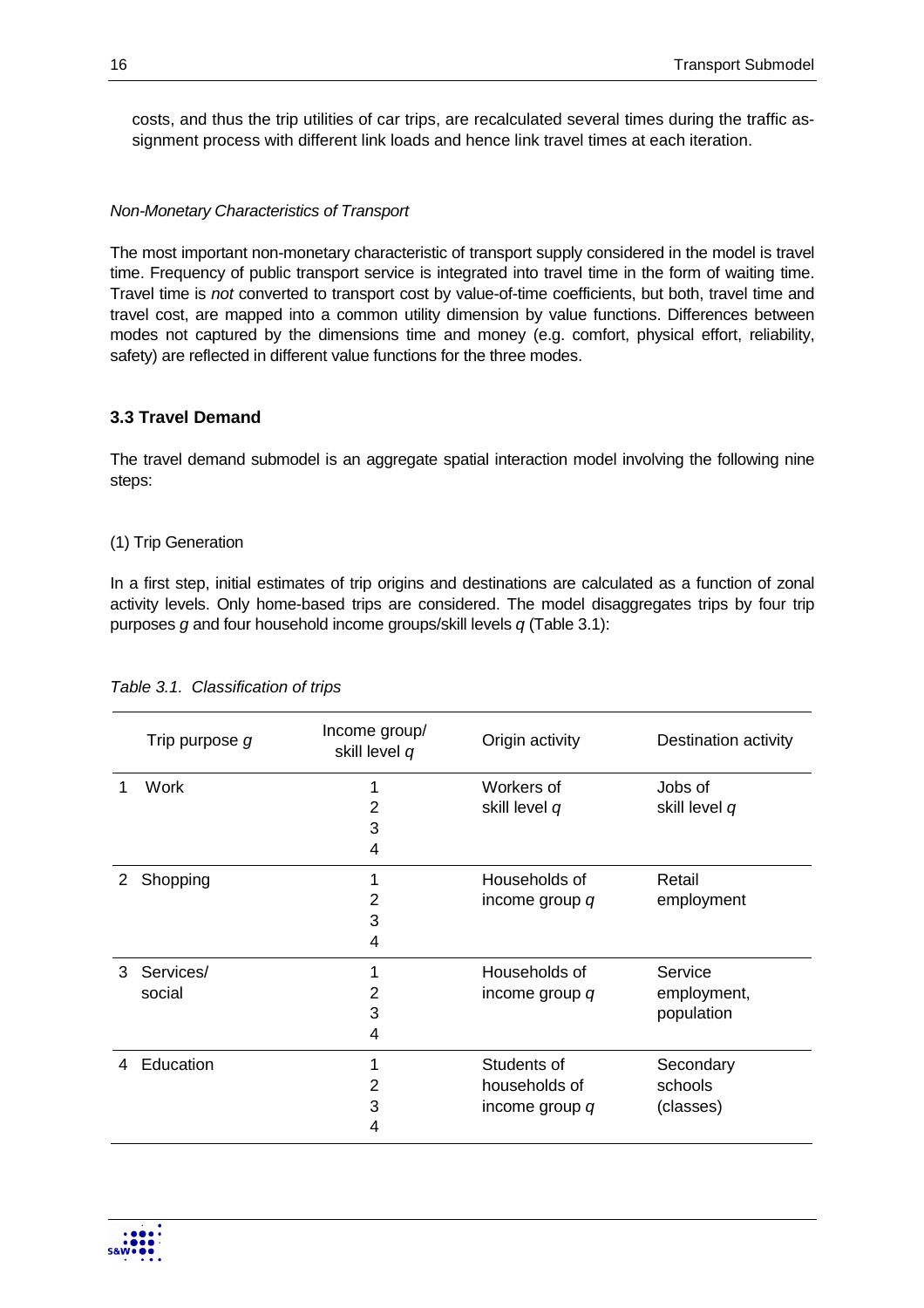The above sixteen travel demand models are classified into 'mandatory' and 'voluntary' trips:

- Mandatory trips are work trips ( $g = 1$ ) and education trips ( $g = 4$ ). Their numbers, or origins, are assumed to be fixed by a daily trip rate per worker or student, respectively.
- Voluntary trips are shopping trips  $(q = 2)$  and service/social trips  $(q = 3)$ . Demand for such trips is elastic, i.e. depends to a certain degree on transport supply and travel budgets. Poor people can afford fewer cars and can make fewer (and cheaper) voluntary trips than rich people who can afford more cars and make more (and more expensive) trips. Thus trip origins for shopping and service/social trips in the model are a function of activity levels and car ownership. Car ownership, however, is a function of trip expenditure and thus of destination and mode choice (see below). Hence, the trip generation step is included in the iterations of the traffic assignment process (see below).

# (2) Car Ownership

The car ownership submodel estimates the number of cars owned by households as a function of household travel budgets and expected travel expenditure:

$$
Q_{qi} = \frac{H_{qi} V_{qi} - \sum_{gjm} T_{qgjjm} c_{ijm}}{O + p_i}
$$
\n(3.1)

where  $Q_{qi}$  is the number of cars owned by households of income group q living in zone i,  $H_{qi}$ , with a monthly travel budget  $y_{qi}$ , and o and  $p_i$  are monthly costs of owning and parking a car in zone i, respectively. The  $T_{\text{qqilm}}$  trips per month of households of type q for purpose g from zone *i* to zone *j* using mode  $m$ , and  $c_{ijm}$  are the out-of-pocket operating costs of such trips. This equation reflects the assumption that households have to split their travel budgets between expenditures for trips and for cars.

Concurrently with car ownership levels, for each household income group in each zone, the amount of money the household is able and willing to pay given its car ownership level and number of trips is estimated as a deviation from the system mean travel cost  $c<sub>o</sub>$  proportional to the deviation of the household's car ownership level from the regional average:

$$
c_{oqi} = c_o \frac{Q_{qi} / H_{qi}}{\sum_{qi} Q_{qi} / \sum_{qi} H_{qi}}
$$
 (3.2)

where  $c_{oqi}$  is the trip cost standard as used in Equation 3.3 below. This equation reflects the assumption that households owning more (fewer) cars will also choose more (less) expensive trips.

Zonal household travel budgets  $y_{qi}$  are elastic to take into account that suburban households pay more for transport and less for housing than urban households. The number of monthly trips by purpose, destination and mode,  $T_{qqjim}$ , and their costs,  $c_{ijm}$ , depend on car ownership levels as do the  $\cos$ ts of garages,  $\rho$ , Therefore, at first a rough approximation of trip expenditures is used to estimate initial car ownership, travel budgets and trip cost standards, and the submodel is reiterated together with the traffic assignment iterations.

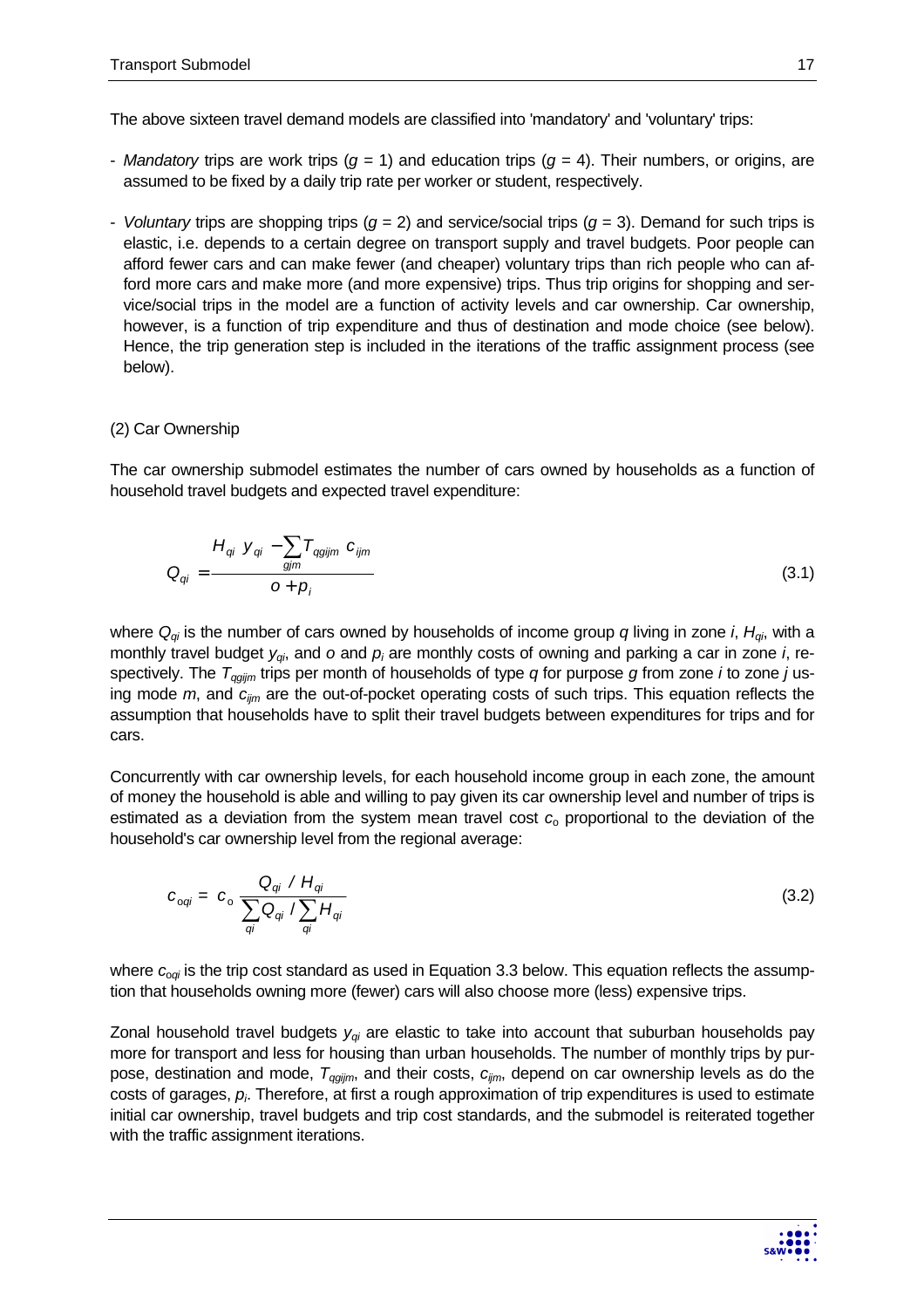### (3) Network Analysis

The model uses two different minimum-path algorithms, one for the road network and one for the public transport network.

The minimum-path algorithm used for the road network determines the current minimum path between two zones *i* and *j* as a function of link travel times. On the first iteration of the transport equilibrium algorithm (see Network Equilibrium) network equilibrium travel times of the previous simulation period are used. In subsequent iterations link travel times calculated in the capacity-restraint step of the previous iteration of the algorithm are used.

The minimum-path algorithm used for the public transport network determines the minimum path between two zones *i* and *j* as a function of link travel times and waiting times at boarding and transfer stations. The algorithm automatically selects promising transfer connections at transfer stations as a function of headways of connecting lines, so no transfer connections need to be explicitly coded in the network. At each transfer station the algorithm decides whether to continue on the same line, change to another line or disembark (see Figure 3.2).



Figure 3.2. Options at transfer stops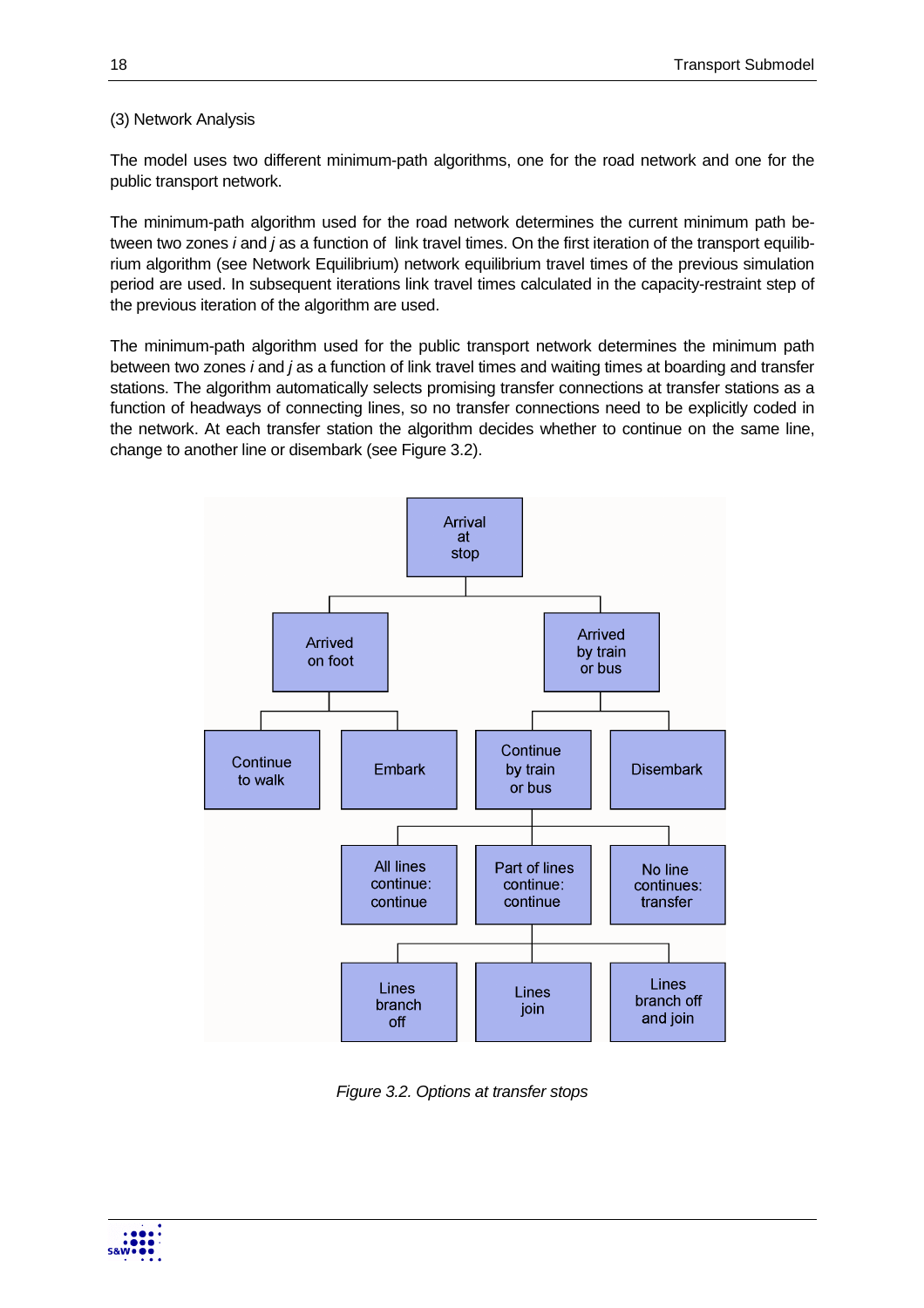### (4) Trip Utilities

Monetary and non-monetary costs and benefits of trips are aggregated by the model into one single measure called trip utility:

$$
u_{qijm} = \left[ v_{tm} \left( t_{ijm} \right) \right]^{w_{tq}} \left[ v_{cm} \left( c_{jim} / c_{oqi} \right) \right]^{w_{cq}}
$$
\n(3.3)

Here  $u_{\text{dim}}$  is the utility of a trip from *i* to j using mode m for a household of type q; the  $w_{\text{to}}$  and  $w_{\text{co}}$  are multiplicative importance weights adding up to one, and  $t_{\text{lim}}$  and  $c_{\text{lim}}$  are travel time and travel cost of the trip, respectively. Travel cost is seen in relation to  $c_{\text{o}qj}$ , the amount of money the household is willing and able to pay per trip, given its car ownership level and number of trips per month (see Equation 3.2). The  $v_{tm}$ . and  $v_{cm}$ . are value functions mapping travel time and cost to a common utility dimension. These two monotone decreasing functions represent the only distance decay functions in the whole model. They are different for each mode to reflect characteristics of each mode not captured by the dimensions time and money. The weights  $w_{tq}$  and  $w_{cq}$ , however, are different for different household income groups to account for the different evaluation of time and money by people with different incomes.

### (5) Trip Distribution

Another distinction between the sixteen travel demand models is related to constraints on destination choice. For work and school trips destinations are fixed, so doubly constrained models are appropriate. There are no constraints on destination choice for shopping and service/social trips, hence production-constrained models are used. Destination choice for work trips is performed only in the base year; in all subsequent years the work trip matrix is updated from moves in the Housing Market Submodel, and only modal choice is performed.

Destination and mode choice are combined into one integrated trip distribution model for each trip purpose and household income group. However, trip origins are split with respect to car availability. The following assumptions about car availability are made:

- All cars owned by a household are available for work trips.

- Cars not used for work trips are available for shopping and service/social trips.
- Cars not used for other trips are available for school trips by students with a driving licence.

With these assumptions, the combined destination and mode choice model is

$$
t_{qgijm} = \sum_{k} A_{qgki} B_{qgj} O_{qgki} D_{qgj} \exp(\beta_g u_{qijm})
$$
\n(3.4)

where  $t_{\text{equiv}}$  are trips made by household income group q for trip purpose g from *i* to *j* using mode m,  $O_{q q k i}$  is the number of such trips originating in *i* with car availability  $k$  ( $k = 1$ : car available,  $k = 2$ : no car available), and  $D_{qqi}$  are trip destinations for that kind of trips in zones j. The  $u_{qilm}$  are the trip utilities calculated in Equation 3.3.

 $A_{qqk}$  and  $B_{qqi}$  are balancing factors ensuring that the origin and destination constraints, where applicable, are satisfied:

| $\ddotsc$                      |  |
|--------------------------------|--|
| $\bullet\bullet\bullet\bullet$ |  |
| <b>S&amp;W.00</b>              |  |
|                                |  |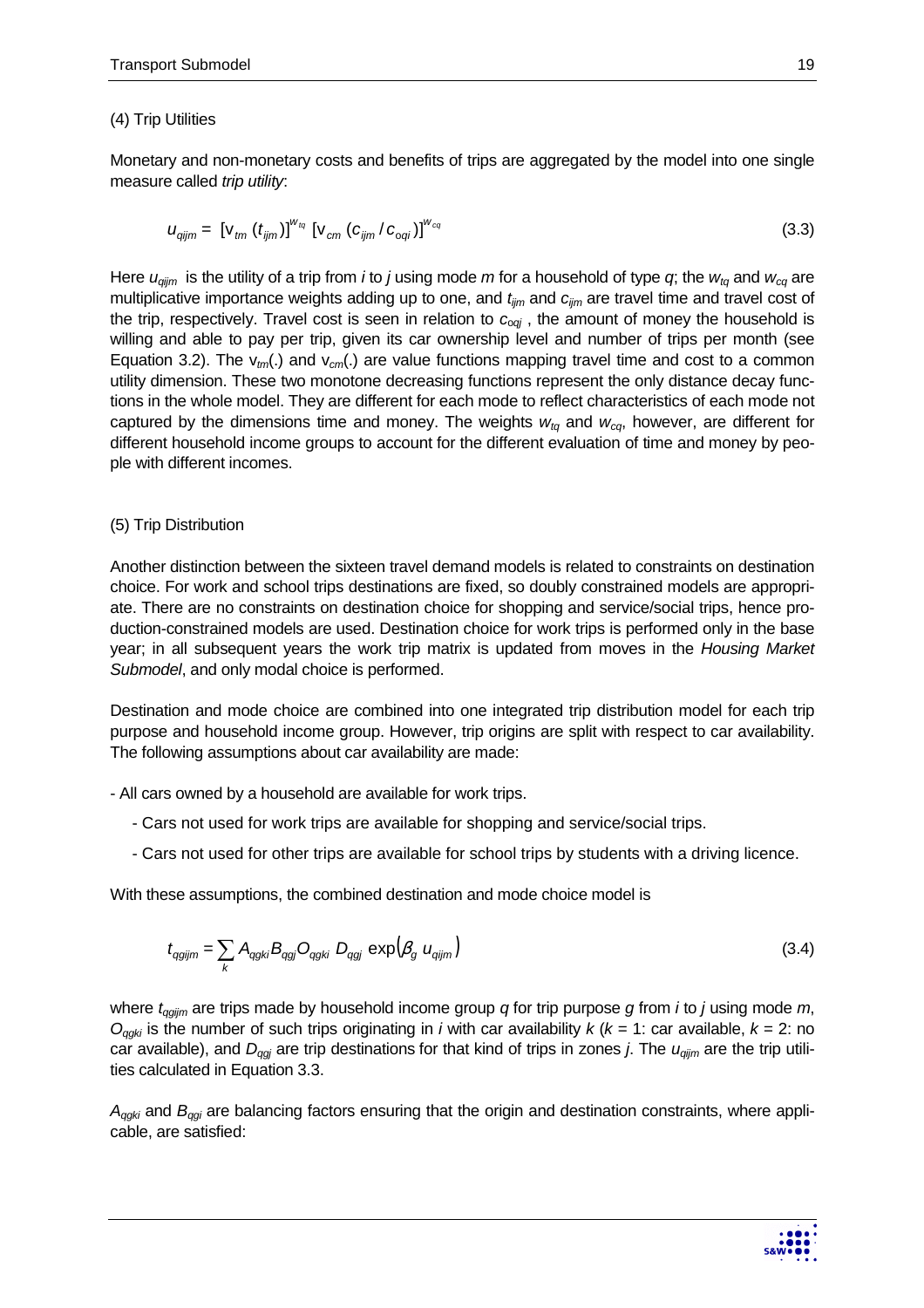$$
A_{qgki} = 1 / \sum_{j,m \in \mathsf{M}_k} B_{qgj} D_{qgj} \exp(\beta_g u_{qjjm})
$$
\n(3.5)

$$
B_{qgj} = \begin{cases} 1/\sum_{ik,m \in M_k} A_{qgki} & O_{qgki} \exp(\beta_g u_{qjjm}) & \text{for } g = 1, 4\\ 1 & \text{for } g = 2, 3 \end{cases}
$$
(3.6)

where  $M_k$  is the subset of modes accessible with car availability k. For the eight doubly constrained models  $(g = 1, 4)$ , the balancing factors are determined using iterative proportional fitting.

#### (6) Mode Choice

As an alternative to this one-parameter model, different parameters may be used for destination and mode choice. In that case the impedance term in Equations 3.4 to 3.6 is replaced by

$$
\sum_{m \in M_k} \exp(\beta_g u_{qijm}) \frac{\exp(\lambda_g u_{qijm})}{\sum_{m \in M_k} \exp(\lambda_g u_{qijm})}
$$
(3.7)

satisfying the modal share equation

$$
p_{m|qgkij} = \frac{\exp(\lambda_g u_{qijm})}{\sum_{m \in M_k} \exp(\lambda_g u_{qijm})}
$$
(3.8)

#### (7) Trip Assignment

In the trip assignment step, trips are assigned to links  $\ell$  of network m such that the flow volume  $v_{m\ell}$  of link  $\ell$  in network m is

$$
V_{m\ell} = \sum_{qgij} \delta_{ijm\ell} \ t_{qgijm} \tag{3.9}
$$

where

$$
\delta_{ijm\ell} = \begin{cases} 1 & \text{if } \ell \in r_{ijm} \\ 0 & \text{otherwise} \end{cases} \tag{3.10}
$$

and  $r_{ijm} = \{ \ell_1, \ell_2, ..., \ell_R \}$  is the current minimum path in network m from *i* to *j*.

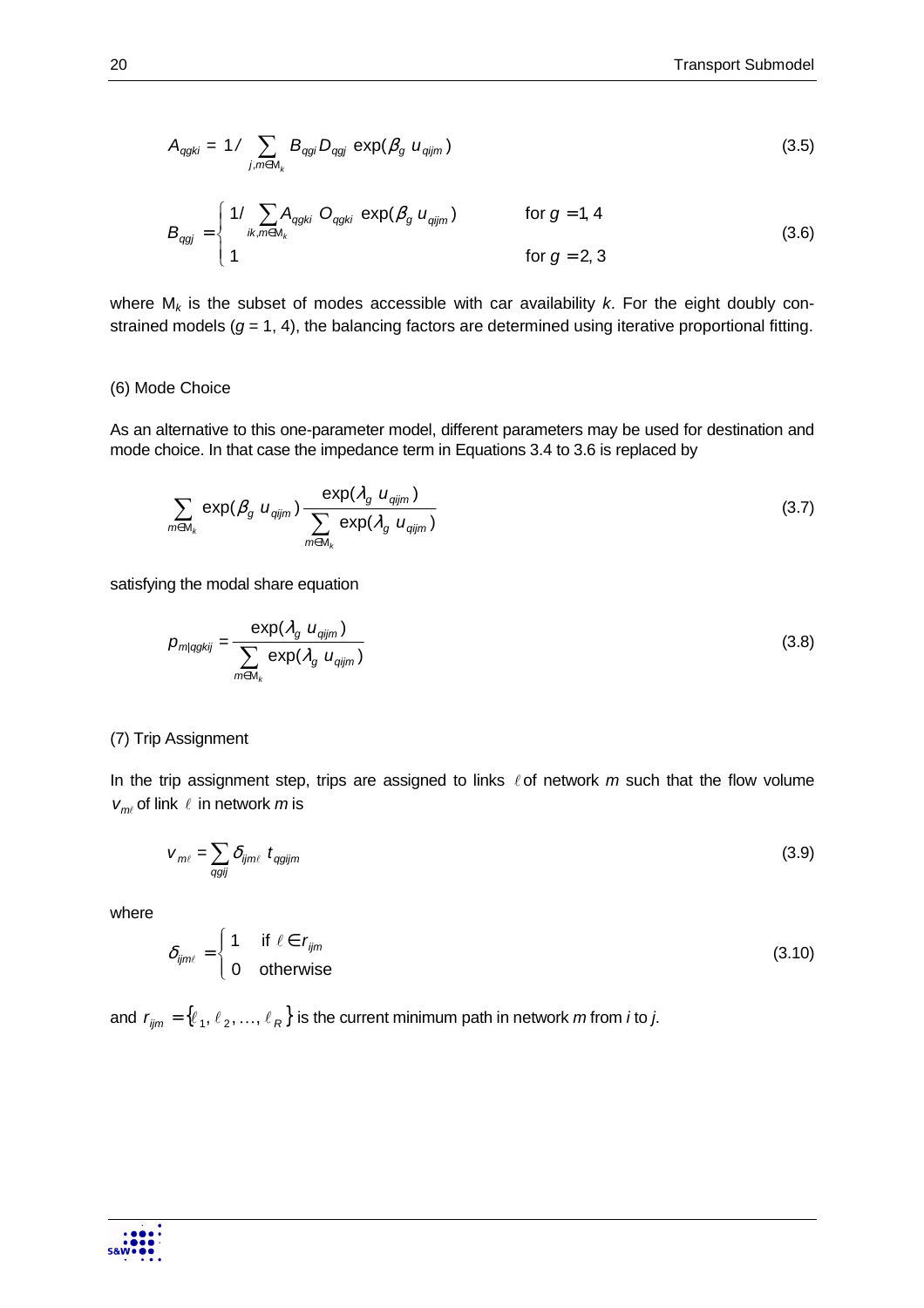#### (8) Capacity Restraint

In the capacity restraint step, road network link travel times that correspond to link flow volumes  $v_{m\ell}$ are calculated. A speed-flow relationship is used to adjust link travel times of congested road links:

$$
t_{\ell} = t_{o\ell} \left[ 1 + \rho \left( \frac{v_{\ell}}{q_{\ell} h_{p} o_{c}} \right)^{\varphi} \right]
$$
 (3.11)

In this equation,  $t_{\ell}$  is the adjusted and  $t_{0\ell}$  the uncongested travel time on link  $\ell$ ,  $v_{\ell}$  is the volume of car trips on that link during the peak period, and  $q_\ell$  its capacity per hour, and  $h_\rho$  is the length of the peak period in hours and  $o_c$  the average car occupancy.

#### (9) Network Equilibrium

User-optimum, congestion-sensitive equilibrium of car ownership, trip generation and destination and mode choice is approached by applying an extended version of the network equilibrium algorithm by Evans (1976). For the one-parameter model specified in equations 3.4 to 3.6, the extended algorithm proceeds as follows:

- (1) Calculate origin and destination activities.
- (2) Make initial estimates of car ownership, trip cost standards, and trip rates.
- (3) Find minimum public transport paths and calculate trip utilities for public transport and walking.
- (4) Set iteration counter  $n$  to zero.
- $(5)$  Set *n* to *n*+1.
- (6) Find minimum paths and calculate trip utilities for car trips.
- (7) Solve the sixteen trip distribution models.
- (8) Recalculate car ownership, trip cost standards and trip rates. If changes are large, go to (7).
- (9) Assign car trips of (7) to minimum paths of (6) and calculate new link times and trip utilities.
- (10) If  $n = 1$  go to (5).
- (11) Perform line search to find a value  $\theta$ ,  $0 < \theta < 1$ , maximising the objective function

$$
\max_{\theta(n)} \ U[\mathbf{t}(n'), \mathbf{u}(n')] = \sum_{\text{qgij}m} t_{\text{qgij}m}(n') u_{\text{qij}m}(n') - \sum_{\text{qg}} \frac{1}{\beta_g} \sum_{\text{ij}m} t_{\text{qgij}m}(n') \ \ln t_{\text{qgij}m}(n') \tag{3.12}
$$

where

$$
t_{qgjjm}(n') = [1 - \theta(n)] \ t_{qgjjm}(n-1) + \theta(n) \ t_{qgjjm}(n) \tag{3.13}
$$

and

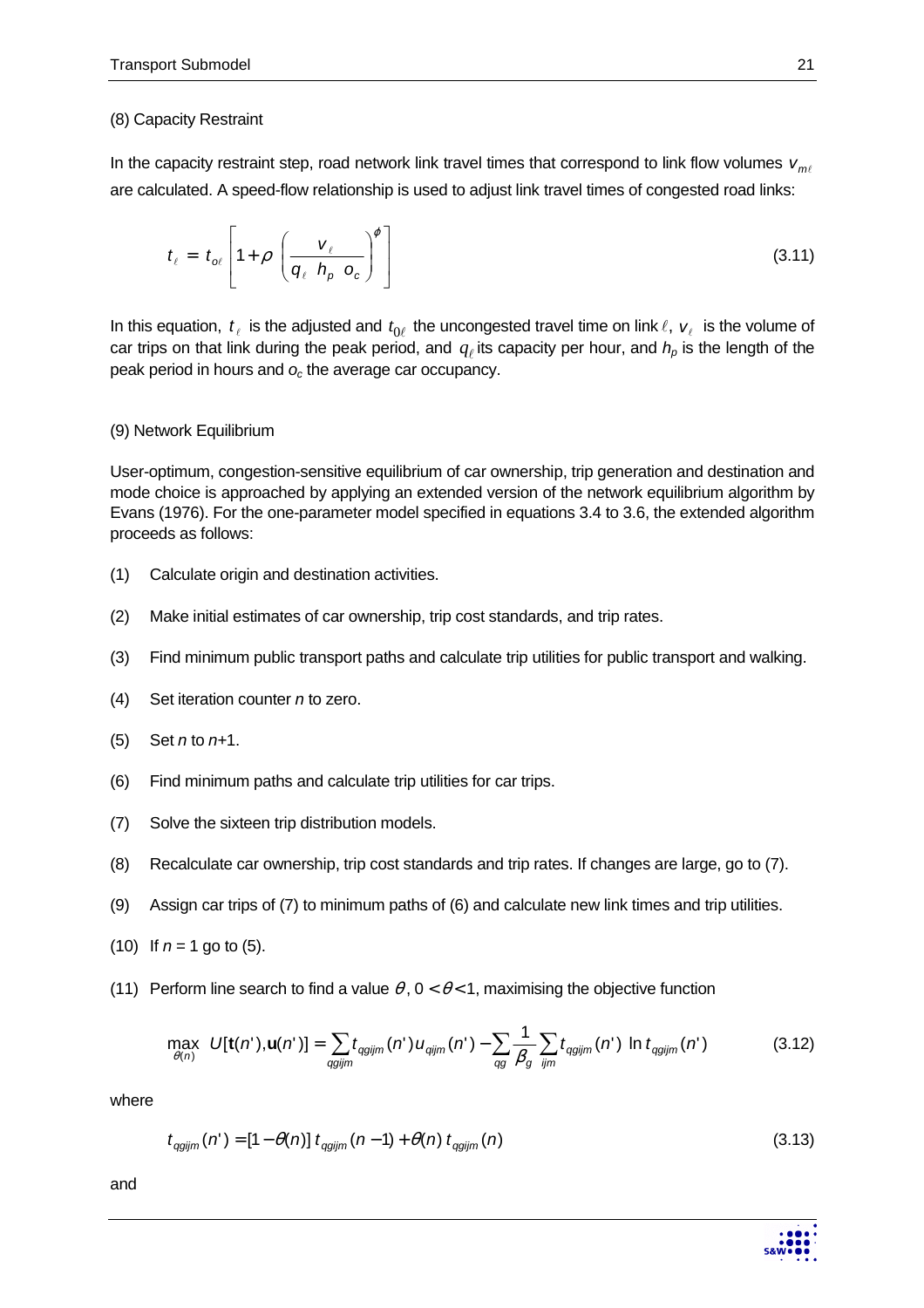$$
u_{qijm}(n') = [1 - \theta(n)] u_{qijm}(n-1) + \theta(n) u_{qijm}(n)
$$
\n(3.14)

- (12) Replace  $t(n)$  by  $t(n')$  and  $u(n)$  by  $u(n')$ .
- (13) If change of  $U(n)$  over  $U(n-1)$  is large go to (5).
- (14) Stop.

A good approximation of  $\theta$  to avoid the line search is  $\theta = 1/n$ , i.e. giving equal weights to all successive solutions using the method of successive averages (Powell and Sheffi, 1982; Wegener, 1986). After about four iterations, changes of the convergence criterion as well as of car ownership, trip rates, destination and mode choice tend to be sufficiently small for this kind of analysis.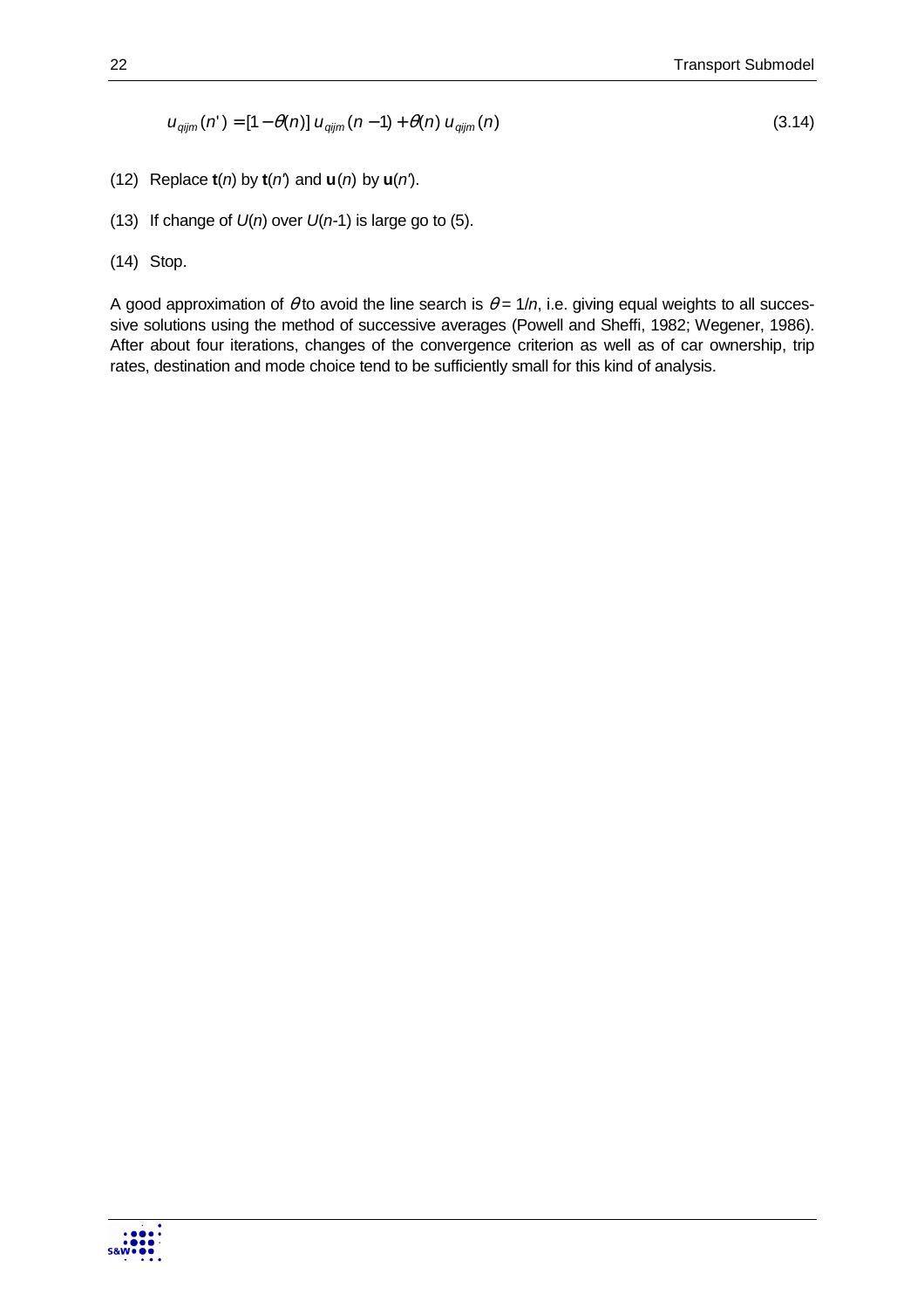# **4. Ageing Submodel**

In the Ageing Submodel all changes of zonal stock variables are modelled which are assumed to result from biological, technological or long-term socio-economic trends or originating outside of the model, i.e. which are not treated as decision-based. These changes are effected by probabilistic ageing or updating, or semi-Markov, models with dynamic transition rates. There are three such models for employment, population and households and housing.

# **4.1 Change of Employment**

Change of zonal employment occurs in the model in three different submodels:

- (1) Decline of zonal employment due to sectoral decline, lack of building space and intraregional relocation of firms is modelled in this submodel.
- (2) Changes of zonal employment due to the location or removal of large plants exogenously specified by the user are executed in the Public Programmes Submodel.
- (3) Changes of zonal employment due to new jobs in vacant industrial or commercial buildings, in newly built industrial or commercial buildings or in converted residential buildings are modelled in the Private Construction Submodel.

In the Ageing Submodel decline of zonal employment due to sectoral decline, lack of building space and intraregional relocation of firms is modelled. Each of the forty industries of the model is considered a separate submarket. The model starts from existing employment  $E_{sl}$  of industry s situated on land use category *l* in zone *j* at time *t*. There are three different ways for  $E_{sli}$  to change in this submodel:

### a) Sectoral Decline

Declining industries make workers redundant. This occurs not necessarily at the same rate all over the region, but is more likely where locational conditions are less favourable:

$$
R_{sij}(t, t+1) = \frac{E_{sij}(t) \exp[-\alpha_s \ u_{sij}(t)]}{\sum_{ji} E_{sij}(t) \exp[-\alpha_s \ u_{sij}(t)]} \ [E_s(t+1) - E_s(t)] \tag{4.1}
$$

is the number of workers in industry s made redundant on land use category  $\ell$  in zone  $\ell$  between  $t$ and  $t+1$ .  $E_s(t)$  indicates total employment of industry s in the region and  $E_s(t+1)$  is the exogenous projection of total regional employment for time  $t+1$ . The utility  $u_{s}$   $(t)$  expresses the attractiveness of land use category *l* in zone *j* for industry s (see below).  $R_{si}$  is set to zero for growing industries.

### b) Relocation

Some industries are very stationary, while others easily move from one location to another. If  $r<sub>s</sub>(t,t+1)$  is a sectoral mobility rate, then

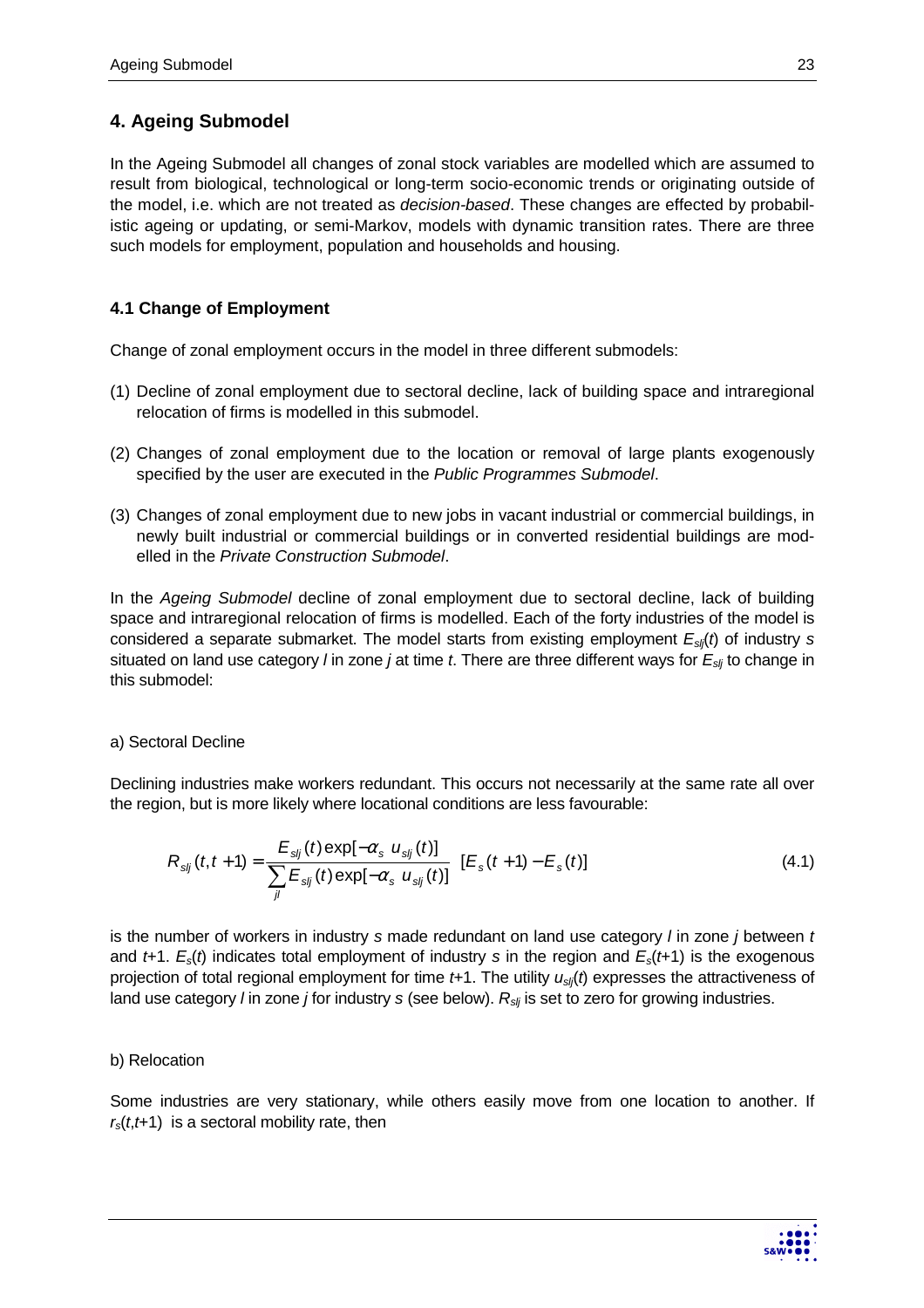$$
M_{sij}(t, t+1) = \frac{E_{sij}(t) \exp[-\alpha_s \ u_{sij}(t)]}{\sum_{jl} E_{sij}(t) \exp[-\alpha_s \ u_{sij}(t)]} \ r_s(t, t+1) \ E_s(t)
$$
\n(4.2)

is the number of workplaces relocated from land use category  $\ell$  in zone  $\ell$  during the period. The mobility rate  $r_s(t, t+1)$  is exogenous.

#### c) Lack of Building Space

In most industries, mechanisation and automation tend to increase the building floorspace per workplace. Accordingly, in each period, a number of jobs  $S_{s/i}$  have to be relocated because of lack of space:

$$
S_{sij}(t, t+1) = E_{sij}(t) \left[ 1 - \frac{b_{sj}(t)}{b_{sj}(t+1)} \right] - R_{sij}(t, t+1)
$$
\n(4.3)

where  $b_{s}(t+1)$  is the projected floorspace per workplace in industry s in zone j at time t+1, which will be always greater than or equal to its value at time t. Where redundancies exceed relocations due to lack of space,  $S_{sli}$  is set to zero.

For the workers made redundant, later new buildings will have to be provided in the Public Programmes Submodel or in the Private Construction Submodel. Where decline of employment is large, buildings remain vacant, but these may be reused by other industries later.

#### **4.2 Change of Population**

The population projection model predicts zonal population by age, sex and nationality exclusive of migration. Changes of zonal population by migration into, out of or within the region are modelled in the Housing Market Submodel.

Changes of population due to fertility and mortality are modelled by a cohort-survival model subject to exogenous forecasts of fertility and mortality rates. To reduce data requirements, a simplified version of the cohort-survival population projection model with five-year age groups is applied. The method starts by calculating survivors for each age group and sex:

$$
P'_{\text{asi}}(t+1) = P_{\text{asi}}(t) \left[1 - d_{\text{asi}}(t, t+1)\right] \tag{4.4}
$$

where  $P'_{as}(t+1)$  are surviving persons of age group a and sex s in zone *i* in year  $t+1$ ,  $P_{as}(t)$  is population of age group a and sex s in year t and  $d_{\text{as}}(t,t+1)$  is the average annual death rate of age group a and sex s between years  $t$  and  $t+1$  in the group of zones i' to which zone i belongs.

Next it is calculated how many persons change from one age group to the next through ageing employing a smoothing algorithm:

$$
g_{asi}(t, t+1) = 0.12 P'_{asi}(t+1) + 0.08 P'_{a+1si}(t+1) \qquad a = 1,19 \qquad (4.5)
$$

where  $g_{\text{as}}(t,t+1)$  is the number of persons of sex s changing from age group a to age group a+1 in region  $r$ . Surviving persons in year  $t+1$  are then

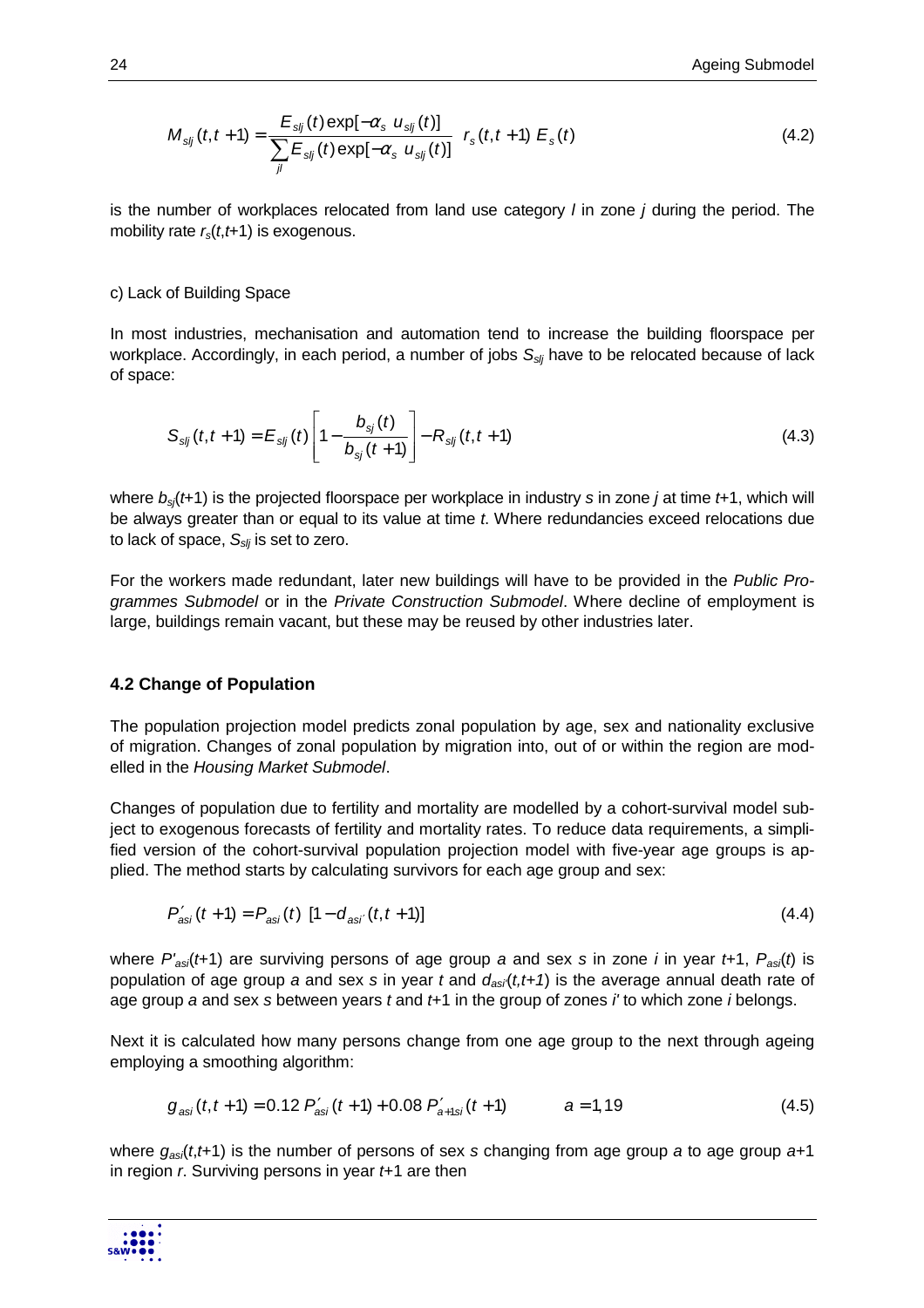$$
P_{\rm asi}(t+1) = P'_{\rm asi}(t+1) + g_{\rm a-1si}(t,t+1) - g_{\rm asi}(t,t+1) \qquad \qquad a = 2,19 \qquad (4.6)
$$

with special cases

$$
P_{20si}(t+1) = P'_{20si}(t+1) + g_{19si}(t,t+1)
$$
\n(4.7)

and

$$
P_{1si}(t+1) = P'_{1si}(t+1) + B_{si}(t,t+1) - g_{1si}(t,t+1)
$$
\n(4.8)

where  $B_{\rm s}(t,t+1)$  are births of sex s in zone *i* between years t and t+1:

$$
B_{si}(t, t+1) = \sum_{a=4}^{10} 0.5 [P'_{a2i}(t+1) + P_{a2i}(t+1)] b_{asi'}(t, t+1) [1 - d_{0si'}(t, t+1)] \qquad (4.9)
$$

where  $b_{\text{as}}(t,t+1)$  are average number of births of sex s by women of child-bearing five-year age groups  $a$ ,  $a = 4,10$  (15 to 49 years of age) in the group of zones *i'* to which zone *i* belongs between years t and t+1, and  $d_{0s}(t,t+1)$  is the death rate during the first year of life of infants of sex s in that group of zones.

If the duration of the simulation period is more than one year, the population projection model is executed once in each year of the simulation period.

# **4.3 Change of Households and Housing**

Households are represented in the model as a four-dimensional distribution classified by:

- nationality (native, foreign)
- age of head (16-29, 30-59, 60+)
- income/skill (low, medium, high, very high)
- size (1, 2, 3, 4, 5+ persons)

Similarly, housing of each zone is represented as a four-dimensional distribution of dwellings classified by

- type of building (single-family, multi-family)
- tenure (owner-occupied, rented, public)
- quality (very low, low, medium, high)
- size (1, 2, 3, 4, 5+ rooms)

All changes of households and housing during the simulation are computed for these 120 household types and 120 housing types. However, where households and housing are cross-classified together, these households and housing types are aggregated to  $H$  household and  $K$  housing types, with  $H$  and  $K$  not exceeding 30.

The cross-classification of households and housing is performed in the occupancy matrix. The occupancy **R** of a zone is an  $H \times K$  matrix representing the association of households with dwellings in the zone. Each element  $R_{hk}$  of the matrix contains the number of households of type h, h = 1, ..., H, occupying a dwelling of type k,  $k = 1, ..., K$ , the total matrix contains all households occupying a dwelling or all dwellings occupied by a household.

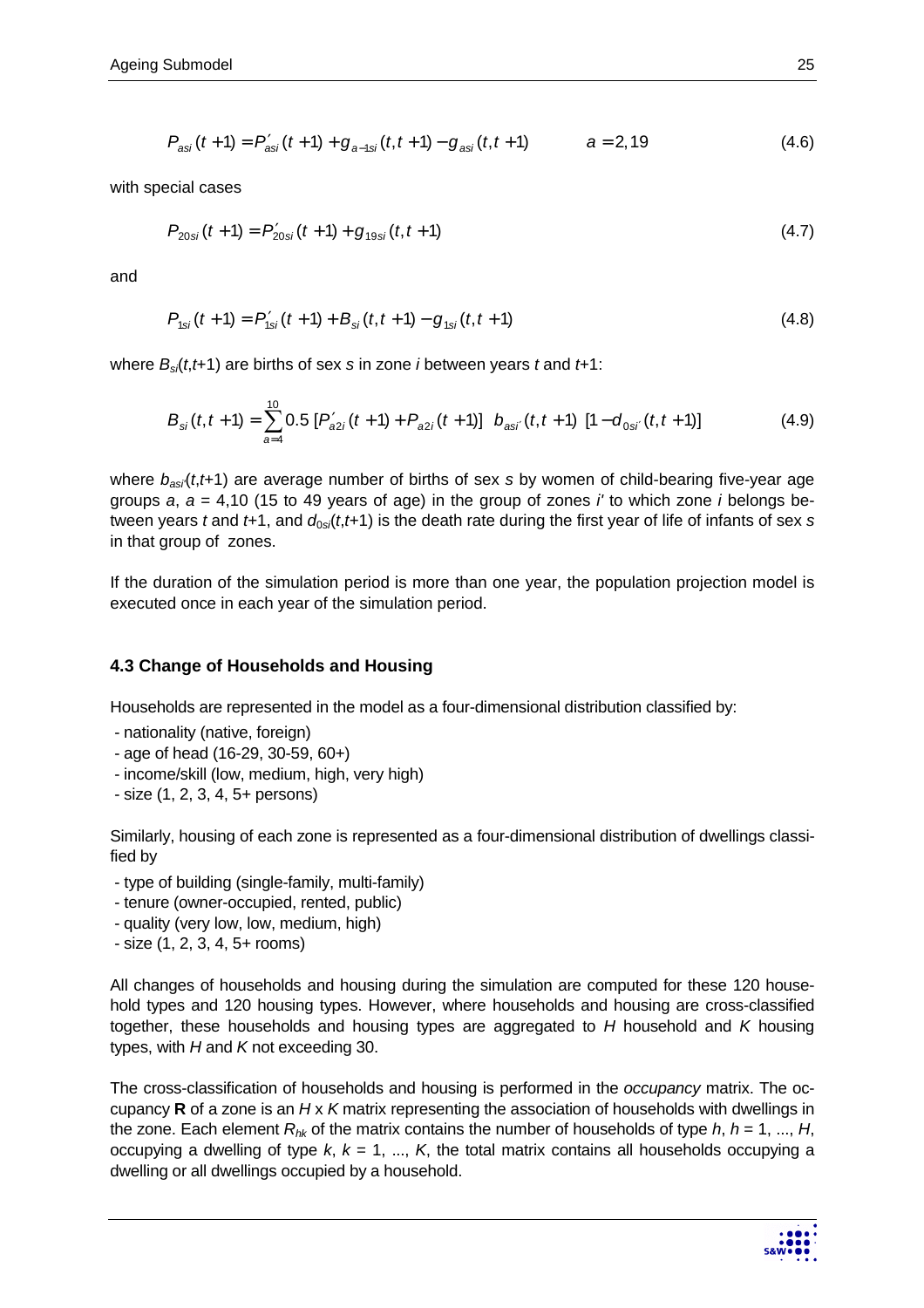In addition, there are for each zone three vectors representing households without a dwelling or dwellings without a household. **S** is an H x 1 vector of subtenant households, **V** is an 1 x K vector of vacant dwellings and **N** is an 1 x K vector of dwellings newly constructed in the previous period and released to the market now.

By incorporating the zonal dimension  $i$ ,  $i = 1, ..., l$ , the matrix **R** becomes three-dimensional, and the vectors **S**, **V** and **N** become two-dimensional matrices. **R**, **S**, **V** and **N** are a complete representation of the household/housing system at the outset of the simulation period. All changes occurring to households and housing during the period can be represented by transitions into, within, or out of these four matrices.

Changes occurring to households and housing affect either households only, dwellings only, or both households and dwellings. Households come into existence, grow, get older, separate or merge, get more or less income, finally shrink and disappear. Dwellings are built, maintained or upgraded, or deteriorate and eventually are torn down. The association of households with dwellings changes through occupations and vacations, and this leads to changes of the composition and price of housing supply.

Two principal kinds of changes can be distinguished: changes that are decision-based and changes that are not. For instance, migration and housing investments are normally based on rational decisions and are therefore modelled in decision models. The ageing of households and dwellings, however, depends only on the course of time and can therefore be modelled by probabilistic transition rates. Other changes are in reality decision-based, such as changes of household status through births, marriage or divorce, but are modelled probabilistically as the motivations behind these changes are of no interest for the purpose of the model. Still other consequences are merely consequences of events occurring in other sectors of the model, e.g. changes of household income due to employment changes. A last category of changes are exogenous, i.e. directly specified by the user such as public housing programmes.

Following this classification, changes of households and housing are modelled in different submodels:

- (1) Ageing of households and housing and other demographic changes of household status are modelled in this submodel (see Figure 4.1).
- (2) Public housing programmes specified by the model user are executed in the Public Programmes Submodel.
- (3) Private housing maintenance/upgrading and new construction investments and the resulting changes in housing and land prices are modelled in the Private Construction Submodel.
- (4) Changes of household income induced by changes in employment status are modelled in the Labour Market Submodel.
- (5) Changes of the association of households with housing and the resulting changes in housing prices are modelled in the Housing Market Submodel.

In the Ageing Submodel all changes of households and housing are modelled that in the model are treated as merely time-dependent. For households such changes include demographic changes of households status in the household's life cycle such as ageing and death as well as birth, marriage and divorce and all new or dissolved households resulting from these changes, plus changes of nationality. On the housing side they include deterioration by ageing (filtering down the quality scale) and eventually demolition.

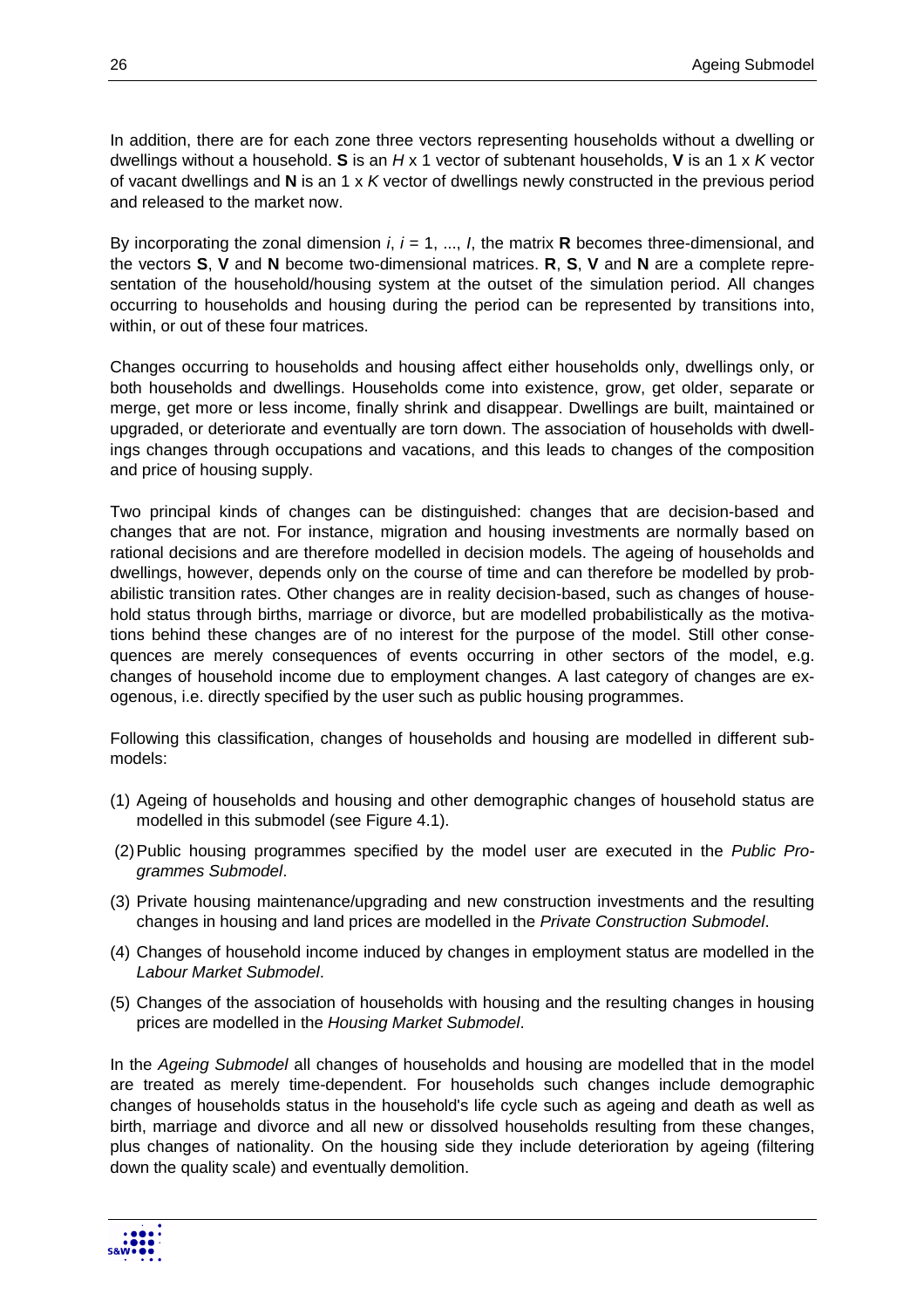

Figure 4.1. Changes of households and housing in the Ageing Submodel

Because of the association of households and housing in the occupancy matrix, households and housing are aged simultaneously in a common semi-Markov model with dynamic transition rates. A transition rate is defined as the probability that a household or a dwelling of a certain type changes to another type during the simulation period from time  $t$  to time  $t+1$ . The transition rates are computed as follows. The time-dependent changes to be simulated are interpreted as events occurring to a household or dwelling with a certain probability in time interval  $t$  to  $t+1$ . The basic event probabilities and their expected future development are determined exogenously or are taken from the demographic submodel (see Change of Population above). Eleven basic event probabilities were identified for each of the three household age groups:

1 change of nationality

- 2 ageing
- 3 marriage
- 4 birth, native
- 5 birth, foreign
- 6 relative joins household
- 7 death
- 8 death of child
- 9 marriage of child
- 10 new household of child
- 11 divorce

and two for the four housing quality groups:

- 1 deterioration
- 2 demolition

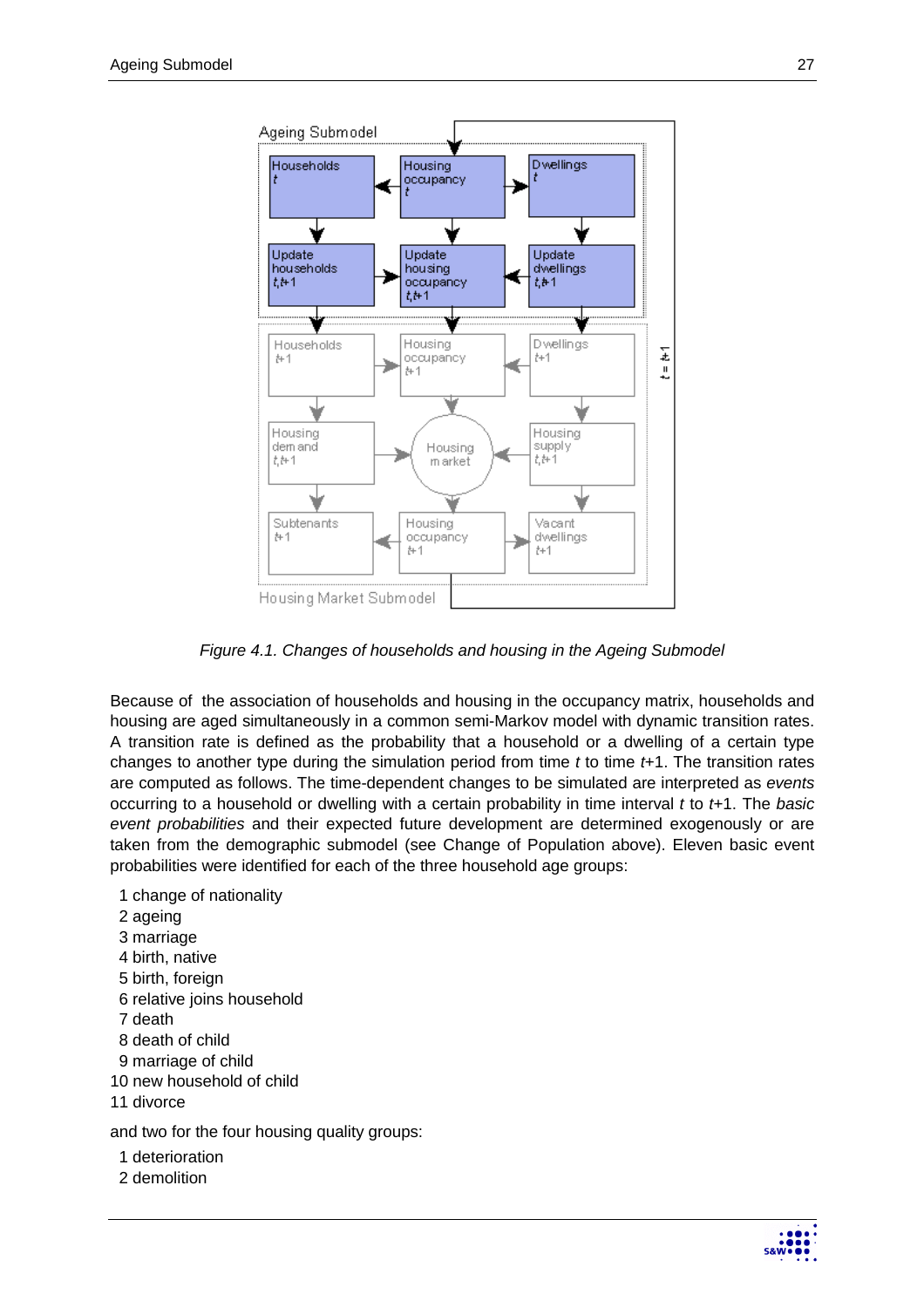Not all household events occur to every household. Some are applicable only to singles, some only to families, some only to adults, some only to children. Some households events are followed by housing events, and vice versa: where a household dissolves, a dwelling is vacated and where an occupied dwelling is demolished, a household is left without a dwelling. The housing events contain only those changes of the housing stock which can be expected to occur under normal conditions in any housing area, i.e. a normal rate of deterioration and demolition. More demolition may occur in the Private Construction Submodel, where housing may have to make way for industrial or commercial land uses. Maintenance/upgrading and new housing construction are assumed to be demand-generated, i.e. decision-based, and are therefore treated in the Private Construction Submodel.

The basic event probabilities are aggregated to zone-specific transition rates between household or dwelling types in two matrices, **h**<sub>i</sub> for households and **d**<sub>i</sub> for dwellings using the disaggregate (120-type) household and housing distributions of each zone as weights. The matrices **h**<sup>i</sup> and **d**<sup>i</sup> are of dimensions  $H \times H$  and  $K \times K$ , respectively, where the rows indicate the source state and the columns the target state. Most events are independent of each other and can be aggregated multiplicatively; but some exclude others, i.e. are the complement to each other. Multiplication of  $h_i$  and  $d_i$  with the occupancy matrix  $R_i$  yields the occupancy matrix aged by one simulation period:

$$
\mathbf{R}_{i}(t+1) = \mathbf{h}'_{i}(t, t+1) \mathbf{R}_{i}(t) \mathbf{d}_{i}(t, t+1)
$$
\n(4.10)

where **h**'<sub>i</sub> is the transpose of **h**<sub>i</sub>. This procedure assumes that all households of type h in zone i have the same transition rates no matter in which dwelling they live, and that all dwellings of type  $k$  in zone *i* have the same transition rates irrespective of their occupancy

Special provisions are necessary for events which create new households without a dwelling or vacant dwellings. New households without a dwelling are created by the events marriage of child, new household of child or divorce or by demolition of dwelling:

$$
\Delta S_i(t, t+1) = n_i(t, t+1) R_i(t) + n_i(t, t+1) S_i(t) + R_i(t) q_i(t, t+1)
$$
\n(4.11)

where  $n_i(t, t+1)$  is an  $H \times H$  matrix containing current household formation probabilities calculated from the above events and  $q_i(t,t+1)$  is a  $K \times 1$  vector of demolition rates of housing types. An element  $\mathbf{n}_{hhh}(t,t+1)$  is defined as the probability that a new household of type h is produced by a household of type h' in zone *i* during the simulation period.

Similarly, vacant dwellings may be generated by dissolution of households:

$$
\Delta \mathbf{V}_i(t, t+1) = \mathbf{r}_i(t, t+1) \mathbf{R}_i(t) \tag{4.12}
$$

where  $\mathbf{r}_i(t,t+1)$  is an 1 x H vector of household dissolution rates aggregated from events such as marriage, relative joins household and death. Of course, vacant dwellings may also result from housing construction, but this is modelled in the Public Programmes Submodel and Private Construction Submodel and becomes effective only in the following simulation period.

In addition is it necessary to age households and dwellings outside the occupancy matrix **R**, as also households without dwelling get older:

$$
S_i(t+1) = h_i(t, t+1) [S_i(t) + \Delta S_i(t, t+1)]
$$
\n(4.13)

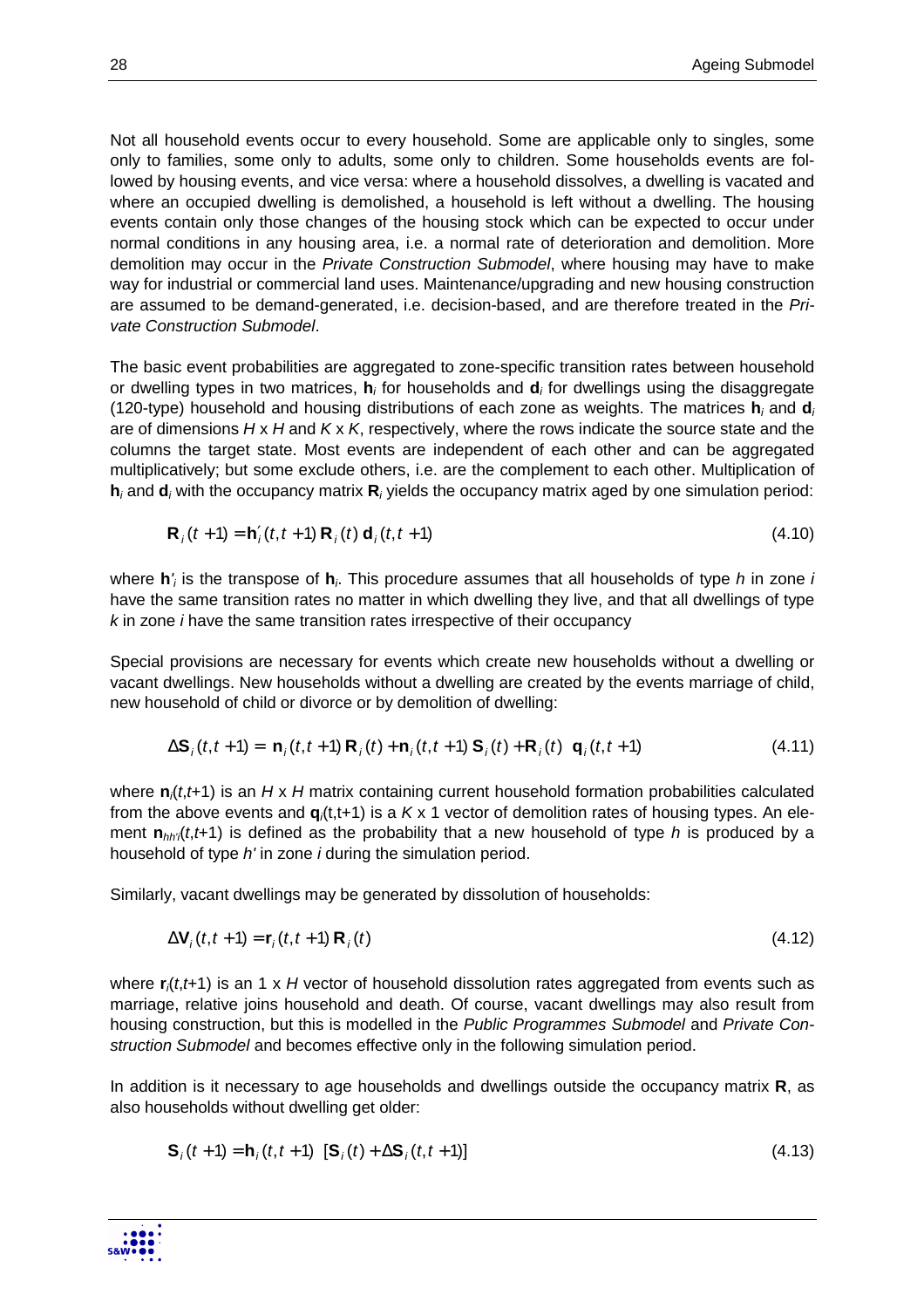$$
\mathbf{V}_{i}(t+1) = [\mathbf{V}_{i}(t) + \Delta \mathbf{V}_{i}(t, t+1) + \mathbf{N}_{i}(t-1, t)] \mathbf{d}_{i}(t, t+1)
$$
\n(4.14)

where **N**<sub>*i*</sub>(*t*−1,*t*) is the 1 x *K* vector of new dwellings constructed in the previous simulation period.

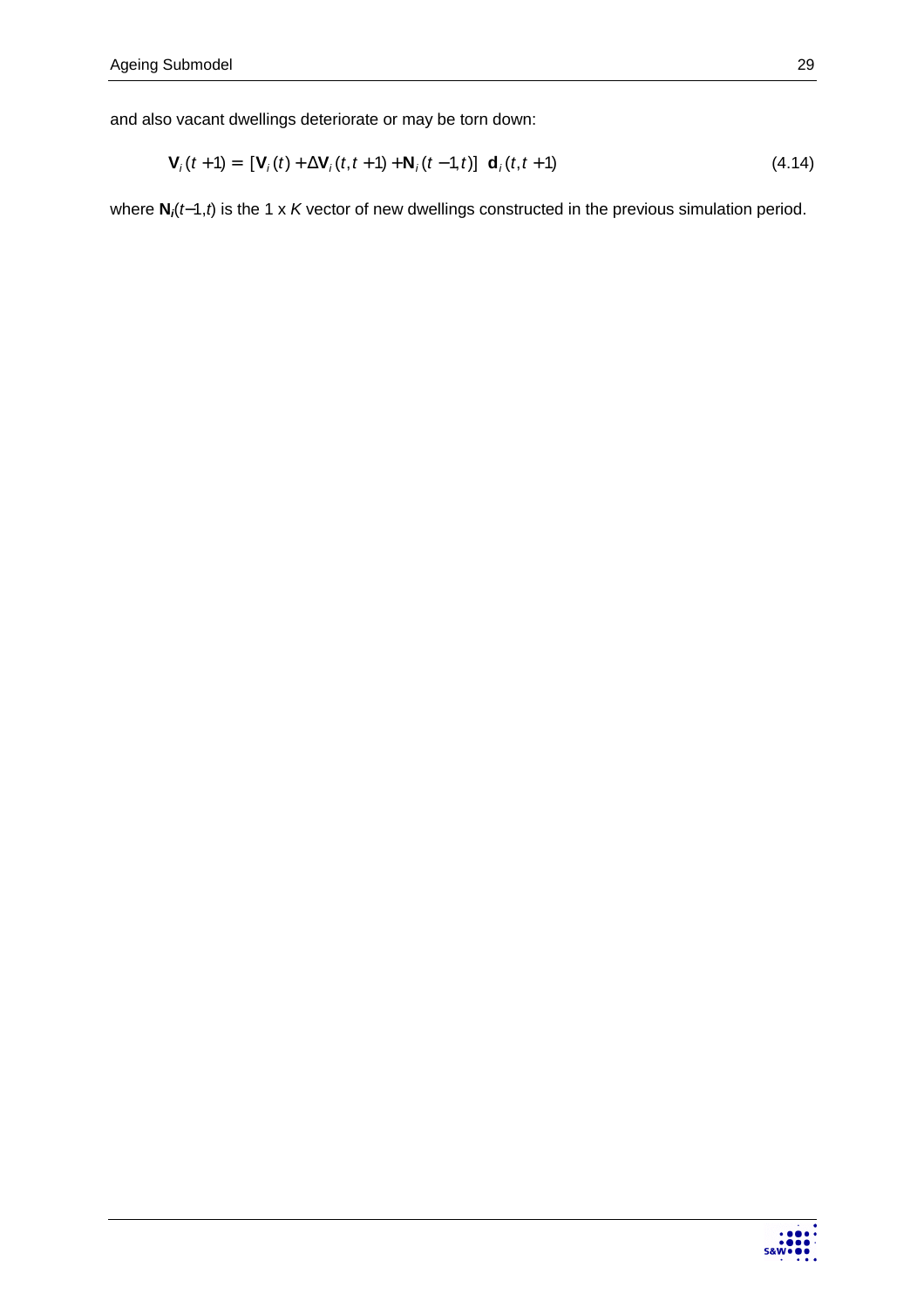# **5. Public Programmes Submodel**

Public programmes are events entered exogenously by the model user. They represent primarily public policy measures such as infrastructure investments or public housing programmes, where local, state or national governments directly intervene into the process of spatial urban development. In addition they represent "singular historical events" that are caused by private market decisions but are too unique and too large to be predicted by a model, such as the location or closure of large industrial plants, large commercial developments such shopping malls or large private housing developments. Public policy measures and large private projects in the above sense are entered by the model user.

Regulatory or monetary policies such as land use plans, building regulations, taxes, public transport fares or parking fees are not part of the Public Programmes Submodel but are entered exogenously by the model user.

In the Public Programmes Submodel three types of events are executed: changes of employment, changes of housing and changes of infrastructure.

### **5.1 Change of Employment**

Exogenously specified changes of employment such as the location or closure of large industrial plants or large shopping malls are entered as a code specifying the kind of change (removal or location), the number and category (industry) of jobs to be removed or located and the year and zone in which this is to take place. In the case of removal, a distinction is made whether the associated buildings are to be torn down, too or are to remain vacant for later use by other industries. In the case of a new location also the industrial or commercial buildings required for the new facility are constructed. If there is not enough vacant industrial land in the zone, a limited percentage of housing of low quality, if available, may be torn down. If also this is not sufficient, the number of jobs to be located is reduced.

In addition, the impact of the removal or addition of employment on household incomes in the region is calculated using the method described in the Labour Market Submodel.

### **5.2 Change of Housing**

Exogenously specified changes of housing, such as public housing programmes or large private housing developments, are entered as a code specifying the kind of change (removal, upgrading or location), the number and type of dwellings to be removed, upgraded or located and the year and zone in which this is to take place. In the case of removal and upgrading it is checked whether enough dwellings of the specified type are available to execute the policy. In the case of new construction, if there is not enough vacant residential land in the zone, a limited percentage of housing of low quality, if available, may be torn down. If also this is not sufficient, the number of dwellings to be built is reduced.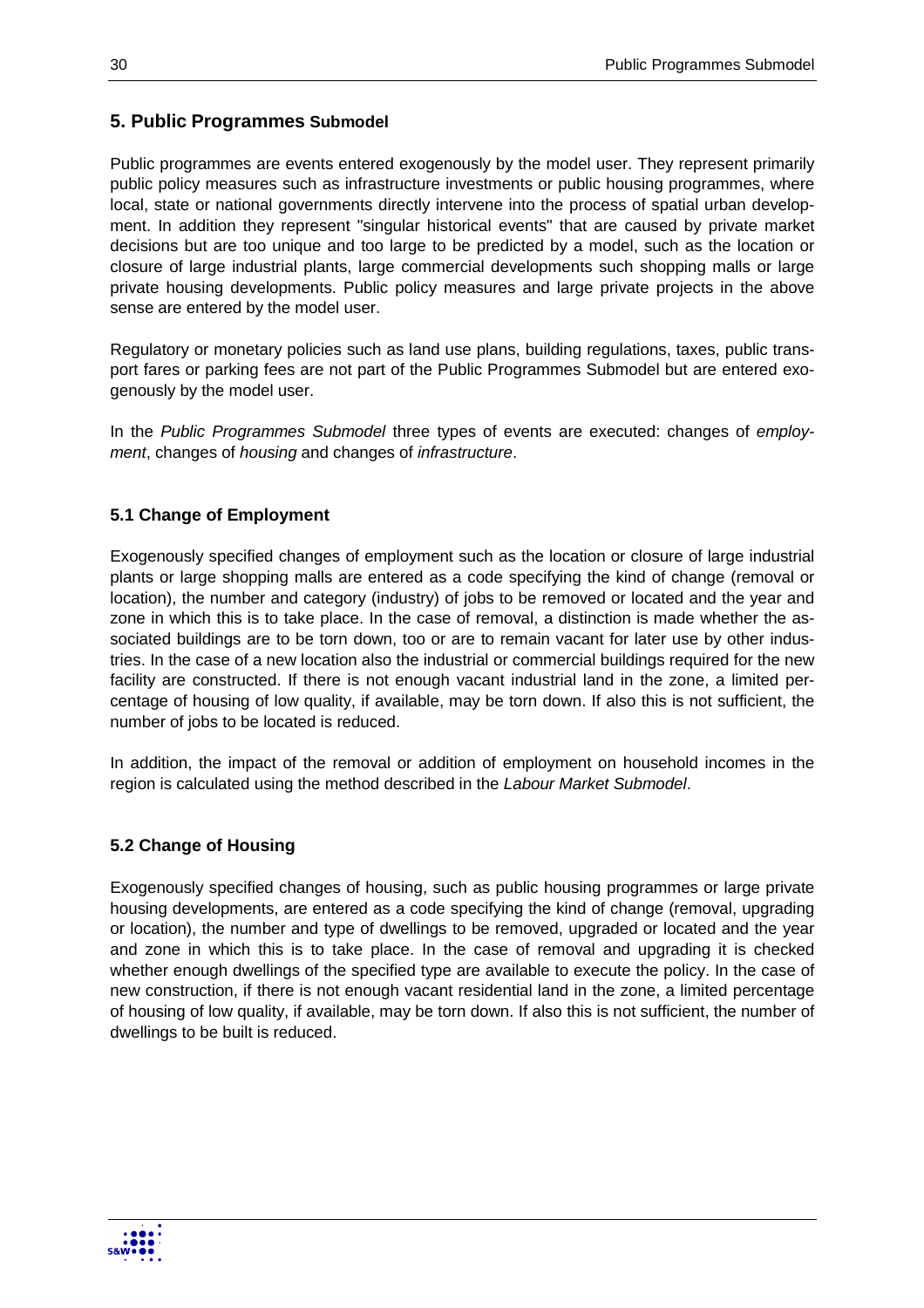# **5.3 Change of Infrastructure**

Exogenously specified changes of public infrastructure facilities are entered as a code specifying the kind of change (removal or location), the size and type of facility to be removed or located and the year and zone in which this is to take place. The following facilities are implemented (Table 4.1):

| Sector          | Facility                  | <b>Units</b>    |
|-----------------|---------------------------|-----------------|
| Social services | Senior citizens homes     | <b>Places</b>   |
|                 | Senior citizens clinics   | <b>Places</b>   |
| Health          | Hospitals                 | <b>Beds</b>     |
| Education       | Kindergartens, 0-5 years  | <b>Places</b>   |
|                 | Kindergartens, 6-10 years | <b>Places</b>   |
|                 | Elementary schools        | <b>Classes</b>  |
|                 | Secondary schools I       | <b>Classes</b>  |
|                 | Secondary schools II      | Classes         |
|                 | Secondary schools III     | <b>Classes</b>  |
|                 | <b>Universities</b>       | <b>Students</b> |
| Culture*        |                           |                 |
| Recreation*     |                           |                 |
| Utilities*      |                           |                 |
| Transport       | Parking                   | Cars            |
|                 | Intercity trains          | Departures/day  |
|                 | <b>ICE</b> trains         | Departures/day  |
|                 | Motorway access           | Exits           |

Table 5.1. Infrastructure facilities

\* not yet implemented

In the case of removal, it is checked whether enough facilities of the specified type are available to execute the policy. In the case of new construction, if there is not enough vacant suitable land in the zone, a limited percentage of housing of low quality, if available, may be torn down. If also this is not sufficient, the size of the facility to be built is reduced. For each new facility also the number of parking spaces required by the building code are provided.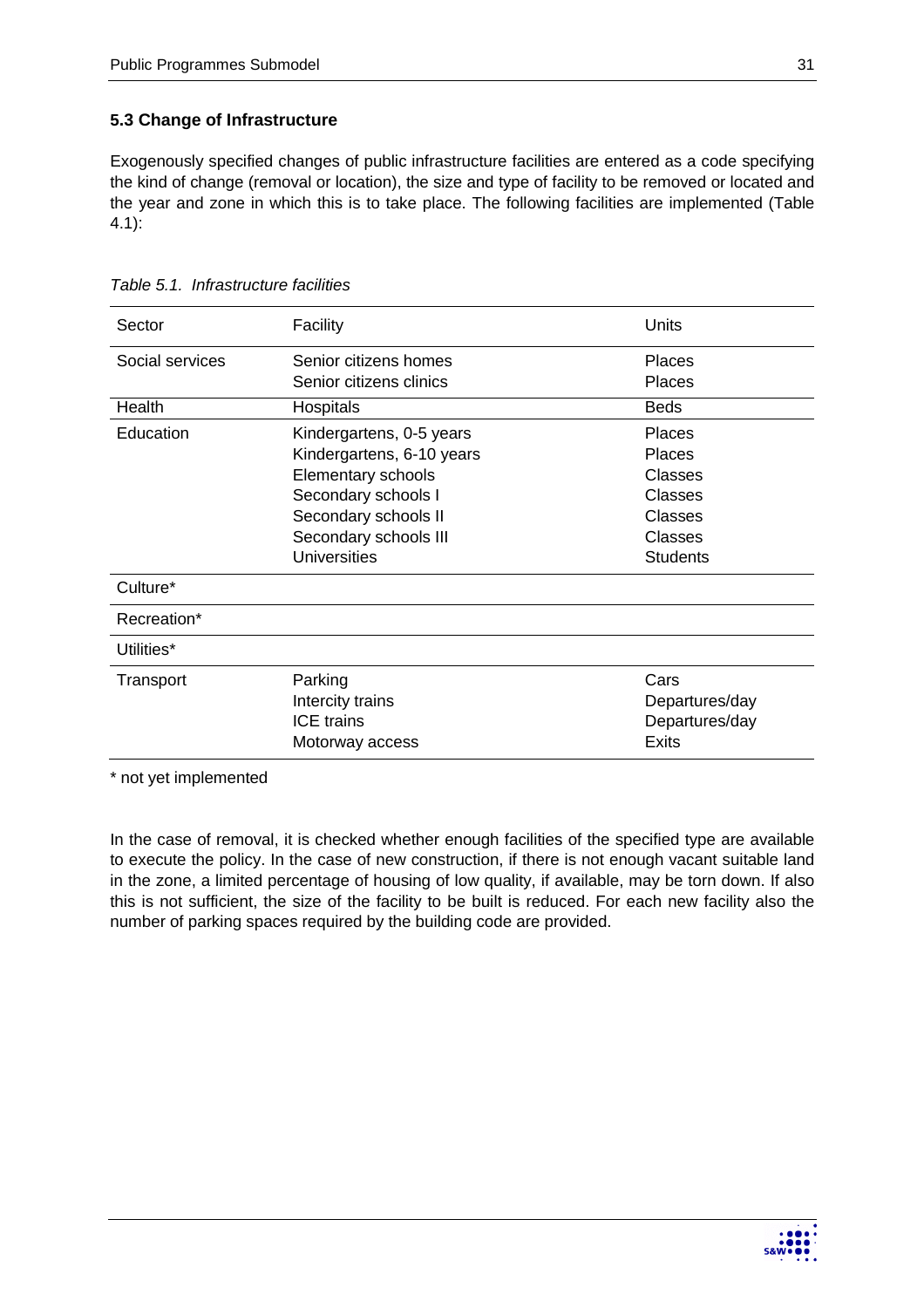# **6. Private Construction Submodel**

The Private Construction Submodel considers investment and location decisions by private developers, i.e. by enterprises which erect new industrial or commercial buildings and by residential developers who build flats or houses for sale or rent or for their own use. Thus the submodel is a model of the regional land and construction market.

# **6.1 Industrial Location**

The industrial location submodel makes no distinction between basic and non-basic industries, i.e. all industries are located or relocated endogenously subject to sectoral employment projections for the whole region. The model locates industrial or commercial floorspace suitable as workplaces in the forty industries considered in the model. However, as the amount of floorspace occupied per worker is not constant over time and certain types of floorspace can be used by several industries, the model actually locates workplaces or employment, which are subsequently converted to floorspace. The location of workplaces of all industries may also be controlled exogenously by the user in the Public Programmes Submodel in order to reflect major events such as the location or closure of large plants in particular zones.

Change of zonal employment occurs in the model in four different submodels:

- (1) Decline of zonal employment due to sectoral decline, lack of building space and intraregional relocation of firms is modelled in the Ageing Submodel.
- (2) Changes of zonal employment due to the location or removal of large plants exogenously specified by the user are executed in the Public Programmes Submodel.
- (3) Changes of zonal employment due to new jobs in vacant industrial or commercial buildings, in newly built industrial or commercial buildings or converted residential buildings are modelled in this submodel.

New workplaces are either located in existing vacant industrial or commercial buildings, in newly constructed industrial or commercial buildings or in converted residential buildings.

Before starting the location process, industries are sorted by decreasing floorspace productivity, or rent paying ability, and processed in that order.

The total demand for new workplaces of industry s in the region is

$$
N_{s}(t, t+1) = E_{s}(t+1) - E_{s}(t) + \sum_{j} \Delta E_{sij}(t, t+1)
$$
\n(6.1)

where  $\Delta E_{s/2}(t,t+1)$  are net changes in employment of industry s on land use category l in zone j modelled in previous submodels resulting from sectoral decline, lack of building space and intraregional relocation of firms as well as from exogenously specified public programmes.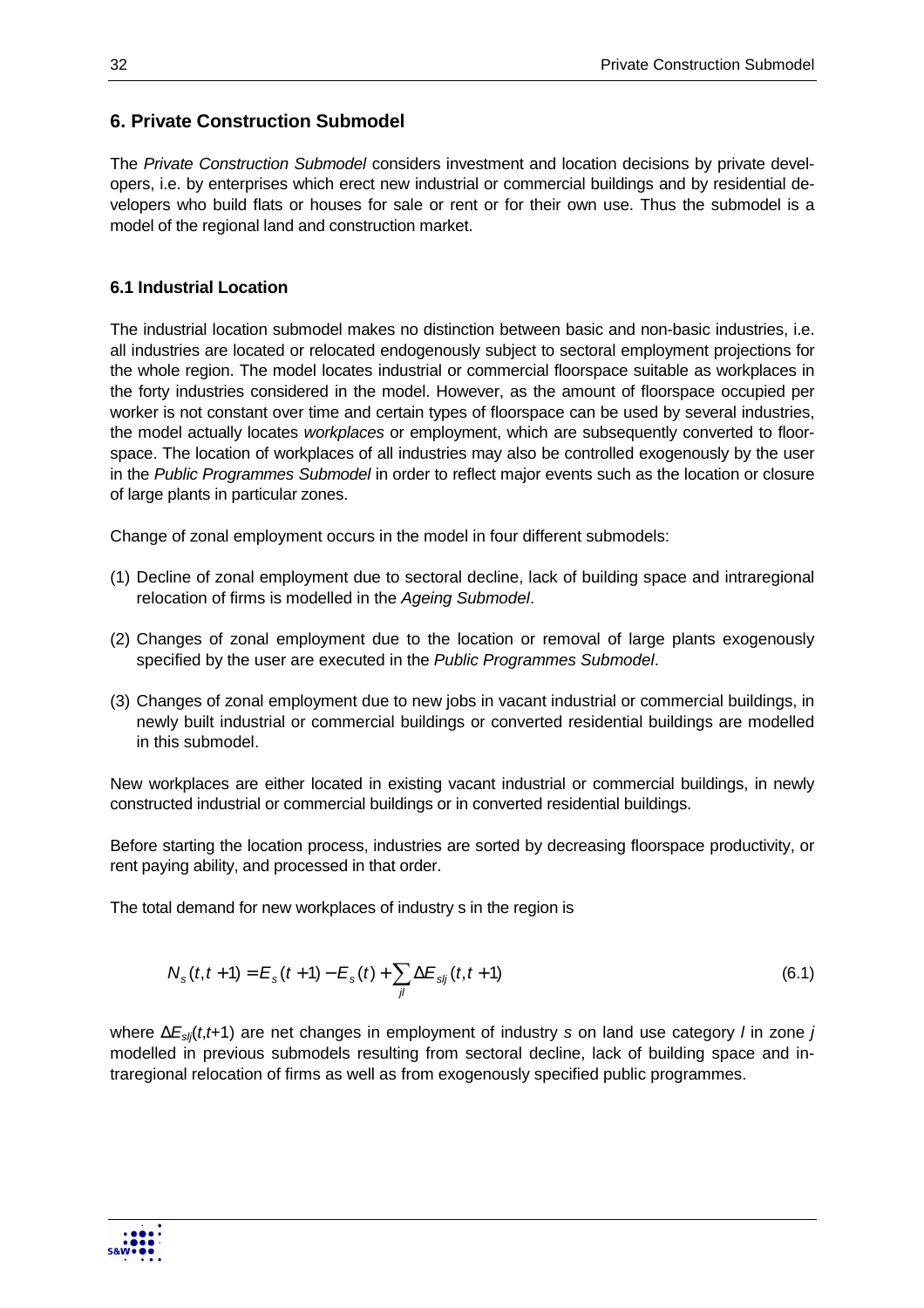#### a) New Jobs in Vacant Buildings

Declining industries or relocating firms leave buildings vacant that may be used by other industries. For this purpose, the forty industries have been divided into groups with similar space requirements.

If this demand is less than the total supply of suitable floorspace, it is allocated to vacant floorspace with the following allocation function:

$$
V_{sij}(t, t+1) = \frac{K_{sij} \exp[\gamma_s u_{sij}(t)]}{\sum_{j} K_{sij} \exp[\gamma_s u_{sij}(t)]} N_s(t, t+1)
$$
(6.2)

where  $K_{s}$  is the capacity of existing buildings on land use category *l* in zone *j* for workplaces in industry s.  $V_{sij}$  is the number of jobs accommodated.

#### b) New Jobs in New Buildings

For any remaining demand, new industrial or commercial buildings have to be provided. This demand is allocated to vacant industrial or commercial land with the allocation function

$$
C_{sij}(t, t+1) = \frac{L_{sij} \exp[\gamma_s u_{sij}(t)]}{\sum_{j} L_{sij} \exp[\gamma_s u_{sij}(t)]} \left[ N_s(t, t+1) - \sum_{j} V_{sij}(t, t+1) \right]
$$
(6.3)

where  $C_{s/j}$  are new workplaces in industry s built on land use category *l* in zone *j* between t and t+1.  $L_{\text{syl}}$  is the current capacity of land of land use category *l* for such workplaces in zone *i*; since it is continuously reduced during the simulation period, it bears no time label.

The utility  $u_{si}(t)$  used in Equations 6.2 and 6.3 is the attractiveness of land use category *l* in zone *j* for industry s and has three components:

$$
u_{sij}(t) = [u_{sj}(t)]^{v_s} [u_{sj}(t)]^{w_s} [u_s(c_{ij})(t)]^{1-v_s-w_s}
$$
\n(6.4)

where  $u_{s}(t)$  is the attractiveness of zone j as a location for industry s,  $u_{s}(t)$  is the attractiveness of land use category *l* for industry s, and  $u_s(c_{ij})$ (t) is the attractiveness of the land price of land use category l in zone j in relation to the expected profit of economic activity s. The  $v_s$ ,  $w_s$ , and 1− $v_s$ − $w_s$  are multiplicative importance weights adding up to unity. The three component utilities are constructed similarly to the components of the housing utility  $u_{hki}(t)$  (see Housing Market Submodel). Like all utilities in the model, the  $u_{sil}(t)$  remain unchanged during the simulation period as calculated at time t. The price or rent of industrial or commercial buildings is presently not represented in the model.

The land capacity  $L_{sij}$  is normally taken as being fixed as specified in the zoning plan. If a piece of land was formerly in a built-up area, its development implies the demolition of existing buildings. In addition, under certain restrictions in zones of high demand, the capacity  $L_{sli}$  may be extended by demolition of existing buildings with less profitable building uses to represent displacement processes going on within existing neighbourhoods. As  $L_{s}$  is updated after the location of each industry, it bears no time label. All workplaces or dwellings displaced by demolition during a simulation period are replaced in the same period by iterating the industrial and residential submodels several times.

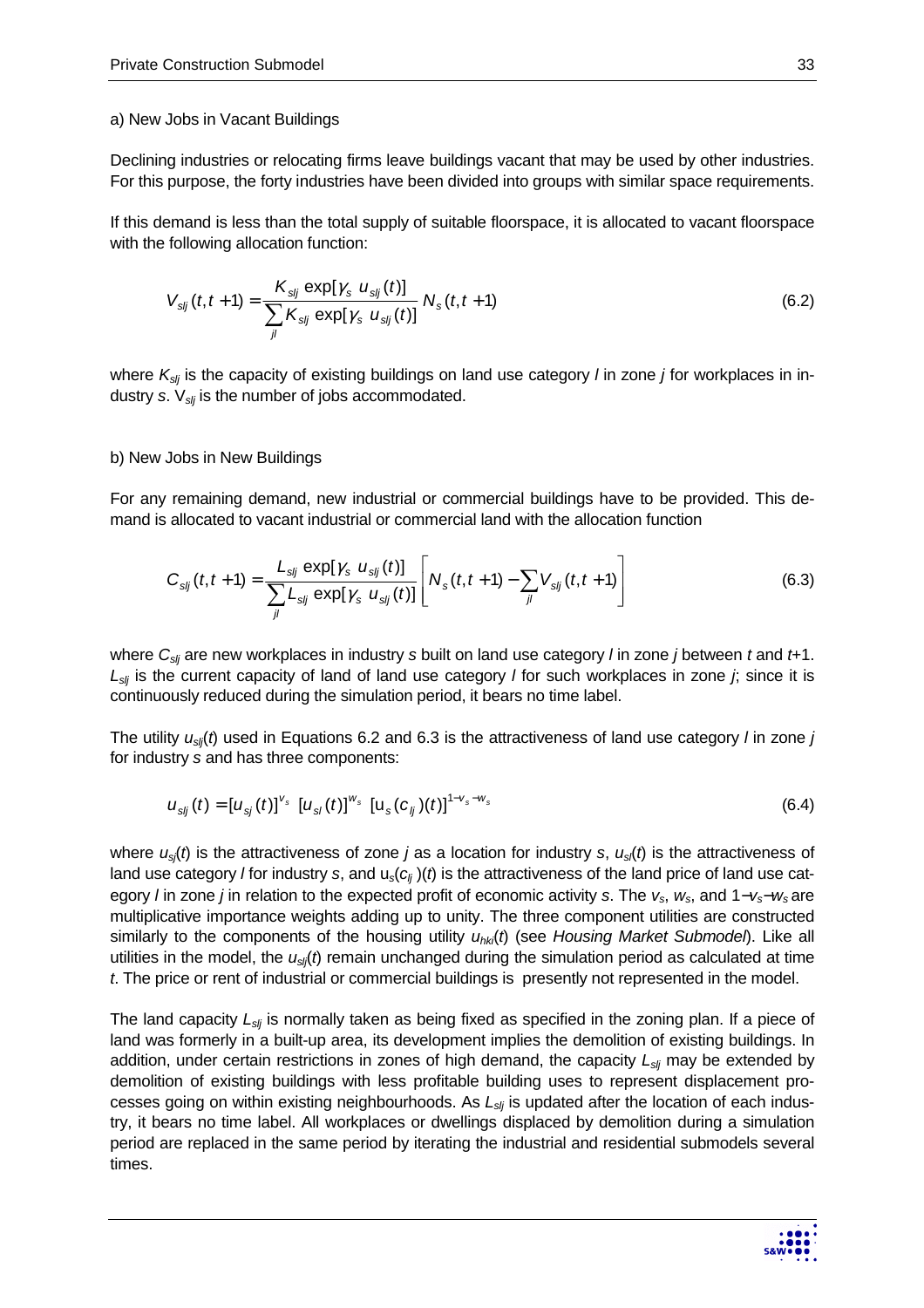#### c) Conversion of Existing Dwellings

In the case of service workplaces, the capacity of a zone may also be extended by conversion of existing dwellings to offices where the demand for office space is high in relation to supply in order to represent the displacement of dwellings by offices observed within or near the CBD. All dwellings converted to offices during a simulation period are replaced in the same period by iterating the industrial and residential location submodels several times.

# **6.2 Retail Location**

Retailing is treated like any other industry in the model except that the zonal attractiveness  $u_{s}(t)$ (see Equation 6.4) for retailing includes a fourth attribute

$$
u_{\rm {sjn}}(t) = \nu_n \left[ \frac{\sum_{q \text{im}} t_{q2 \text{ijm}}(t) \ y_{q}(t) / E_{rj}(t)}{\sum_{q \text{im}} t_{q2 \text{ijm}}(t) \ y_{q}(t) / E_{r}(t)} \right]
$$
(6.5)

where  $t_{q2ijm}(t)$  are shopping trips (g = 2) of households of income group q from residential zone *i* to shopping zone *j* using mode *m*,  $y_{gl}(t)$  are retail expenses of households of income group q in zone *i* at time t,  $E_n(t)$  is retail employment in zone j at time t,  $E_n(t)$  total regional retail employment, and  $v_n(.)$ the value function mapping attribute  $n$  to utility. This attribute indicates retail sales per retail employee in zone j expressed in units of average turnover per retail employee in the whole region.

# **6.3 Housing Supply**

Housing is represented in the model as a distribution of dwellings classified by (see Housing Market Submodel):

- type of building (single-family, multi-family)
- tenure (owner-occupied, rented, public)
- quality (very low, low, medium, high)
- size (1, 2, 3, 4, 5+ rooms)

This housing distribution is collapsed to up to thirty more aggregate housing types for use in the occupancy matrix, which links dwellings with households (see Housing Market Submodel). Changes to the housing stock in the zones occur in three submodels:

- (1) Ageing of residential buildings, i.e. filtering down the quality scale, is modelled in the Ageing Submodel.
- (2) Public housing programmes specified exogenously by the user are executed in the Public Programmes Submodel.
- (3) Maintenance/Upgrading and new housing construction are modelled in the Private Construction Submodel.

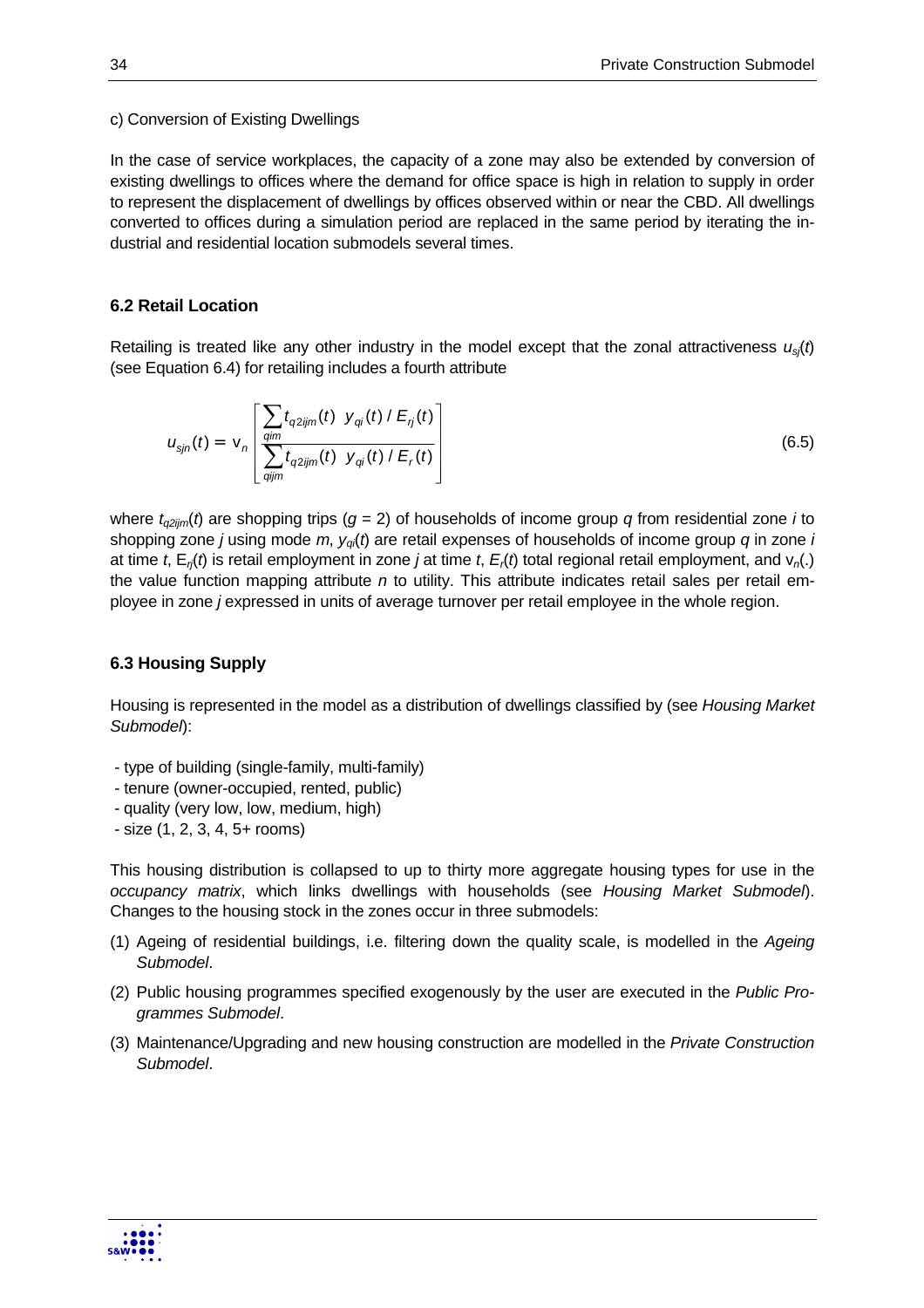### Maintenance/Upgrading

Landlords are assumed to invest in their housing stock if by doing so they can expect to raise their profits. The proportion of dwellings upgraded in each period is calculated for each dwelling type in each zone as a function of the expected rent increase in that submarket after improvement. As the eventual rent increase is not known at this point in time, the landlords employ a simple rent expectation model based on vacancy rates at the beginning of the simulation period:

$$
U_{ki}(t, t+1) = D_{ki}(t) \left[ \frac{V_{ki}(t)}{D_{ki}(t)} \right]
$$
 (6.6)

where  $U_k(t, t+1)$  is the number of dwellings of housing type k in zone i to be upgraded if a sufficient number of dwellings of the same housing characteristics (size and building type) but lesser quality exits in the zone,  $D_{k}(t)$  is the number of dwellings of this type in the zone and  $V_{k}(t)$  is the number of vacant dwellings of this type. The exogenous elasticity curve f(.) controlling landlord investment behaviour specifies that landlords upgrade their stock if the number of vacancies is low.

Filtering and maintenance/upgrading work in opposite directions. Their net effect may result in an overall deterioration or improvement of the housing quality in a zone.

### New Housing Construction

The submarkets of the housing construction submodel are the housing types of the aggregate (30 type) housing classification, or rather a subset of them, as only good quality housing is assumed to be built.

Before starting the location process, housing types are sorted by decreasing price or rent per square metre and processed in that order.

The demand for new housing of type k to be built during the period from t to t+1,  $D_{kli}$ , is estimated by the model using a similar rent expectation model as in the maintenance/upgrading submodel:

$$
C_k(t, t+1) = D_k(t) \left[ \frac{V_k(t)}{D_k(t)} \right] \tag{6.7}
$$

where  $C_k(t,t+1)$  is the number of dwellings of housing type k to be built between times t and  $t+1$ . The difference to Equation 6.6 is that the estimated demand is totalled over all zones, as the location of new housing has yet to be determined.

The housing demand thus estimated is allocated to vacant residential land by a multinomial logit model:

$$
C_{kli}(t, t+1) = \frac{L_{kli} \exp[\gamma_k u_{kli}(t)]}{\sum_{il} L_{kli} \exp[\gamma_k u_{kli}(t)]} C_k(t, t+1)
$$
(6.8)

where  $C_{kl}(t,t+1)$  are new dwellings of type k built on land use category l in zone i between t and  $t+1$ and  $L_{kli}$  is the capacity of that vacant land for dwellings of type k.  $L_{kli}$  bears no time label as it is successively reduced during the simulation period by land uses with similar land requirements. The

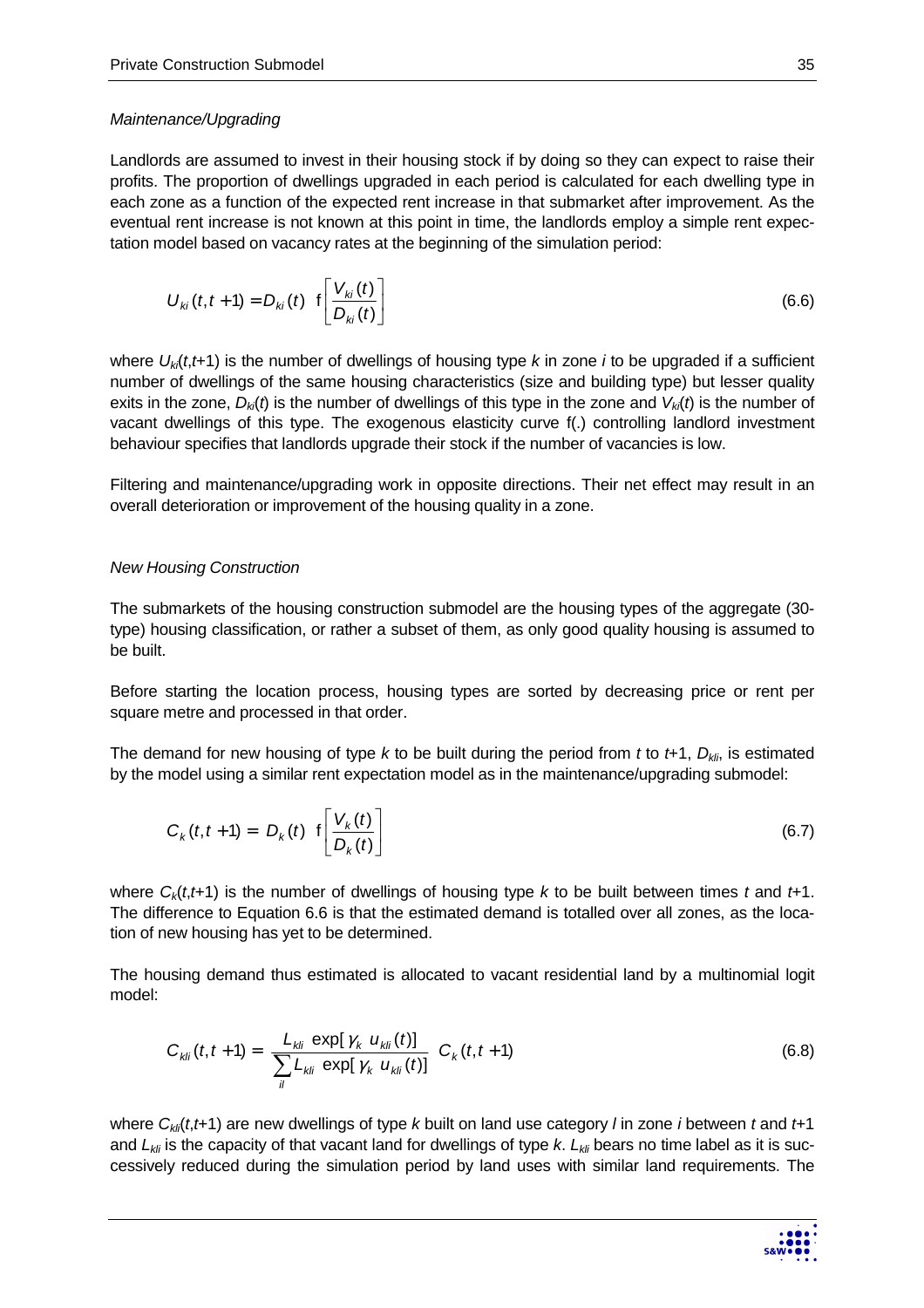utility  $u_{ki}(t)$  expresses the attractiveness of land use category *l* in zone *i* for dwellings of housing type k:

$$
u_{kii}(t) = [u_{ki}(t)]^{v_k} [u_{kl}(t)]^{w_k} [u(c_{kii})(t)]^{1-v_k-w_k}
$$
\n(6.9)

where  $u_{ki}(t)$  is the attractiveness of zone *i* as a location for housing type k,  $u_{ki}(t)$  is the attractiveness of land use-category *I* for housing type k, and  $u(c_{kil})(t)$  is the attractiveness of the land price of land use category *l* in zone *i* in relation to the expected rent or price of the dwelling. The  $v_k$ ,  $w_k$  and 1−v<sub>k</sub>−w<sub>k</sub> are multiplicative weights adding up to unity. The component utilities are constructed similarly to the components of the housing utility  $u_{hk}(t)$  (see Housing Market Submodel). Like all utilities used in the model, the  $u_{ki}(t)$  remain unchanged during the simulation period as calculated at time t.

Dwellings built during a simulation period utilise land immediately, but become available to the housing market only in the subsequent period.

#### **6.4 Price Adjustment**

At the end of each simulation period housing prices and rents are adjusted to reflect changes in the composition of the housing stock. Upgraded and new dwellings are more expensive than existing ones, so dwellings of a certain housing type become more expensive in zones with much building activity than in zones with little new housing construction.

Changes of housing prices and rents due to changes in demand are dealt with in the Housing Market Submodel, price increases through inflation in the Ageing Submodel. Prices or rents of industrial and commercial floorspace are presently not considered in the model.

Zonal land prices by land use category are adjusted as a function of the demand for land of that land use category in the zone in the period just completed, i.e. by the proportion of newly developed land of that category in the zone:

$$
p_{ij}(t+1) = p_{ij}(t) \left[ 1 + f\left(\frac{\Delta L_{ij}(t, t+1)}{L_{ij}(t)}\right) \right]
$$
 (6.10)

where  $p_{ij}(t)$  is land price per square metre of land use category l in zone j at time t,  $\Delta L_{ij}(t,t+1)$  is the amount of land of category *j* newly developed in zone *l*, and  $L_i(t)$  is the amount of developable land of that land use category in zone  $j$  at time  $t$ . The function  $f(.)$  is an S-shaped elasticity curve entered exogenously resulting in a reduction of land prices if no development took place in the period and a price increase if the rate of development was high. In built-up inner-city zones with little or no developable land a similar function of the proportion of redevelopment is used. No attempt is made to determine equilibrium land prices. The price adjustment model reflects price adjustment behaviour by land owners. If they decrease or increase prices too much, this will become apparent and be corrected in the subsequent simulation period.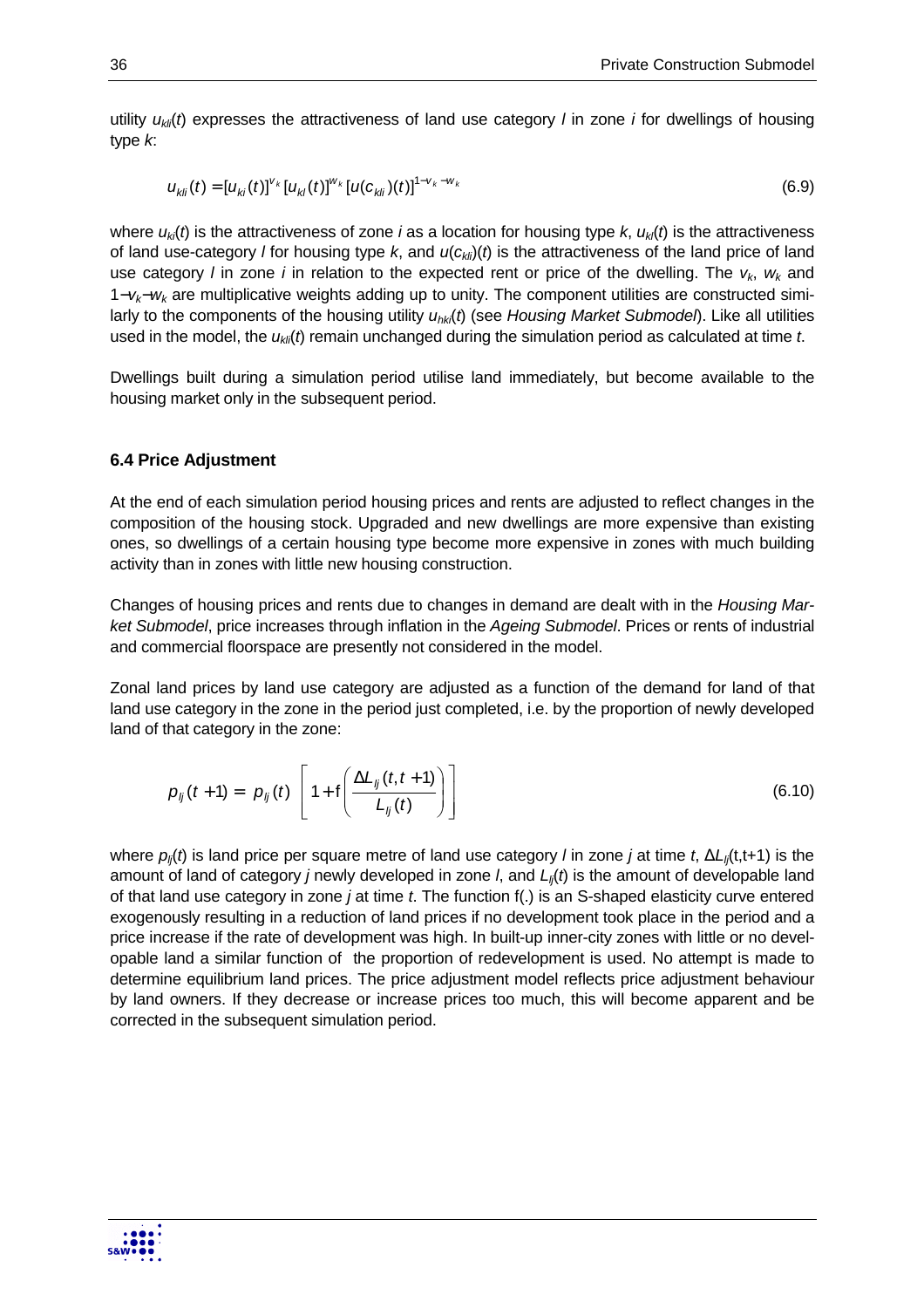# **7. Labour Market Submodel**

The urban economy is represented in the model by employment (workers at place of work) and industrial and commercial buildings classified by forty industries. Labour force is represented by workers and unemployed persons at place of residence classified by four skill levels and by sex and nationality (native or foreign). The four skill levels correspond to the four income levels of the classification of households (see Ageing Submodel and Private Construction Submodel). There is no distinction between employed and self-employed persons. The distribution of skill levels of workers by industry is assumed to change over time according to exogenous assumptions.

There is no labour market in the strict sense in the model. Wage levels are assumed not to vary between different parts of the urban region nor between different group of workers of the same skill level and are therefore not considered. The labour market is assumed to be demand-driven; firms employ and release workers according to their needs, and this influences the distribution of employment, labour, unemployment and household incomes in the region.

# **7.1 Change of Employment**

Change of zonal employment is not modelled in this submodel but in three other submodels:

- (1) Decline of zonal employment due to sectoral decline, lack of building space and intraregional relocation of firms is modelled in the Ageing Submodel.
- (2) Change of zonal employment due to the location or removal of large plants exogenously specified by the user is executed in the Public Programmes Submodel.
- (3) Change of zonal employment due to new jobs in vacant industrial or commercial buildings or new construction of industrial or commercial buildings is modelled in the Private Construction Submodel.

# **7.2 Labour Mobility**

For a variety of reasons workers change their workplace. If both workplace and residence are in the region, this does not normally imply a change of residence so that neither the distribution of workplaces nor the distribution of residences is changed. However, the pattern of work trips in the region is changed.

As nothing is known about work-related reasons of intraregional labour mobility, only reasons related to the work trip are modelled. It is assumed that, everything else being equal, a job nearer to home is more preferable than one farther away, so that the propensity to change job is inversely related to the trip utility of the work trip:

$$
M_{qj}(t, t+1) = \sum_{i} \frac{t_{q1ij}(t) \exp[-\alpha \ u_{qij}(t)]}{\sum_{ij} t_{q1ij}(t) \exp[-\alpha \ u_{qij}(t)]} \ a_q(t, t+1) \ E_q(t) \tag{7.1}
$$

where  $M_{q}(t,t+1)$  are workers of skill level q working in zone *j* considering a change of job between time t and time t+1,  $t_{q1ij}(t)$  are work trips (g = 1) of workers of skill level (income group) q between residences in zones *i* and workplaces in zones *j* at time *t* and  $u_{qil}(t)$  is the trip utility of work trips between zones *i* and *j* for workers of skill level q aggregated over modes:

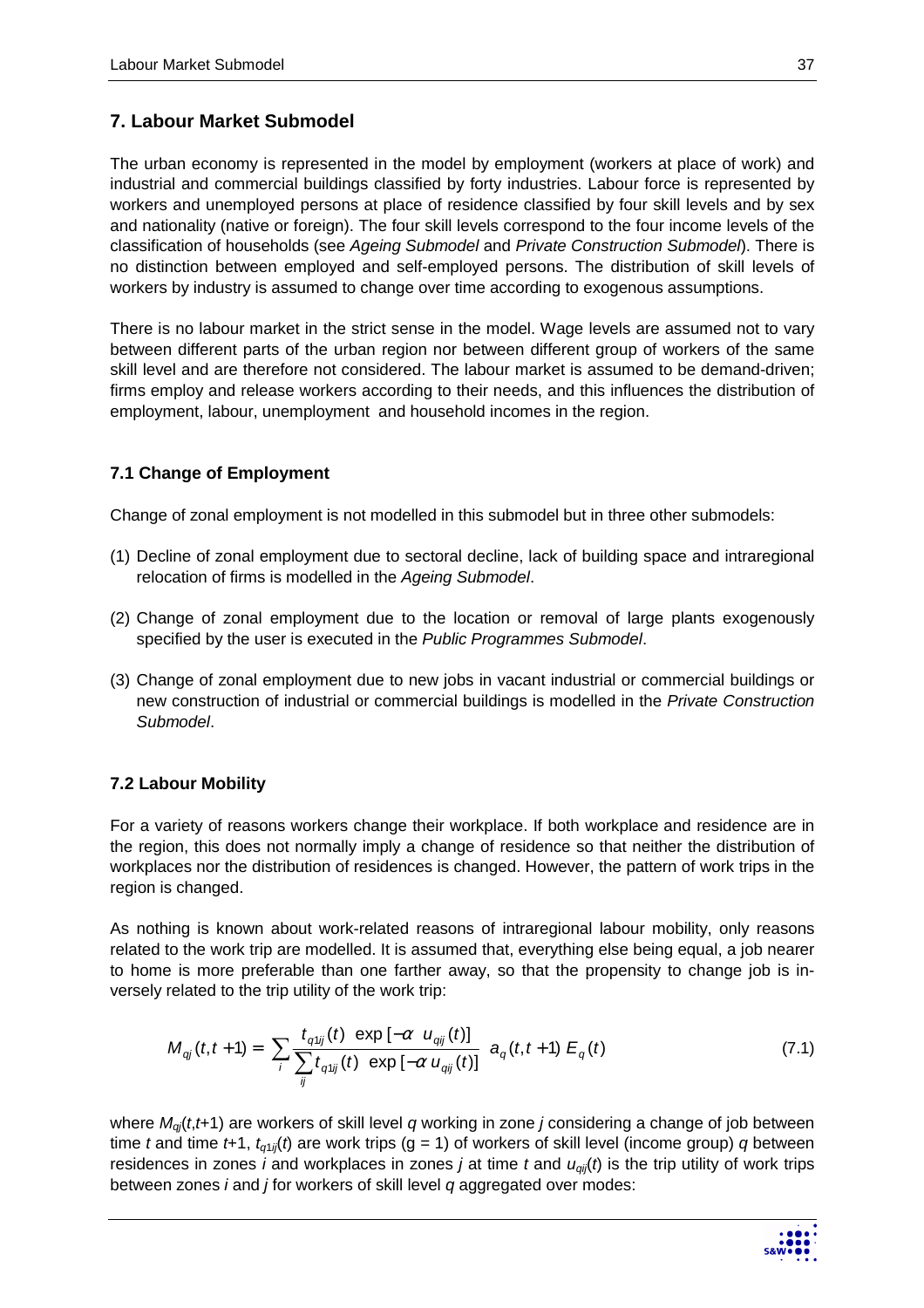$$
u_{qij}(t) = \frac{1}{\lambda} \sum_{m \in \mathbf{M}_h} \exp\left[\lambda \quad u_{qijm}(t)\right] \tag{7.2}
$$

The mobility rate  $a_0(t,t+1)$  indicating how many workers of total workers  $E_0(t)$  of skill level q are likely to change their jobs between  $t$  and  $t+1$  is exogenous. It is assumed that when selecting a new job, again everything else being equal, also the distance between the old and the new job plays a role (see Figure 7.1).



Figure 7.1 Change of job

Therefore a change-of-job utility similar to the migration utility used in the Housing Market Submodel is defined:

$$
\underline{u}_{qj'}(t) = u'_{qj'}(t)^{w_q} u_{qj'}(t)^{1-w_q}
$$
\n(7.3)

with

$$
u'_{qij'}(t) = \frac{1}{\beta} \ln \sum_{i} \frac{t_{q1ij}(t) \exp[\alpha u_{qij}(t)]}{\sum_{i} t_{q1ij}(t) \exp[\alpha u_{qij}(t)]} \exp[\beta u_{qij'}(t)] \tag{7.4}
$$

The first part of the change-of-job utility (Equation 7.3) is the expected utility of a work trip from the old housing zone  $i$  to the new work zone  $j'$  after the move weighted by the probability that the worker lives in zone *i* (Equation 7.4), the second part evaluates the utility of a trip between the old and the new workplace. The  $w_q$  and 1− $w_q$  are multiplicative weights adding up to unity.

With the above components a doubly constrained spatial interaction model is used to model job changes between work zones j:

$$
M_{qjj'}(t, t+1) = M_{qj}(t, t+1) A_{qj} M_{qj'}(t, t+1) B_{qj'} \exp [\gamma \underline{u}_{qjj'}(t)]
$$
\n(7.5)

where  $A_{qj}$  and  $B_{qj'}$  are balancing factors.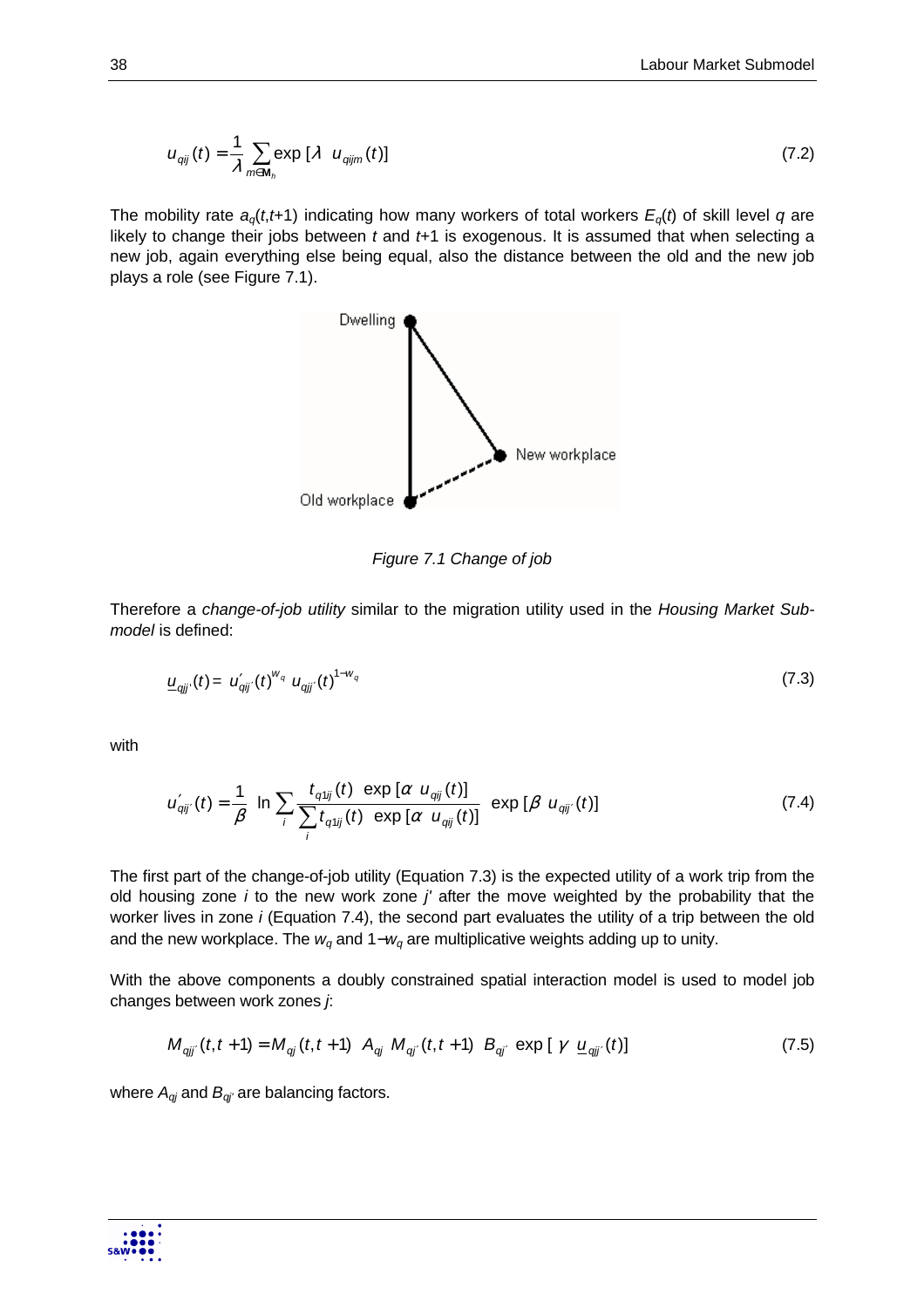### **7.3 Change of Income**

Household incomes are classified into four household income groups (low, medium, high, very high) corresponding to the four skill levels of workers (see Ageing Submodel). It is assumed that all households within one of the four income groups have the same income irrespective of their location in the region. Household incomes also determine housing budgets (used in the Housing Market Submodel and travel budgets (used in the Transport Submodel) as well as disposable income for shopping (used in the retail location part of the *Private Construction Submodel*). Household incomes and housing, travel and shopping budgets of the four income groups are updated according to exogenously specified projections.

Changes of the income distribution of households are induced by changes of employment (see above). It is assumed that in the case of unemployment a household drops from one income group to the next lower one. Conversely, in the case of new employment the household is promoted by one income group. Changes of employment are calculated as redundancies or new jobs at places of work. It is assumed that workers are released or hired without regard of their place of residence. Therefore, using the work trip matrix  $(q = 1)$  calculated for each period in the Transport Submodel, changes of employment at places of residence can be inferred:

$$
R'_{qi}(t, t+1) = \sum_{j} \frac{t_{q1ij}(t)}{\sum_{ij} t_{q1ij}(t)} \sum_{s} R_{sqj}(t, t+1)
$$
\n(7.6)

$$
N'_{qi}(t, t+1) = \sum_{j} \frac{t_{q1ij}(t)}{\sum_{ij} t_{q1ij}(t)} \sum_{s} N_{sqj}(t, t+1)
$$
\n(7.7)

where  $R'_{q}(t,t+1)$  are workers made redundant and  $N'_{q}(t,t+1)$  newly employed workers of skill level q at places of residence *i* between time t and time t+1,  $R_{sq}(t,t+1)$  are workers of skill level q made redundant in industry s in work zones  $j$  in that period due to sectoral decline, lack of building space, intraregional relocation or exogenous user specification, and  $N_{\text{sol}}(t,t+1)$  are new jobs of skill level  $q$  created in industry  $s$  in work zone  $j$  in vacant or new buildings.

As the four worker skill levels correspond to the four household income groups, it is assumed that workers of skill level q belong to a household of the set of household types belonging to income group  $\alpha$ . With this assumption, for each zone a 4 x 4 matrix of transition rates between household income groups is calculated and used for updating all household distributions including the occupancy matrix.

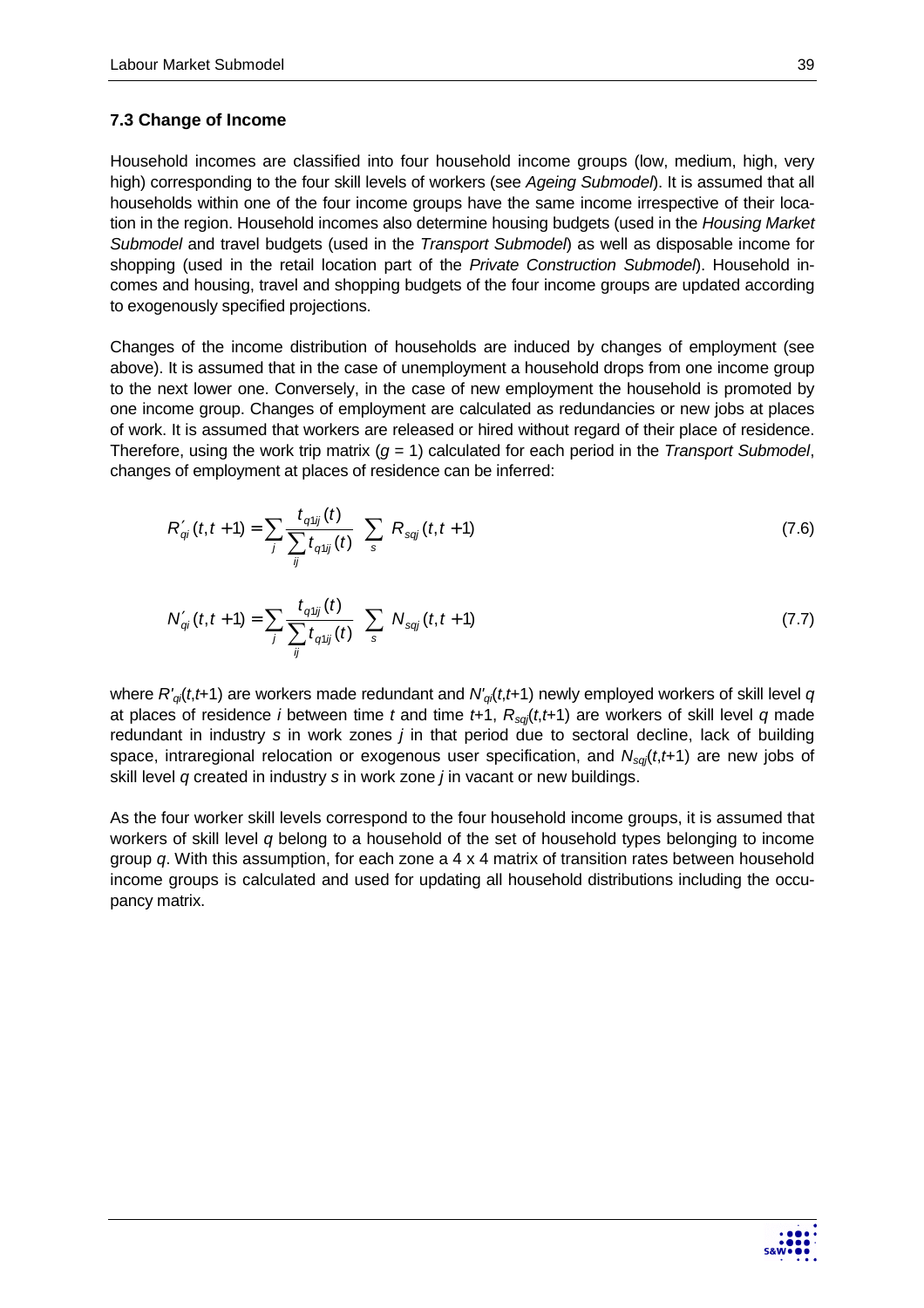# **8. Housing Market Submodel**

In the this submodel transactions on the regional housing market and the resulting changes in housing prices and rents are modelled.

Changes of households and housing are modelled in different submodels:

- (1) Ageing of households and housing and other demographic changes of household status are modelled in the Ageing Submodel.
- (2) Public housing programmes specified by the model user are executed in the Public Programmes Submodel.
- (3) Private housing maintenance/upgrading and new construction investments and the resulting changes in housing and land prices are modelled in the Private Construction Submodel.
- (4) Changes of household income induced by changes in employment status are modelled in the Labour Market Submodel.
- (5) Changes of the association of households with housing and the resulting changes in housing prices are modelled in this submodel (see Figure 8.1).



Figure 8.1. Changes of household and housing in the Housing Market Submodel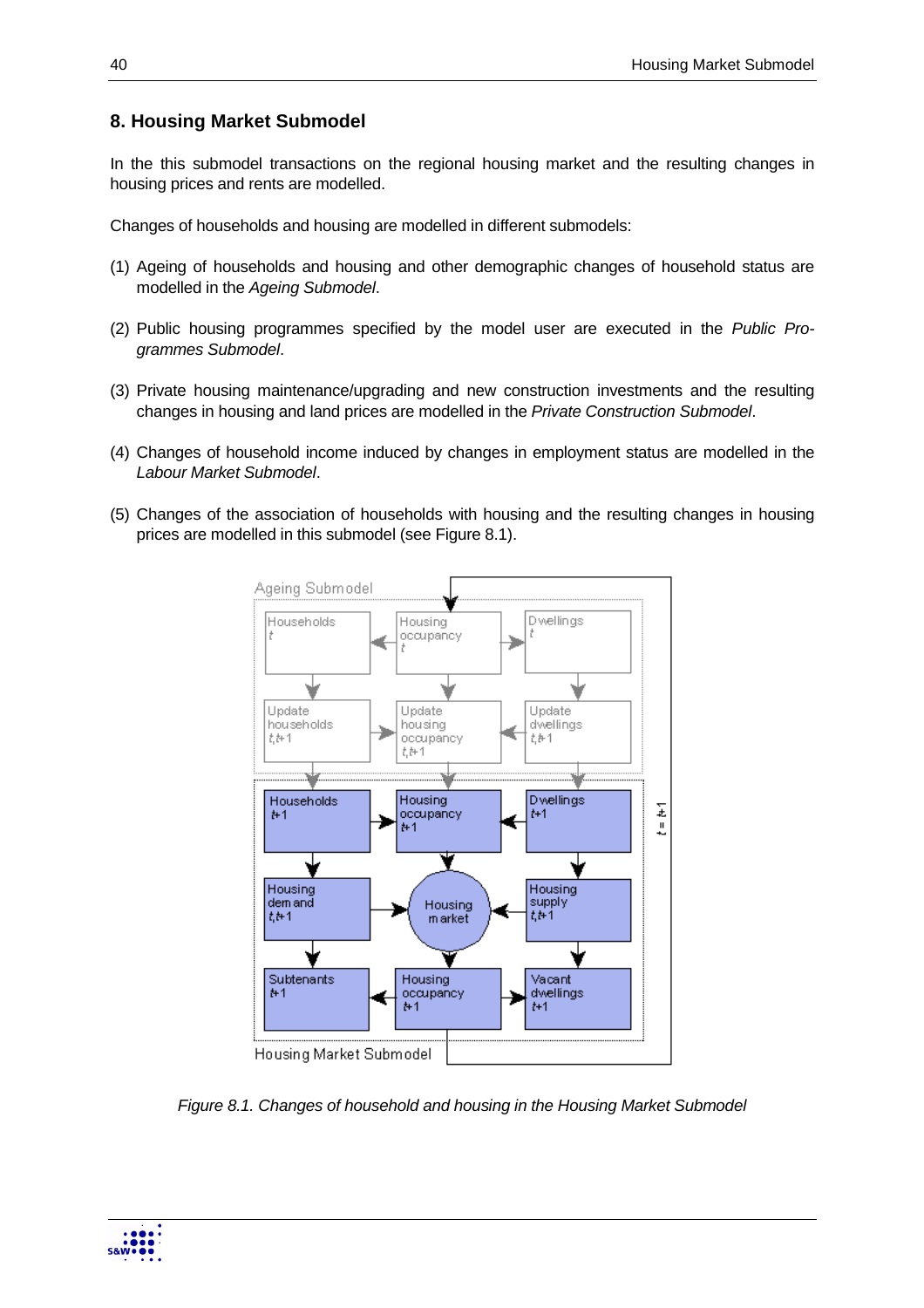### **8.1 Household Moves**

The Housing Market Submodel simulates intraregional migration decisions of households as search processes in the regional housing market. Thus it is at the same time an intraregional migration model. Housing search is modelled in a stochastic microsimulation framework. The results of the Housing Market Submodel are intraregional migration flows by household category between housing by category in the zones.

Households are represented in the model as a four-dimensional distribution classified by nationality (native, foreign), age of head (16-29, 30-59, 60+), income/skill (low, medium, high, very high) and size (1, 2, 3, 4, 5+ persons). Similarly, housing of each zone is represented as a fourdimensional distribution of dwellings classified by type of building (single-family, multi-family), tenure (owner-occupied, rented, public), quality (very low, low, medium, high) and size (1, 2, 3, 4, 5+ rooms). All changes of households and housing during the simulation are computed for these 120 household types and 120 housing types. However, where households and housing are cross-classified together, these households and housing types are aggregated to  $H$  household and K housing types, with H and K not exceeding 30 (see Ageing Submodel).

Technically, the migration submodel is a Monte Carlo micro simulation of a sample of representative housing market *transactions*. However, it differs from other, 'list-oriented', micro simulations in that (a) sampling and aggregation are part of the simulation and (b) stocks (households and dwellings) are classified, i.e. aggregate, data. A market transaction is any successfully completed operation by which a migration occurs, i.e. a household moves into or out of a dwelling or both. A market transaction has a sampling phase, a search phase, a choice phase and an aggregation phase (Wegener, 1986; Wegener and Spiekermann, 1996):

- In the sampling phase a household looking for a dwelling or a landlord looking for a tenant is sampled for being simulated.
- In the search phase the household looks for a suitable dwelling, or the landlord looks for a tenant.
- In the choice phase the household decides whether to accept the dwelling or not.
- In the aggregation phase all changes of households and dwellings resulting from the transaction, multiplied by the sampling factor, are performed.

The sampling phase and the search phase are controlled by multinomial logit choice functions. For instance, for a household looking for a dwelling,

$$
p_{k|hi} = \frac{R_{hki} \exp[-\alpha_h u_{hki}(t)]}{\sum_{k} R_{hki} \exp[-\alpha_h u_{hki}(t)]}
$$
(8.1)

is the probability that of all households of type h living in zone i, one occupying a dwelling of type  $k$ will be sampled for simulation,

$$
p_{i'|hki} = \frac{\sum_{k'} D_{k'i'} \exp[\beta_h \underline{u}_{hii'}(t)]}{\sum_{i'k'} D_{k'i'} \exp[\beta_h \underline{u}_{hii'}(t)]}
$$
(8.2)

is the probability that the household searches in zone i' for a new dwelling and

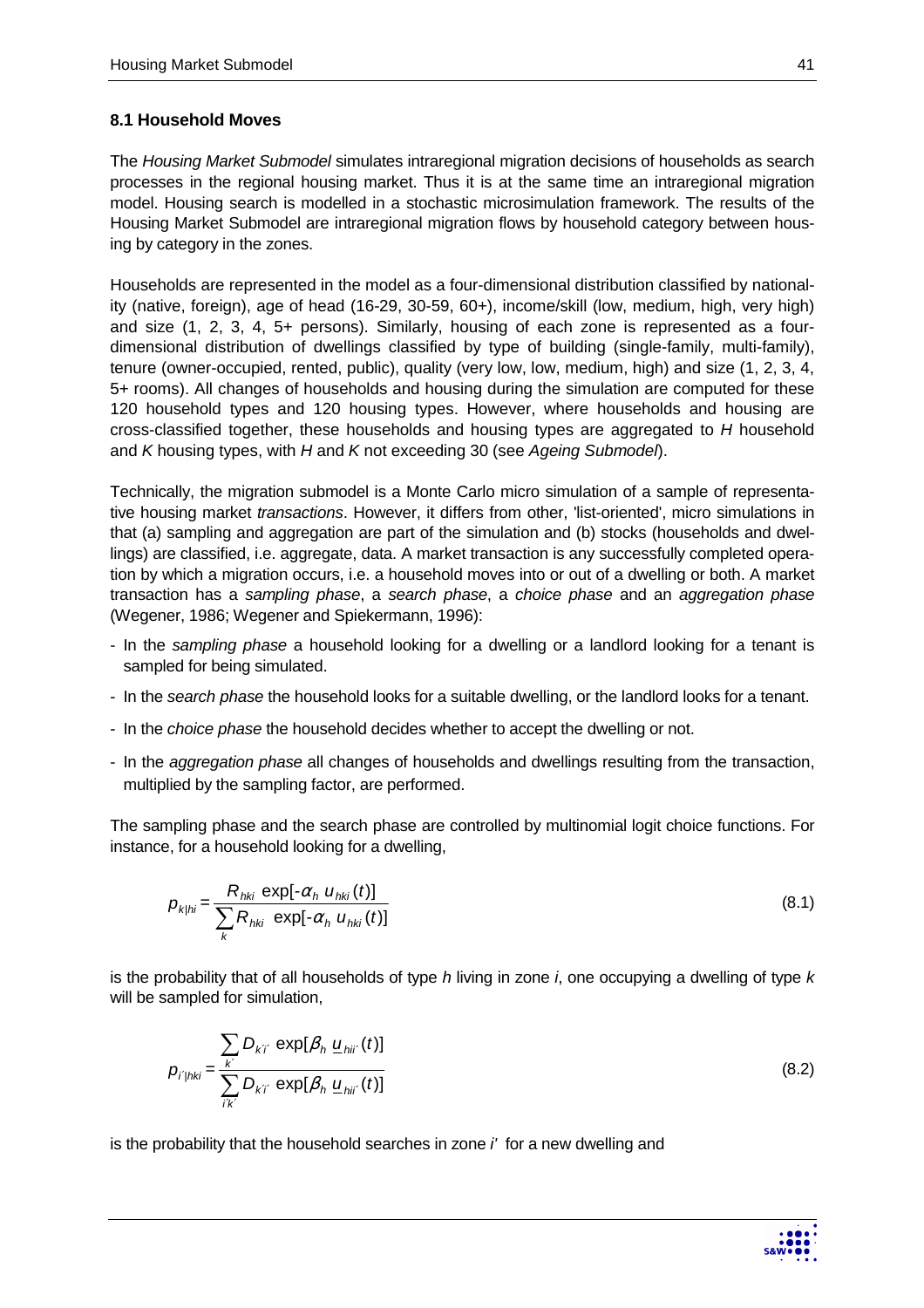$$
p_{k'|hki'} = \frac{D_{k'i'} \exp[\gamma_h u_{hk'i'}(t)]}{\sum_{k'} D_{k'i'} \exp[\gamma_h u_{hk'i'}(t)]}
$$
(8.3)

is the probability that it inspects a dwelling of type k' there before making a choice. In these equations  $R_{hki}$  is the number of households of type h living in a dwelling of type k in zone i, and  $D_{ki'}$  is the number of vacant dwellings of type k' in zone i'. The  $u_{hki}(t)$  and the  $u_{hi}(t)$  are two different kinds of utility measures expressing the attractiveness of a dwelling or a zone for a household considering a move. They are discussed in Equations 8.4 and 8.9. The two utilities carry the time label  $t$ , i.e. are unchanged since the beginning of the simulation period, while  $R_{hki}$  and  $D_{ki'}$  carry no time label as they are continuously updated during the microsimulation.

In the choice phase, the household decides whether to accept the inspected dwelling or not. It is assumed that it behaves as a satisficer, i.e. that it accepts the dwelling if this will improve its housing situation by a considerable margin. Otherwise, it enters another search phase to find a dwelling, but after a number of unsuccessful attempts it abandons the idea of a move. The amount of improvement necessary to make a household move is assumed to depend on its prior search experience, i.e. go up with each successful and down with each unsuccessful search. In other words, households are assumed to adapt their aspiration levels to supply conditions on the market.

The results of the migration submodel are intraregional migration flows of households (including starter households and inmigrant and outmigrant households) by household type between dwellings by type in the zone.

The attractiveness of a dwelling of type k in zone i for a household of type h,  $u_{hk}(t)$ , is a weighted aggregate of housing attributes:

$$
u_{hki}(t) = [u_{hi}(t)]^{\nu_h} [u_{hk}(t)]^{\nu_h} [u_{q(h)h}(c_{ki})(t)]^{1-\nu_h-\nu_h}
$$
\n(8.4)

where  $u_{h}(t)$  is the attractiveness of zone i as a housing location for household type h,  $u_{h}(t)$  is the attractiveness of housing type k for household type h, and  $u_{\alpha(h)}(c_{ki})$  is the attractiveness of the rent or price of the dwelling in relation to the household's housing budget, which is a function of its income group  $q(h)$ . The  $v_h$ ,  $w_h$  and  $1-v_h-w_h$  are multiplicative importance weights adding up to unity.

Both  $u_{h}(t)$  and  $u_{h}(t)$  are themselves multiattribute encompassing relevant attributes of the neighbourhood:

$$
u_{ni}(t) = \sum_{n} a_n v_n f_n[\mathbf{X}_i(t), \mathbf{U}_{q(h)i}(t)]
$$
\n(8.5)

or of the dwelling:

$$
u_{hk}(t) = \sum_n b_n w_n g_n[\mathbf{X}_k(t)]
$$
\n(8.6)

where subscript n indicates attribute n. The  $a_n$  and  $b_n$  are importance weights adding up to unity, the v<sub>n</sub>(.) and w<sub>n</sub>(.) are value functions mapping attributes to utility, and the f<sub>n</sub>(.) and g<sub>n</sub>(.) are generation functions specifying how to calculate attributes from one or more elements of vectors  $\mathbf{X}_i(t)$  or  $\mathbf{X}_k(t)$  of raw attributes of zone *i* or dwelling type *k* or vectors of accessibility indices  $\mathbf{U}_{\alpha(h)}(t)$  of zone *i* (see below). The housing price attractiveness  $u_{\sigma(h)}(c_{ki})$  is calculated as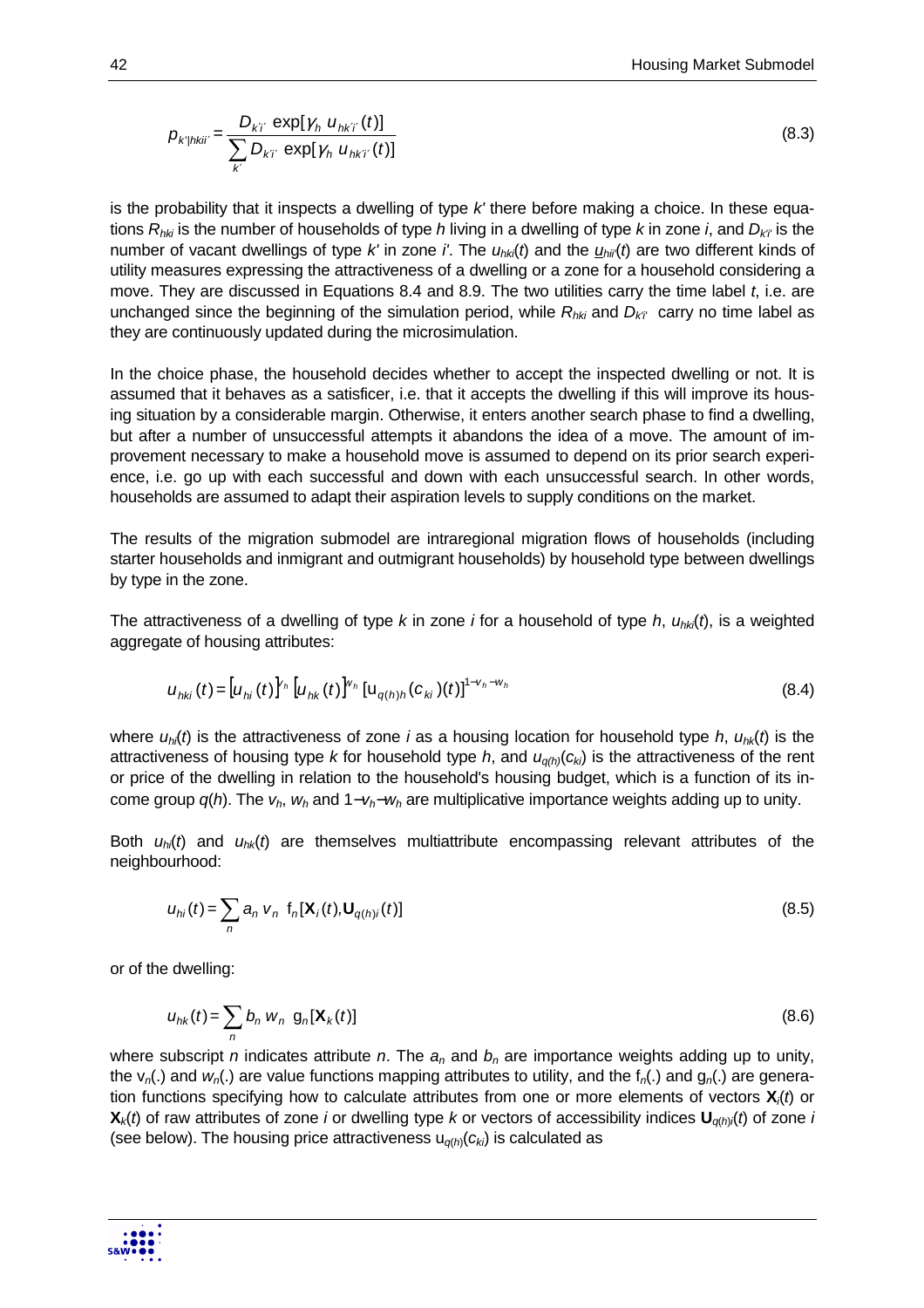$$
u_{q(h)}(c_{ki}) = u_{q(h)}(c_{ki} / y_{q(h)k})
$$
\n(8.7)

where  $c_{ki}$  is rent, or imputed rent, of dwelling type k in zone i, and  $y_{q(h)k}$  is the monthly housing budget of household type h belonging to income group  $q$  for this dwelling type. The housing budgets include housing allowances and other public subsidies and are therefore different for rented and owner-occupied dwellings.

The  $U_{\alpha(h)}(t)$  are household income-group specific vectors of accessibility indices describing the location of zone *i* in the region with respect to activities  $W_{n}(t)$  in zones *j*:

$$
u_{qni}(t) = \sum_{j,m \in \mathbf{M}q} \frac{W_{nj}(t) \exp[\beta_n u_{qijm}(t)]}{\sum_{j,m \in \mathbf{M}_q} W_{nj}(t) \exp[\beta_n u_{qijm}(t)]} u_{qijm}(t)
$$
(8.8)

The accessibility is expressed in terms of mean trip utility, i.e. as a weighted average of potential trips from zone *i* to activities or facilities  $W_{n}(t)$  of type *n* in zone *j* using mode *m* with trip utility  $u_{q\text{sim}}(t)$  for household income group q (see Transport Submodel for a discussion of trip utilities). The set  $M_q$  includes all transport modes accessible to households of income group  $q$  depending on its car ownership level (see Transport Submodel).

The attractiveness measure  $u_{hi}(t)$  used in Equation 8.2 is a relational utility describing the attractiveness of a zone  $i'$  as a new housing location for a household of type  $q$  now living in zone  $i$  and working in any of the zones near *i* (see Figure 8.2).



Figure 8.2 Change of residence

Hence it is called migration utility:

$$
\underline{u}_{hii'}(t) = u'_{hij}(t)^{w_q} u_{q(h)hii'}(t)^{1-w_q}
$$
\n(8.9)

with

$$
u'_{hij}(t) = \frac{1}{\beta} \ln \sum_{j} \frac{t_{q(h)1ij}(t) \exp [\alpha u_{q(h)ij}(t)]}{\sum_{j} t_{q(h)1ij}(t) \exp [\alpha u_{q(h)ij}(t)]} \exp [\beta u_{q(h)ij}(t)] \tag{8.10}
$$

and

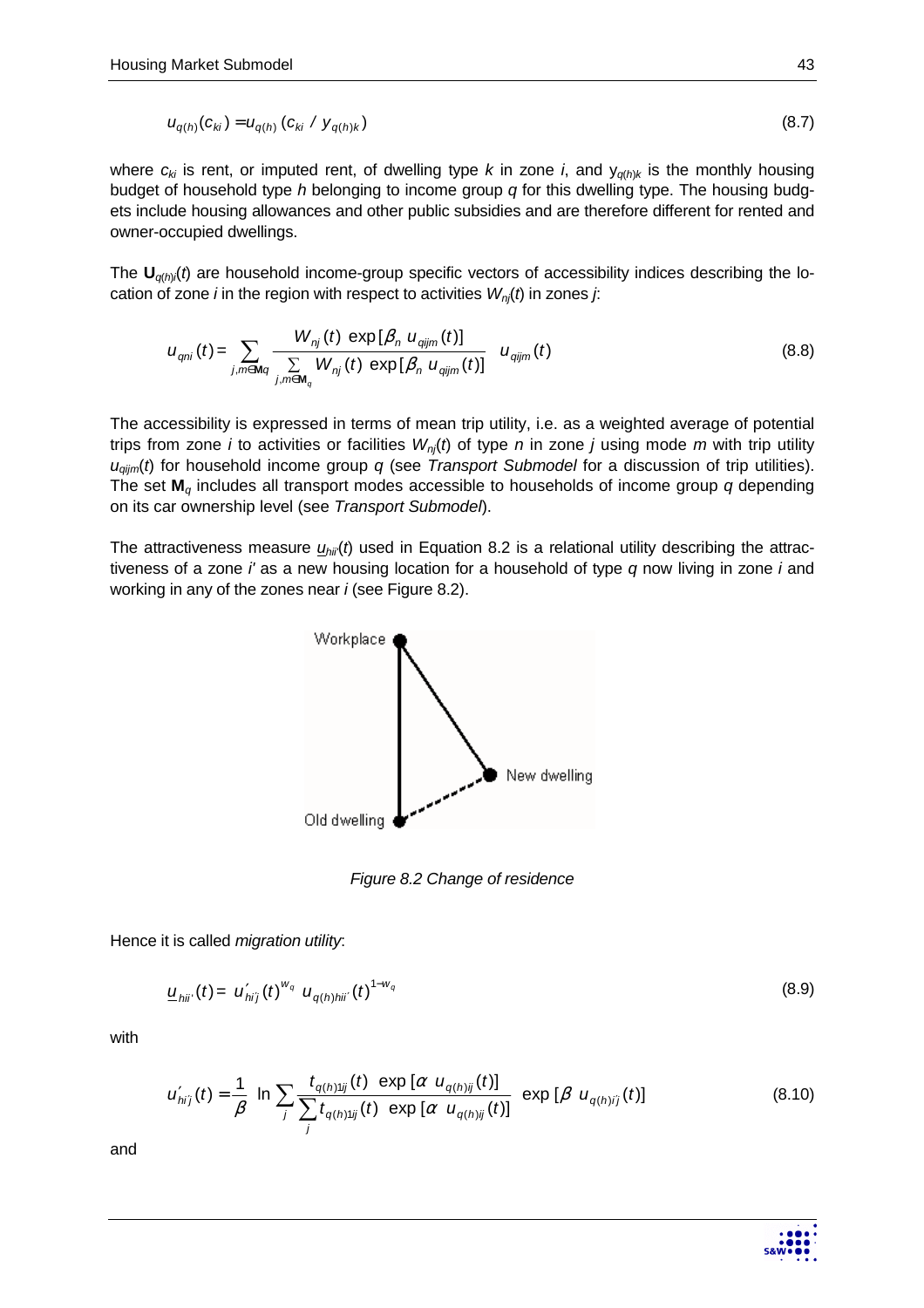$$
u_{q(h)ij}(t) = \frac{1}{\lambda} \sum_{m \in \mathbf{M}_h} \exp\left[\lambda \quad u_{q(h)ijm}(t)\right]
$$
 (8.11)

The first part of the migration utility (Equation 8.9) is the expected utility of a work trip from the new housing zone i' to work zone *i* after the move weighted by the probability that the household works in  $j$  (Equation 8.10) aggregated across modes (Equation 8.11), the second part evaluates the utility of a trip between the old and the new housing zone. The  $w_q$  and 1− $w_q$  are multiplicative weights adding up to unity.

#### **8.2 Price Adjustment**

At the end of each simulation period housing prices and rents are adjusted to reflect changes in housing demand in the previous housing market simulation. Changes of housing prices and rents due to changes in the composition of the housing stock are dealt with in the Private Construction Submodel, price increases through inflation in the Ageing Submodel.

Housing prices and rents by housing type and zone are adjusted as a function of the demand for housing in that submarket in the period expressed by the proportion of vacant units:

$$
p_{ki}(t+1) = p_{ki}(t) \left[ 1 + f\left(\frac{V_{ki}(t+1)}{D_{ki}(t+1)}\right) \right]
$$
 (8.12)

where  $p_k(t)$  is monthly rent or imputed rent per square metre of housing floorspace of dwelling type k in zone i at time t,  $V_{k}(t+1)$  is the number of vacant dwellings of housing type k in zone i at time t+1, and  $D_{ki}(t)$  is the total number of dwellings of that type in the zone at time t+1. The function f(.) is an inverted S-shaped elasticity curve entered exogenously resulting in a reduction of housing prices and rents if there is a large percentage of vacant dwellings of that kind not bought or rented in the previous housing market simulation, and in a price or rent increase if there are no or only few vacant dwellings left. No attempt is made to determine equilibrium housing prices or rents. The price adjustment model reflects price adjustment behaviour by landlords. If they reduce or increase prices or rents too much, this will be corrected in the subsequent simulation period.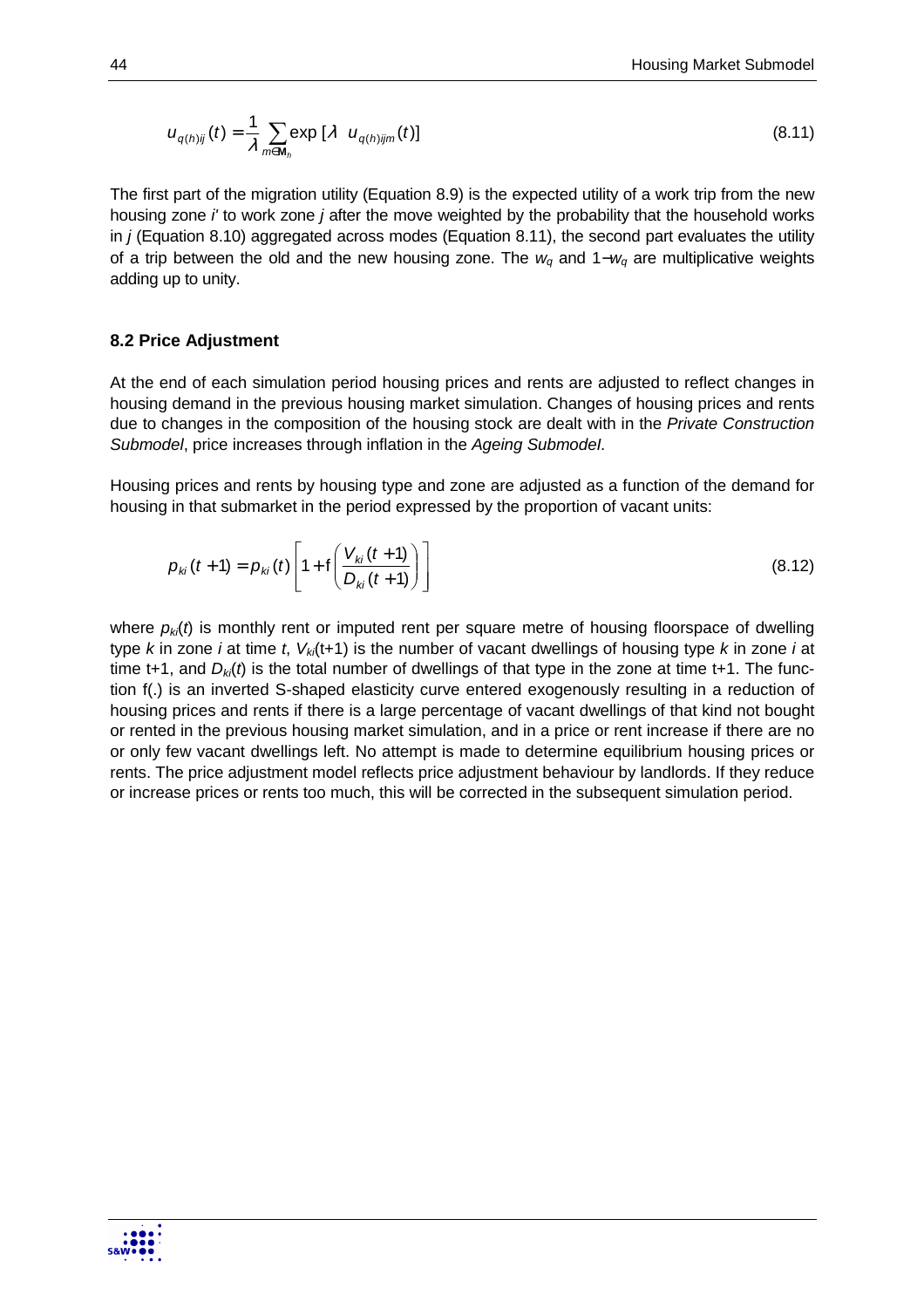# **9. Model Data**

The data required for the IRPUD model can be divided into four groups: model parameters, regional data, zonal data and network data:

# Model Parameters

Model parameters are defined as all model input data required to specify the level and shape of model equations. Model parameters can be classified into seven groups:

- (1) Demographic parameters. The demographic parameters essentially consist of survival and birth rates needed for the projection of population development in each zone in the ageing submodel disaggregated by age, sex and nationality and forecast separately for each category.
- (2) Household parameters. The household formation model in the ageing submodel is based on probabilities for events affecting the composition and number of households, such as marriage, divorce, separation of children from their parents, joining of relatives, etc. In addition, the demographic parameters apply also to household members. The event probabilities are forecast for each household age group.
- (3) Housing parameters. These parameters control the ageing of the housing stock in the ageing submodel, i.e. changes which are only time-dependent. Demand-generated changes to the housing stock such as new construction and modernisation are forecast in the private construction submodel.
- (4) Technical parameters. The technical parameters include land use parameters such as the relationship between gross and net floorspace, the land requirements of roads and public faciliities and regulations on the provision of parking space, as well as transport parameters such as road capacity by road type and petrol consumption per car-kilometre.
- (5) Monetary parameters. A large part of the model parameters are monetary parameters. Income parameters comprise all parameters necessary to determine the expendable income of households in terms of separate household budgets for housing, transport and other purposes and savings by household income group. For the housing budget, also housing subsidies such as housing allowances, tax benefits, savings bonuses, direct subsidies and loans with their respective regulatory framework are entered. Cost parameters encompass all information needed to determine prices in the housing and transport markets such as housing construction, modernisation and maintenance costs and the costs of petrol, car ownership, parking fees and public transport fares. During model execution, all monetary parameters are inflated by their appropriate inflation rate to yield current budgets and prices for each point in time; in addition most prices are adjusted up or down in response to local demand and supply conditions.
- (6) Preference parameters. The preference parameters are the parameters of the multi-attribute attractiveness functions of the model. Six different kinds of attractiveness indicators are calculated for sites and dwellings:
- (7) Transport parameters. The Transport Submodel requires transport-related parameters such as mean travel expenditures per household by income group (time series), consumer price index (time series), public transport fares, paring costs, petrol prices, costs of owning a car, and price elasticities of travel budgets, functions to estimate travel times of connector links and walking and cycling trips, parking search times, capacity restraint and fuel consumption, as well as initial trip rates by trip purpose, car occupancy and average parking time and the proportion of holders of driving licenses.

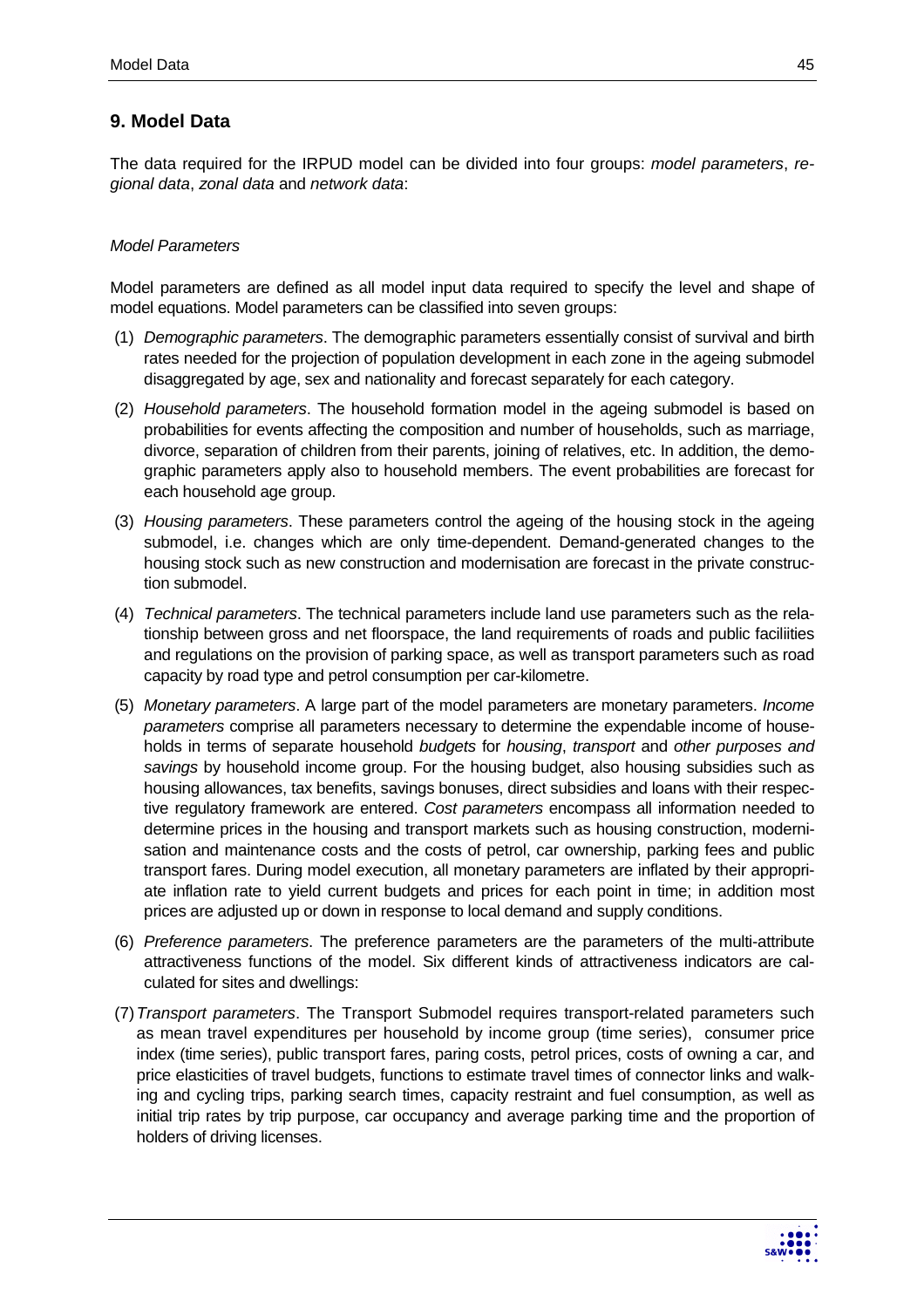### Regional Data

As the model is concerned with *intraregional* change processes, it requires information on the overall economic and demographic development of the total urban region:

- employment: industries (40)
- immigration: nationality(2), sex(2), age(30)
- outmigration: nationality(2), sex(2), age(30)

Alternatively , the regional control totals can be derived from the results of the SASI regional economic model (http://www.spiekermann-wegener.de/mod/sasimod.htm) to link the model to national or European policies. There exists an interface between the SASI and IRPUD models.

### Zonal data

The zonal data describe the distribution of urban stocks and activities in the urban region in the base year of the simulation. For each zone the following data are required:

- population: nationality (2), sex (2), age (20)
- labour force/unemployed: nationality (2), sex (2), skill/income (4)
- households: nationality (2), age of head (3), income (4), size (5)
- dwellings: type of building (2), tenure (3), quality (4), size (5)
- households/housing: households (30), dwellings (30), housing occupation (30x30)
- employment/workplaces: industries (40)
- public facilities: facility type (40)
- land use: land use/zoning type (30)
- rents/prices: dwelling types (30), land use/zoning types (10)

### Network Data

The network information for the Transport Submodel is contained in a single network file containing both the past and the assumed future evolution of the relevant transport modes of the regional transport network. The network file consists of two parts, a link part and a line part:

- For each *link* the following information is coded on one or more records:
	- link type,
	- time label (year of completion),
	- direction (one-way, two-way),
	- from-node,
	- to-node,
	- link length,
	- link travel time (public transport),
	- base speed (road).
- For each public transport line the following information is coded:
	- list of nodes called,
	- peak-hour headway (by section if different).

The network analysis part of the Transport Submodel automatically separates the road network and the public transport network and synthetically generates a third network for walking and bicycle trips. Public transport lines are automatically assigned to the links of the network; the headways of lines using the same route are amalgamated to allow for synergies between lines. Transfer connections

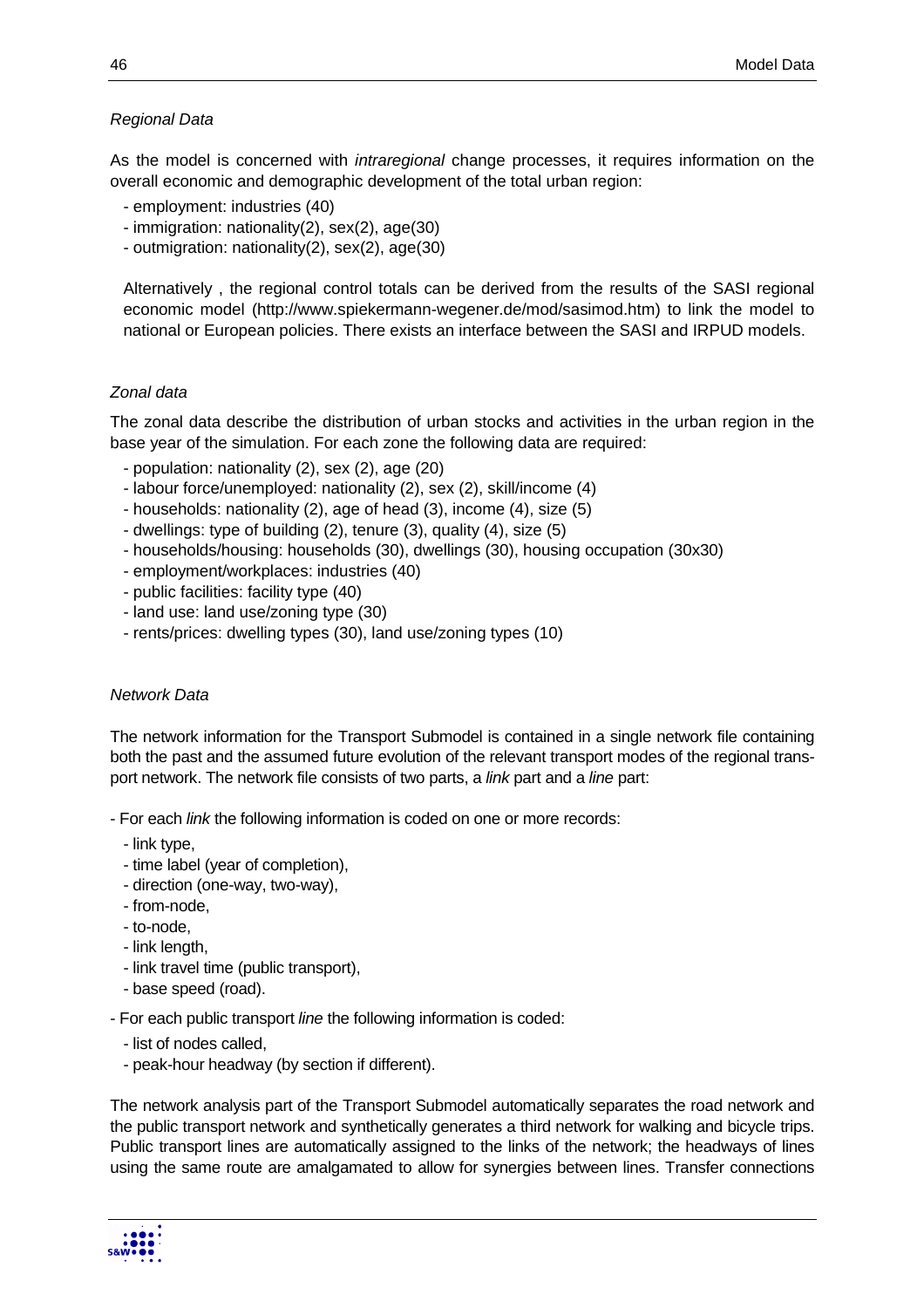are not coded in the network file but automatically established during route-search taking account of transfer waiting times and the inconvenience of transfer. The zone centroids are connected to the three networks by non-physical pseudo or connector links.

The model user may specify any time-sequenced programme of additions, deletions or modifications of network links. Modifications may be changes of link type (e.g. number of lanes), of travel time (public transport), of base speed (road) or of public transport lines or headways. There may be several consecutive changes for one link; as each change is identified by a time label (year of completion), the model assembles the current state of the network for each point in time. Even the network for the base forecast is likely to contain numerous network changes reflecting the foreseeable network improvements already under way. It is also possible to generally decrease or increase all travel times road travel times or public transport travel times or headways.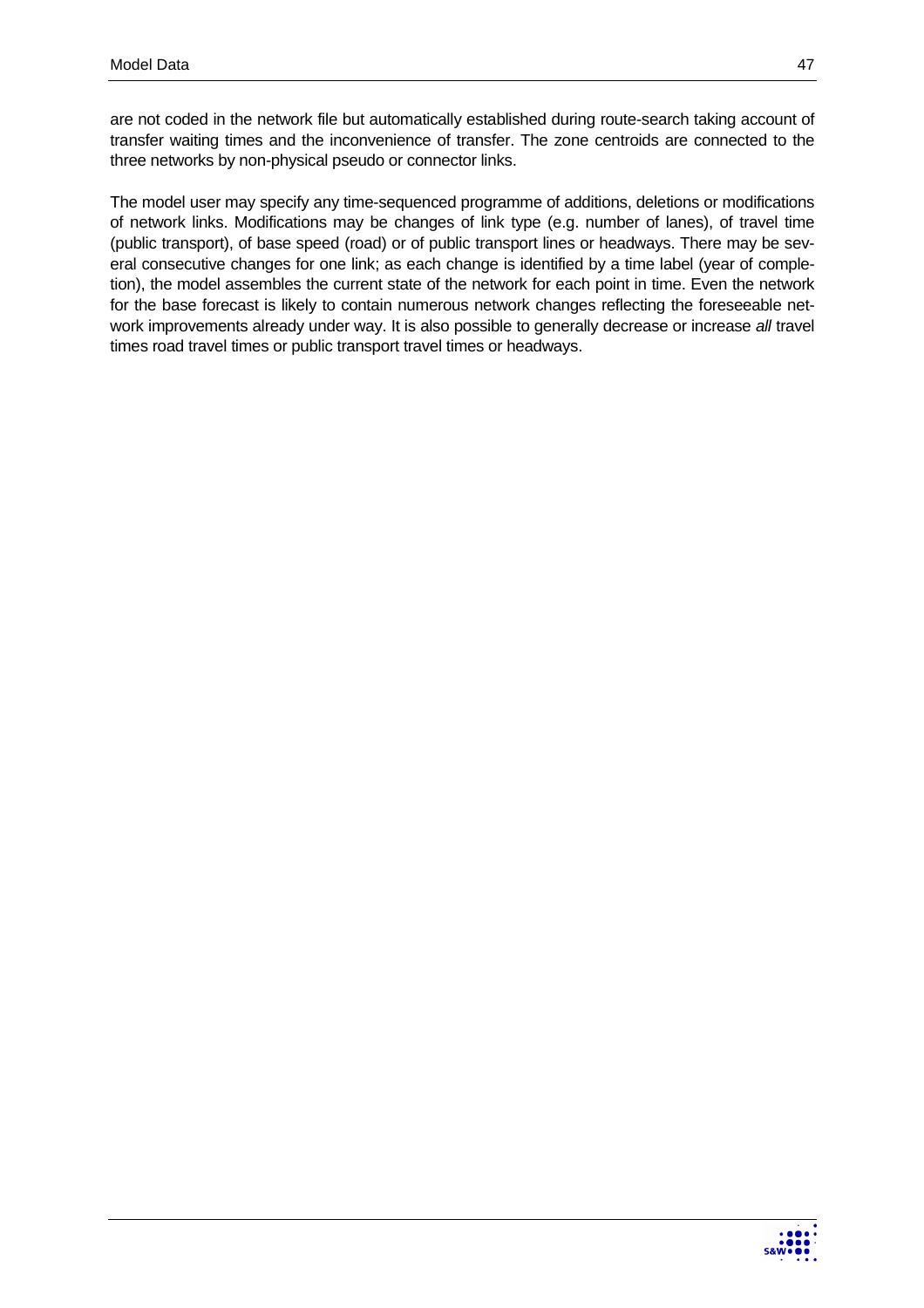# **10. Model Policies**

The IRPUD model was designed to study the impacts of exogenous assumptions or policies from the fields of industrial development, housing, public facilities and transport. Exogenous inputs are forecasts of total regional employment and total immigration into and outmigration out of the region subject to long-term economic trends. Policies are public policies in the fields of economic development, land use, housing, public facilities or transport. There are two kinds of policies in the model: global and local.

Global policies affect the economic or institutional environment of urban development in the whole region:

- Global economic policies. National policies such as changes in tax laws or subsidisation policies are entered by making changes to the respective parameters. If it is assumed that such policies also affect the forecasts of employment and immigration and outmigration made for the total region, these may also be changed. One example would be the effects of a change in immigration policy on the inflow of foreign workers into the region.
- Global housing policies. National policies affecting taxation and subsidies in the housing sector or new or changed regulations governing land use or construction activity can be entered by changing the respective model parameters. Policies changing the volume and type of public housing construction or renewal may be entered either globally or locally targeted to specific zones.
- Global transport policies. Policies affecting the whole transport system may be changes in transport-related taxes or subsidies resulting in changes to petrol prices, parking fees or public transport fares. Other policies such as general speed limits or road pricing schemes addressing particular types of roads require changes to the network data.

Local policies may be either regulatory or direct investment projects. In either case they are zonespecific:

- Local land use planning is reflected in the model in the form of a land use or zoning plan for each zone. A land use or zoning plan is actually a special file containing permitted land use changes specified by origin-category and destination-category, area and year. An entry in the land use or zoning plan does not imply that the land use change specified will actually take place; however it may take place if there is sufficient demand for construction activity of the specified kind. Without specification in the land use or zoning plan, construction activity can only take place on vacant sites or after demolition of the existing buildings.
- Local economic policies may result in new industrial locations, relocations of firms, or plant closures. If the change involves only one or a few major employers of the region, the model cannot be expected to predict such decisions (even if they are made by private actors). In such a case the change of employment is coded just as a public policy in a particular zone in a particular year. In the case of a new industrial location, the model tries to find the necessary land in the zoning plan of the specified zone and constructs the specified work-places with buildings, access roads and parking. In the case of a plant closure, the vacant industrial land is either released for new construction or retained by the firm depending on the specification by the model user.
- Local housing policies may result in new housing projects or urban renewal projects in specific zones. These projects, too, can be phased in volume and composition of dwelling types over any time period. Housing projects may be publicly or privately financed; what matters is only that they are explicitly specified by the model user and not generated by investment decisions in the private

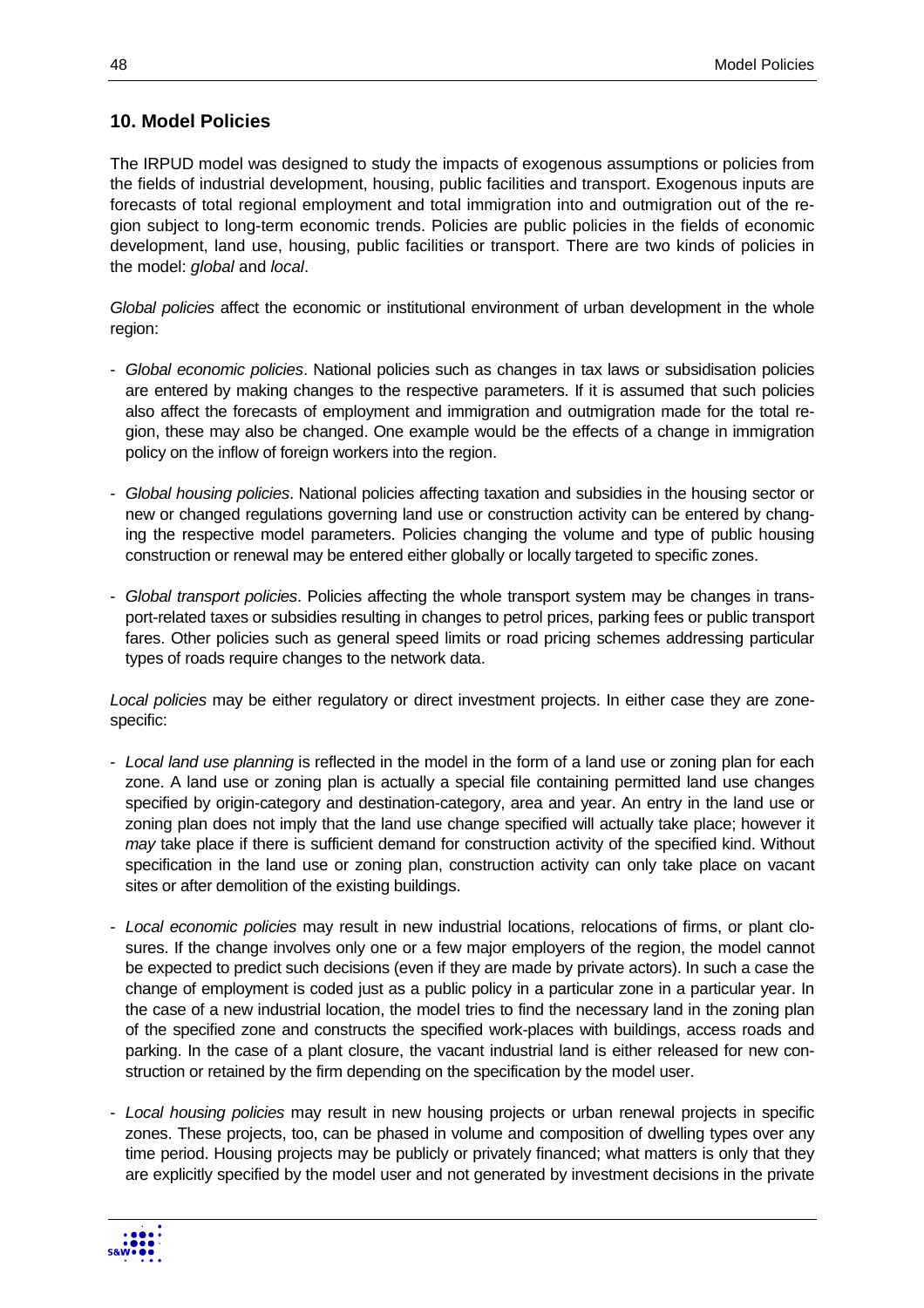construction submodel. With all housing projects, the model checks whether the necessary land is available in the land use or zoning plan and provides access roads and parking facilities.

- Local public facilities. The user may specify a wide range of public facilities to be constructed in particular zones and in particular years, such as schools, hospitals, recreation facilities etc. In each case the necessary land is obtained in the land use or zoning plan and the required access roads and parking facilities are built.
- Local transport policies. The model user can specify any time-sequenced program of additions, deletions or modifications of network links. Modifications may be changes of link type (e.g. number of lanes), of travel time (public transport), of base speed (road) or of public transport lines or headways. There may be several changes for one link; as each change is identified by a time label (year of completion), the model is able to assemble the current state of the network for each point in time. In fact even the network for the base forecast contains numerous network changes reflecting the foreseeable network improvements already under way.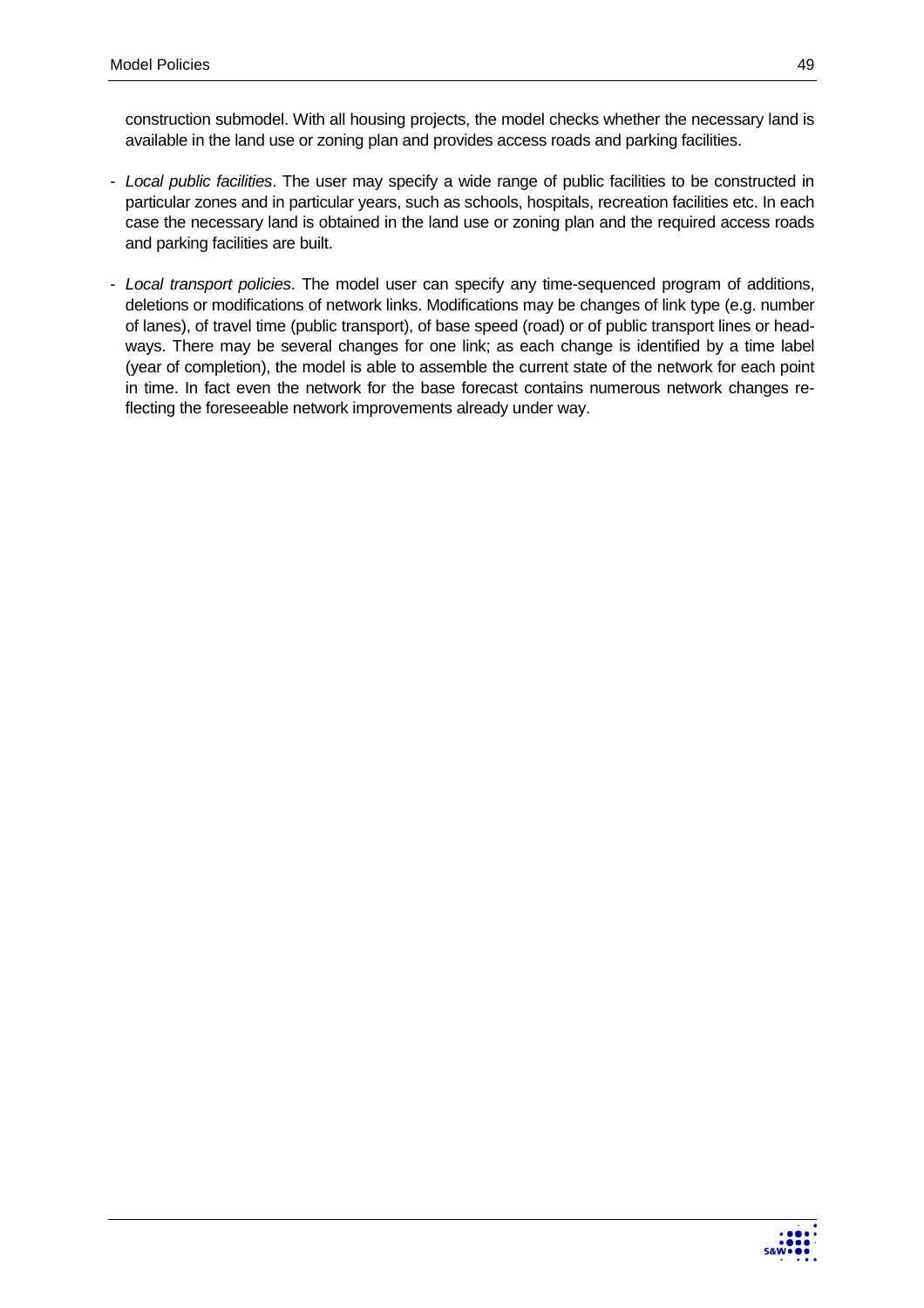# **11. Model Results**

The model predicts for each simulation period intraregional location decisions of industry, residential developers and households, the resulting migration and travel patterns, construction activity and land use development and the impacts of public policies in the fields of industrial development, housing, public facilities and transport.

In all cases, the first simulation is the so-called base forecast, which is defined as the most likely development of the region if all trends in effect in the base year also prevail during the forecasting period. Sometimes the base forecast is also called the do-nothing alternative, but this is misleading as policies which are already in effect or which are 'in the pipeline', i.e. which are certain to become effective soon, are included in the base forecast.

The model generates extensive result files from which a broad spectrum of graphical and tabular output can be produced. Graphical output is in the form of trajectories or maps. Trajectories are curves representing the development of a particular model variable or output indicator over time. Trajectory diagrams contain either trajectories for different zones or subregions (groups of zones) or the total urban region or trajectories of different scenarios.

There are four kinds of output indicators: zonal indicators, matrix indicators, link indicators and raster indicators.

#### Zonal Indicators

Zonal indicators refer to tones or aggregates of zones of the study area. To save disk space, the model produces for each scenario a compact result file with zonal indicators for each simulation period. There are 14 categories of zonal indicators. Table 11.1 lists the indicators associated with each indicator category.

| <b>Fields</b> | Indicators                                                                                                                                                                                                                                                                                               |
|---------------|----------------------------------------------------------------------------------------------------------------------------------------------------------------------------------------------------------------------------------------------------------------------------------------------------------|
| Population    | Population (1970=100)<br>Percent foreign population<br>Percent population 0-4 years<br>Percent population 5-14 years<br>Percent population 15-19 years<br>Percent population 20-24 years<br>Percent population 25-29 years<br>Percent population 30-59 years<br>Percent population 60+ years<br>Mean age |
| Households    | Households (1970=100)<br>Mean household size<br>Percent single households<br>Percent large households (5+)<br>Percent households with low income<br>Percent household with high income<br>Mean household income (Euro)                                                                                   |

Table 11.1 Zonal indicators

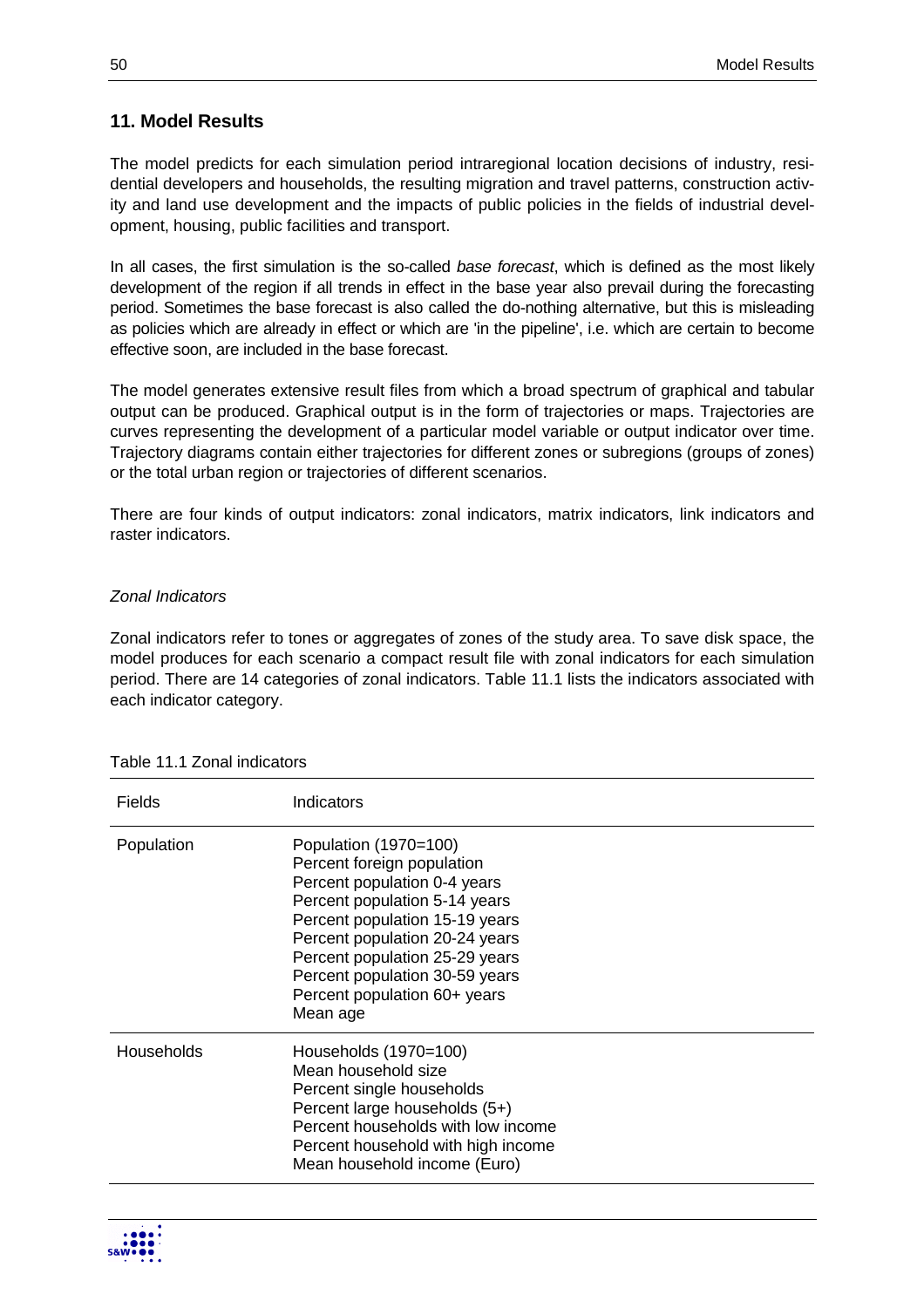# Table 11.1 Zonal indicators (continued)

| Fields           | Indicators                                                                                                                                                                                                                                                                                                                                                                                                                                                  |
|------------------|-------------------------------------------------------------------------------------------------------------------------------------------------------------------------------------------------------------------------------------------------------------------------------------------------------------------------------------------------------------------------------------------------------------------------------------------------------------|
| Migration        | Net migration population (% per year)<br>Net migration population 0-14 years (% per year)<br>Net migration population 15-29 years (% per year)<br>Net migration population 60+ years (% per year)<br>Net migration foreign population (% per year)<br>Net migration households (% per year)<br>Net migration households low income (% per year)<br>Net migration households medium income (% per year)<br>Net migration households high income (% per year) |
| Employment       | Employment (1970=100)<br>Percent nonservice employment<br>Percent retail employment<br>Percent service employment<br>Labour force participation (%)<br>Job-labour ratio (%)<br>Percent unemployment                                                                                                                                                                                                                                                         |
| <b>Dwellings</b> | Dwellings (1970=100)<br>Percent single-family dwellings<br>Floor space per capita (sqm)<br>Residential rent (Euro/sqm/month)<br>Percent households in small dwellings<br>Percent households in large dwellings<br>Percent subtenant households<br>Percent vacant dwellings<br>Percent new housing per year<br>Percent housing demolition per year                                                                                                           |
| Land use         | Built-up land (1970=100)<br>Population density (pop/ha)<br>Net population density (pop/ha built-up land)<br>Percent built-up land<br>Percent change of built-up land<br>Percent vacant residential land<br>Percent vacant industrial land<br>Land price, residential (Euro/sqm)<br>Land price, industrial/commercial (Euro/sqm)                                                                                                                             |
| Accessibility    | Accessibility of jobs (0-100)<br>Accessibility of shops (0-100)<br>Accessibility of services (0-100)<br>Accessibility of high schools (0-100)<br>Accessibility of population (0-100)<br>Accessibility of retail purchasing power<br>Accessibility of services purchasing power<br>Accessibility of Intercity stations (0-100)<br>Accessibility of motorway exits (0-100)<br>Accessibility of CBD (0-100)                                                    |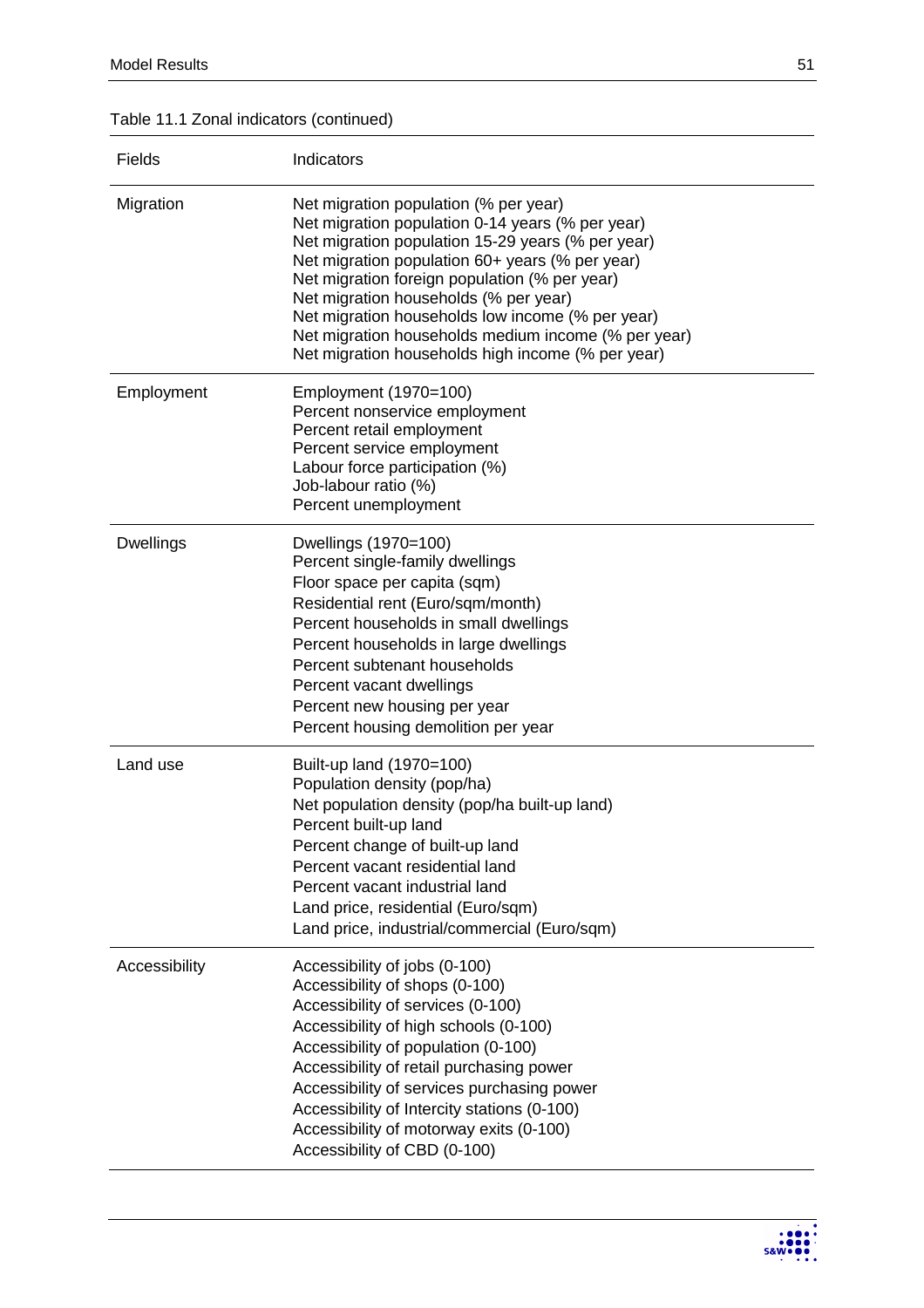| Fields               | Indicators                                                                                                                                                                                                                                                                                                                                                                                                                                                                                                                                                                                                                   |
|----------------------|------------------------------------------------------------------------------------------------------------------------------------------------------------------------------------------------------------------------------------------------------------------------------------------------------------------------------------------------------------------------------------------------------------------------------------------------------------------------------------------------------------------------------------------------------------------------------------------------------------------------------|
| Attractiveness       | Attractiveness for housing, single-family<br>Attractiveness for housing, multi-family<br>Attractiveness for industry<br>Attractiveness for small industry and crafts<br>Attractiveness for retail<br>Attractiveness for services                                                                                                                                                                                                                                                                                                                                                                                             |
| Travel (trips)       | Trips (1970=100)<br>Percent walking and bicycle trips<br>Percent public transport trips<br>Percent car trips<br>Mean travel time work trips (min)<br>Mean trip length work trips (km)<br>Mean travel cost work trips (Euro)<br>Mean travel time (min)<br>Mean trip length (km)<br>Mean travel cost per trip (Euro)                                                                                                                                                                                                                                                                                                           |
| Travel per capita    | Trips per capita per day<br>Travel time per capita per day (min)<br>Travel distance per capita per day (km)<br>Car-vehicle-km per capita per day<br>Public transport cost per capita per month (Euro)<br>Car fuel cost per capita per month (Euro)<br>Parking charge per capita per month (Euro)<br>Road charge per capita per month (Euro)<br>Fixed car cost per capita per month (Euro)<br>Car ownership (cars per 1,000 population)<br>Car trip cost per capita per month (Euro)<br>Car costs per capita per month (Euro)<br>Transport cost per capita per month (Euro)                                                   |
| Travel per household | Trips per household per day<br>Travel time per household per day (min)<br>Travel distance per household per day (km)<br>Car-km per household per day<br>Public transport costs per household per month (Euro)<br>Car fuel cost per household per month (Euro)<br>Parking charge per household per month (Euro)<br>Road charge per household per month (Euro)<br>Fixed car cost per household per month (Euro)<br>Cars per household<br>Car trip cost per household per month (Euro)<br>Car cost per household per month (Euro)<br>Transport cost per household per month (Euro)<br>Cost of a garage per car per month (Euro) |

Table 11.1 Zonal indicators (continued)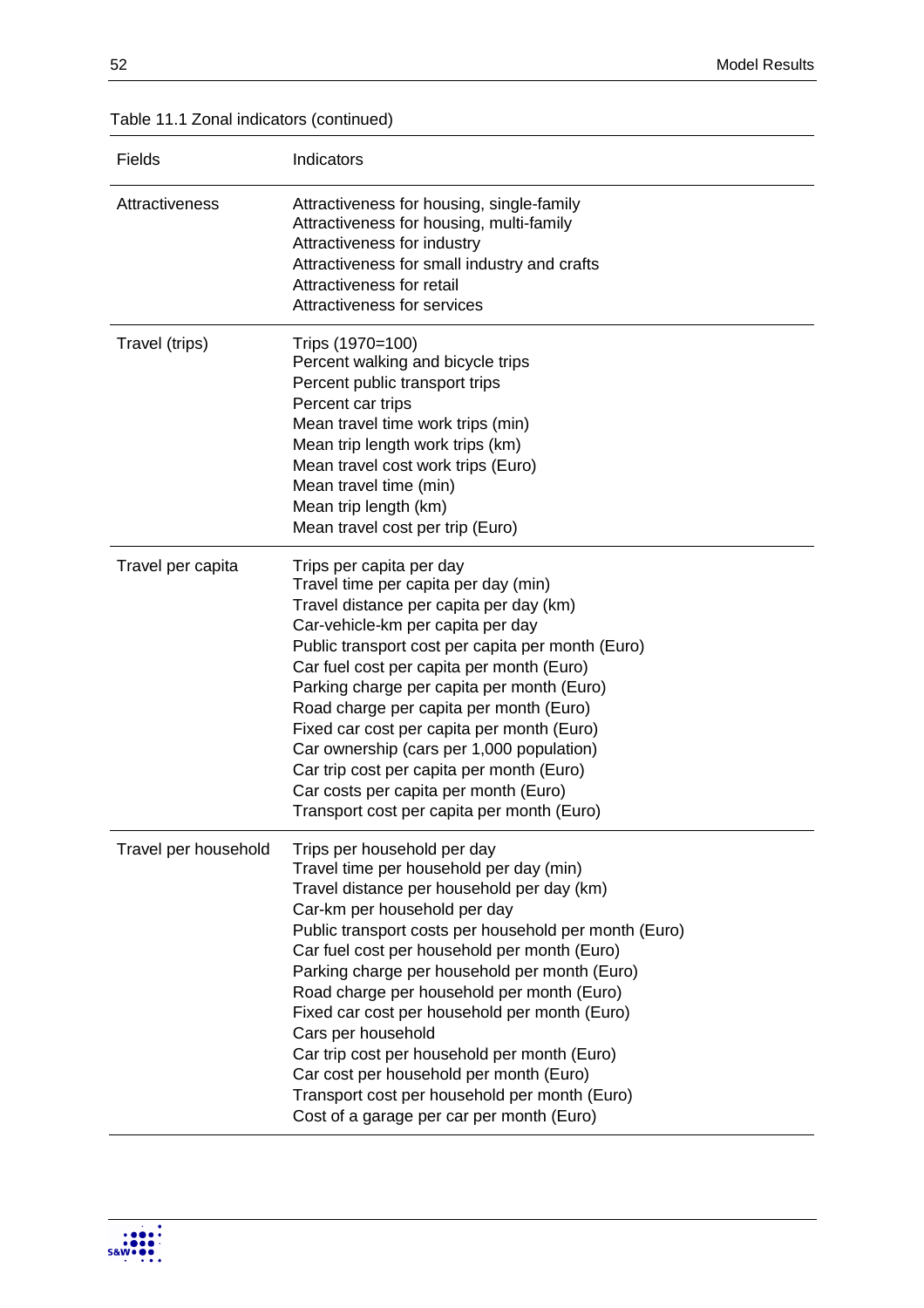|  | Table 11.1 Zonal indicators (continued) |  |
|--|-----------------------------------------|--|
|  |                                         |  |

| Fields                     | Indicators                                                                                                                                                                                                                                                                                                                                                                                                                                                                                                                              |
|----------------------------|-----------------------------------------------------------------------------------------------------------------------------------------------------------------------------------------------------------------------------------------------------------------------------------------------------------------------------------------------------------------------------------------------------------------------------------------------------------------------------------------------------------------------------------------|
| Environment<br>(land use)  | Population (percent of total region)<br>Workplaces (percent of total region)<br>Percent built-up area<br>Percent open space<br>Percent work trips by public transport >45 km<br>Percent work trips by car >45 km<br>Percent trips by public transport >45 km<br>Percent trips by car >45 km                                                                                                                                                                                                                                             |
| Environment<br>(transport) | $CO2$ emissions of public transport per capita per day (kg)<br>$CO2$ emissions of cars per capita per day (kg)<br>$CO2$ emissions of transport per capita per day (kg)<br>Walking and cycling per capita per day (km)<br>Public transport per capita per day (km)<br>Non-car travel per capita per day (km)<br>Car-km per capita per day<br>Car fuel consumption per household per month (litres)                                                                                                                                       |
| Spatial equity             | Coefficient of variation: accessibility (0-100)<br>Gini coefficient: accessibility (0-100)',<br>Relative convergence of accessibility (0-1)<br>Absolute convergence of accessibility (0-1)<br>Coefficient of variation: income (0-100)<br>Gini coefficient: income (0-100)<br>Relative convergence of income (0-1)<br>Absolute convergence of income (0-1)<br>Segregation index: high income (0-100)<br>Segregation index: low income (0-100)<br>Segregation index: old people (0-100)<br>Segregation index: foreign population (0-100) |

# Matrix Indicators

The Transport Submodel produces a result file with matrix information for the beginning und end of each simulation period.

The matrix result file contains 69 square matrices of dimension n x n (where n is the number of zones) for each simulated year, i.e. for 15 simulation periods  $69*(15+1) = 1,104$  matrices. Of the 69 matrices there are:

- 3 matrices of equilibrium travel times (3 modes),
- 3 matrices of equilibrium travel distances (3 modes),
- 3 matrices of equilibrium travel costs (3 modes),
- 12 matrices of equilibrium trip utilities (4 income groups, 3 modes),
- 48 matrices of equilibrium trips (4 trip purposes, 4 income groups, 3 modes).

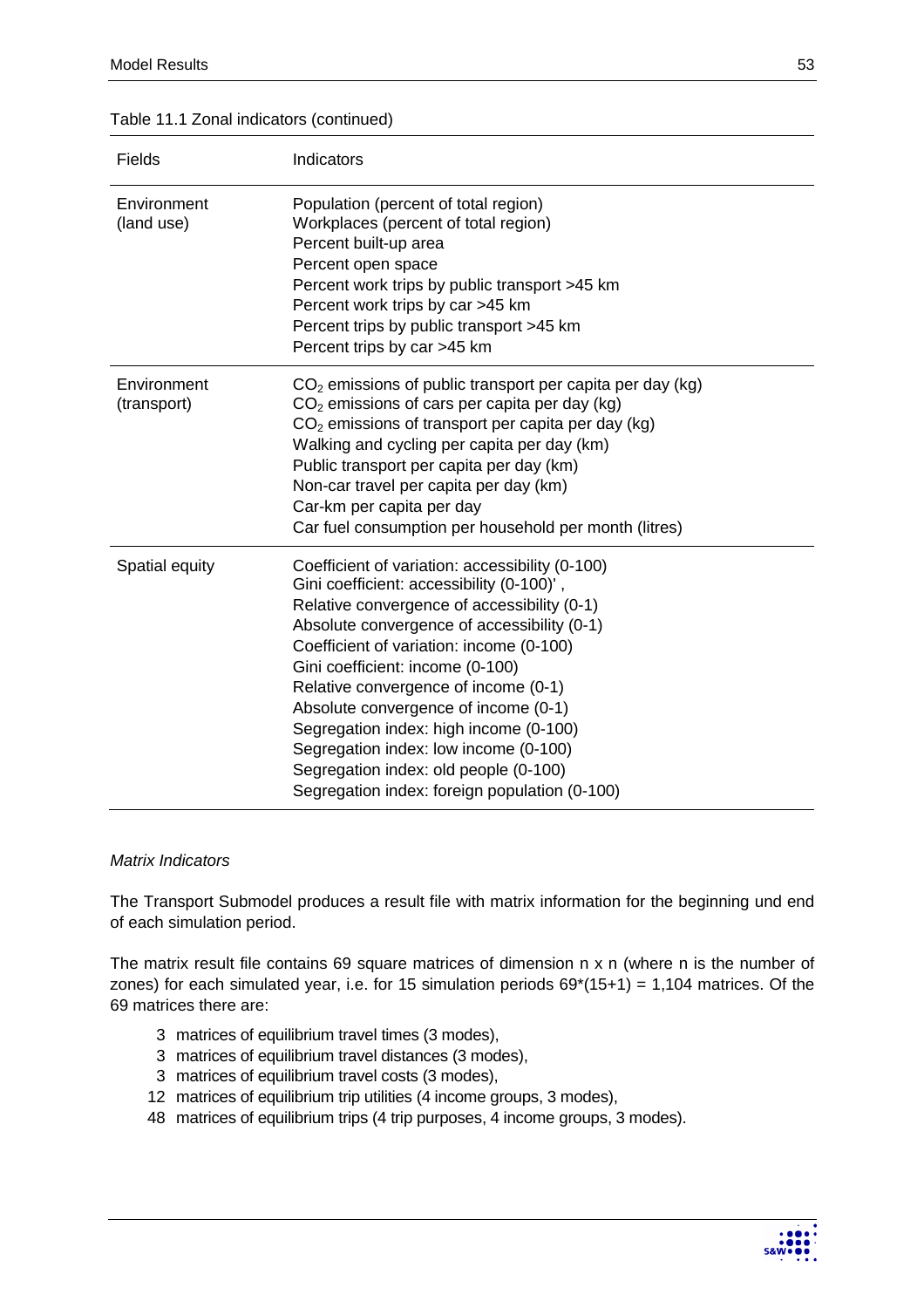#### Link Indicators

The Transport Submodel produces a result file with link information for the beginning und end of each simulation period.

The link result file contains for each simulated year

- number of vehicles by vehicle type,
- number of travellers,
- percent capacity utilisation

of each link of the combined public transport and road network at user-optimum network equilibrium.

### Raster Indicators

The IRPUD model is linked to the Raster Model calculating spatially disaggregate traffic noise and air pollution indicators.

More information about the Raster Model can be found at http://www.spiekermann-wegener.de/ mod/rastermod.htm).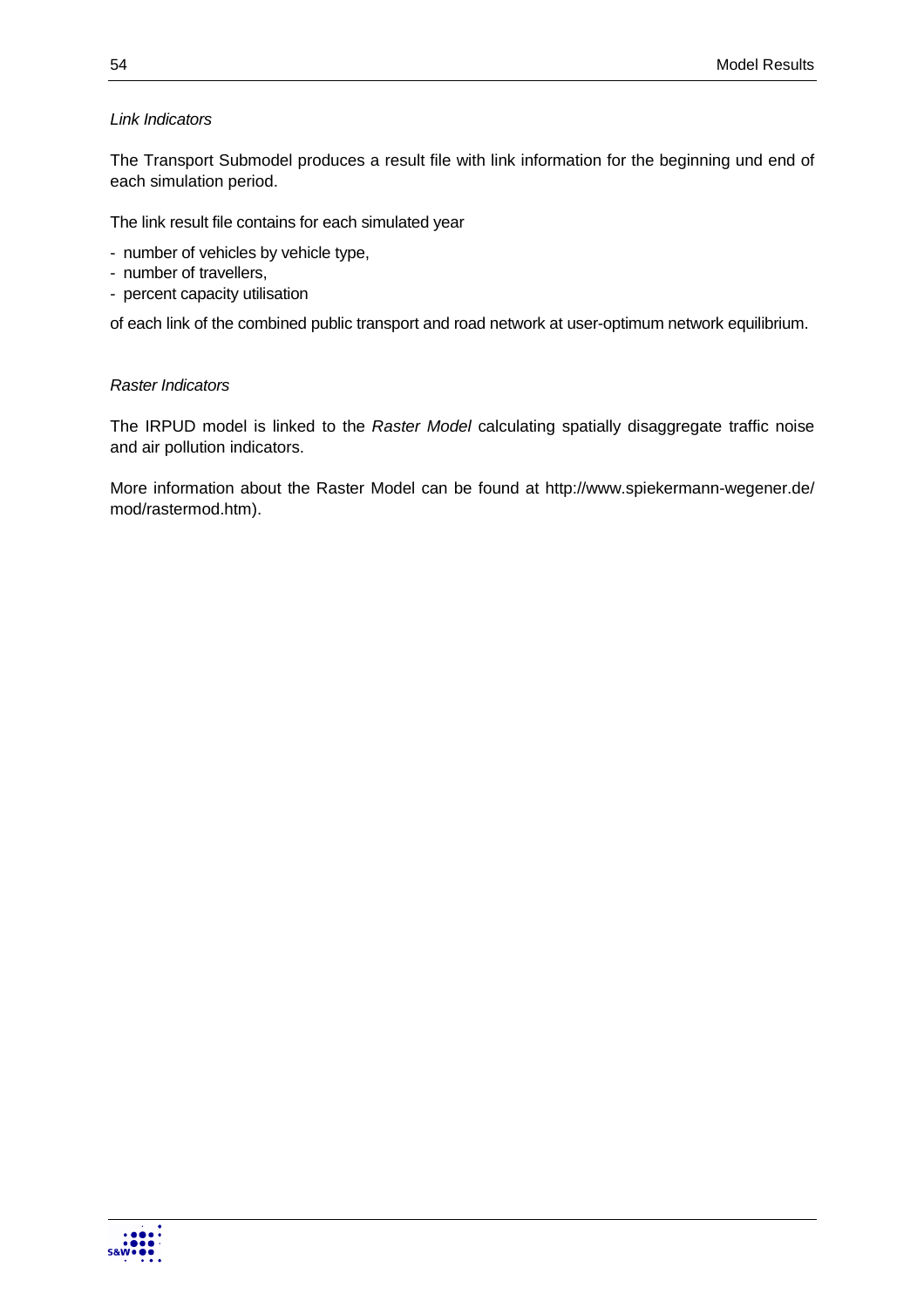# **References**

Alonso, W. (1964): Location and Land Use. Cambridge, MA: Harvard University Press.

Brosch, K., Huber, F., Reinbold, P., Hartwig, K.-H., Peistrup, M. Spiekermann, K., Wegener, M. (2007): Ableitung von Kriterien einer ausreichenden Bedienung im ÖV für unterschiedliche Regionstypen in NRW. Final Report for the Ministry of Construction and Transport North-Rhine Westphalia. Wuppertal: Umweltverträgliche Infrastrukturplanung, Stadtbauwesen (LUIS), Bergische Universität Wuppertal. http://www.spiekermann-wegener.de/pro/pdf/MBV\_Endbericht\_Final.pdf.

Evans, S.P.: (1976): Derivation and analysis of some models for combining trip distribution and assignment. Transportation Research 10, 37-57.

Fiorello, D., Huismans, G., López, Marques, C., Steenberghen, T., Wegener, M., Zografos, G. (2006): Transport Strategies under the Scarcity of Energy Supply. STEPs Final Report, herausgegeben von A. Monzon and A. Nuijten. Den Haag: Buck Consultants International. http://www. steps-eu.com/reports.htm.

Gnad, F., Vannahme, M., Wegener, M. (1983): Untersuchung langfristiger Agglomerations- und Deglomerationsprozesse am Beispiel der Siedlungsentwicklung des östlichen Ruhrgebiets. Forschungsbericht. Dortmund: Institute of Spatial Planning, University of Dortmund.

Hägerstrand, T. (1970): What about people in regional science? Papers of the Regional Science Association 24, 7-21.

Hansen, W.G. (1959): How accessibility shapes land use. Journal of the American Institute of Planners 25, 73-76.

Lautso, K., Spiekermann, K., Wegener, M., Sheppard, I., Steadman, P., Martino, A., Domingo, R., Gayda, S. (2004): PROPOLIS: Planning and Research of Policies for Land Use and Transport for Increasing Urban Sustainability. PROPOLIS Final Report. Helsinki: LT Consultants. http://www1.wspgroup.fi/lt/propolis/

Powell, W., Sheffi, Y. (1982): The convergence of equilibrium algorithms with predetermined step size. Transportation Science 16, 45-55.

Schönebeck, C., Tillmann, H.-G., Wegener, M. (1978): Kleinräumige Standortwahl und intraregionale Mobilität. Dokumentation des Teilprojekts A 6 des SFB 26. Dortmund: Institute of Spatial Planning, University of Dortmund.

Spiekermann, K., Wegener, M. (2005): Räumliche Szenarien für das östliche Ruhrgebiet. Schlussbericht. Dortmund: Institut für Landes- und Stadtentwicklungsforschung und Bauwesen des Landes Nordrhein-Westfalen (ILS NRW). http://www.ils-forschung.de/down/raumszenarien.pdf.

Webster, F.V., Bly, P.H., Paulley, N.J. (1988): Urban Land-Use and Transport Interaction: Policies and Models. Report of the International Study Group on Land-Use Transport Interaction (ISGLUTI). Avebury: Aldershot.

Wegener, M. (1982): Modelling urban decline – a multilevel economic-demographic model for the Dortmund region. International Regional Science Review 7, 217-241.

Wegener, M. (1983): Description of the Dortmund Region Model. Working Paper 8. Dortmund: Institute of Spatial Planning, University of Dortmund.

Wegener, M. (1985): The Dortmund housing market model: a Monte Carlo simulation of a regional housing market. In: Stahl, K. (ed.): Microeconomic Models of Housing Markets. Lecture Notes in Economics and Mathematical Systems 239. Berlin/Heidelberg/New York: Springer Verlag, 144-191.